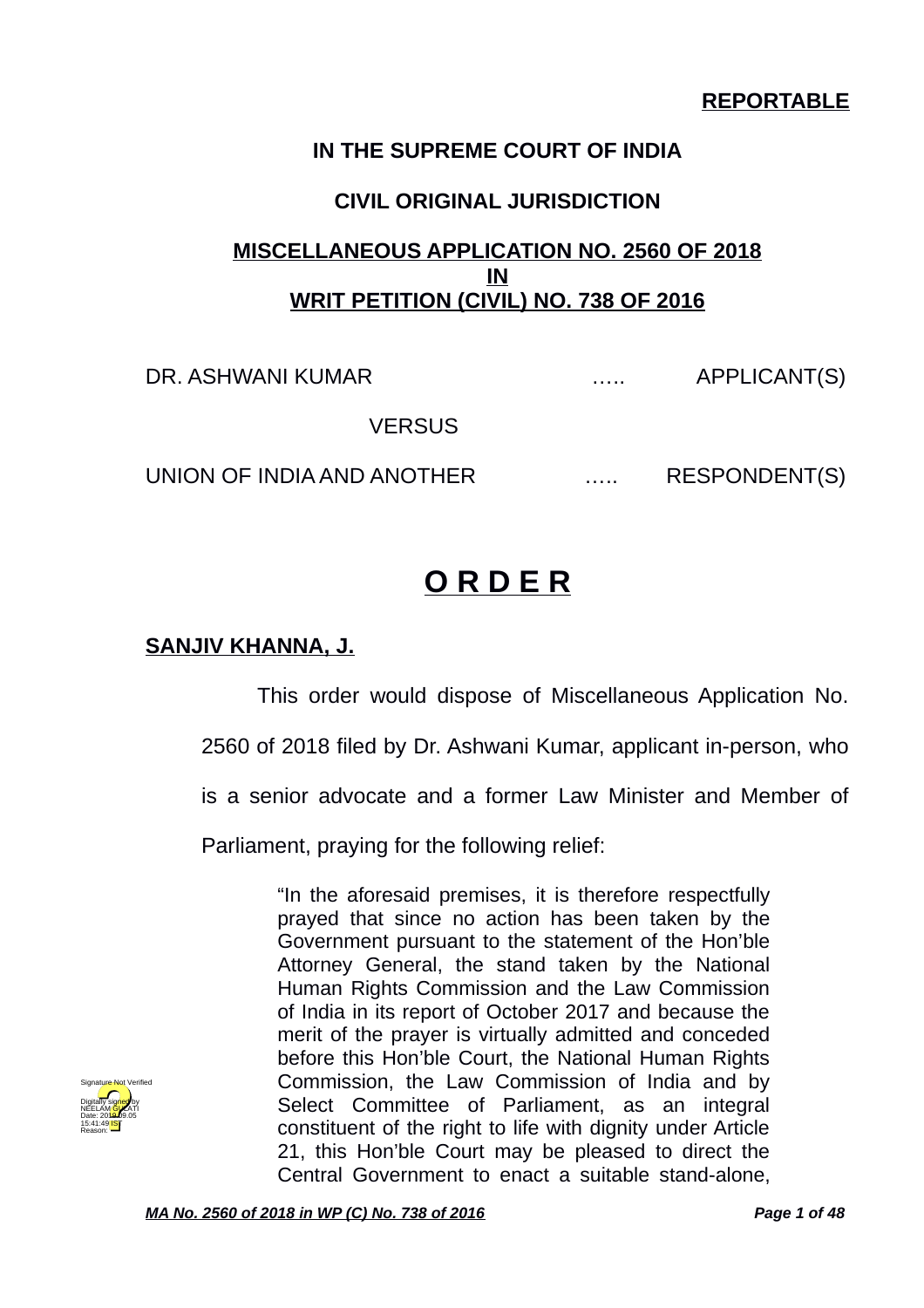comprehensive legislation against custodial torture as it has directed in the case of mob violence/lynching vide its judgment 17<sup>th</sup> July 2018."

- 2. The applicant had filed the above-captioned Writ Petition (Civil) No. 738 of 2016 under Article 32 of the Constitution of India for an effective and purposive legislative framework/law based upon the 'Convention against Torture and Other Cruel, Inhuman or Degrading Treatment or Punishment' ("UN Convention", for short) adopted by the United Nations General Assembly and opened for signature, ratification and accession on  $10<sup>th</sup>$  December 1984. India had signed the UN Convention on  $14<sup>th</sup>$  October 1997. However, India has not ratified the UN Convention.
- 3. Writ Petition (Civil) No. 738 of 2016 was disposed of vide order dated  $27<sup>th</sup>$  November 2017, which reads as under:

"Mr. K.K. Venugopal, learned Attorney General for India submitted that the prayer made in the writ petition has been the subject matter of discussion in the Law Commission and the Law Commission has already made certain recommendations. He would further submit that the report is being seriously considered by the Government. In view of the aforesaid statement, we do not intend to keep this writ petition pending and it is accordingly disposed of. There shall be no order as to costs."

4. The applicant predicating his case on the right to life and liberty and judgments of this Court had argued that custodial torture being crime against humanity which directly infracts and violates Article

21 of the Constitution, this Court should invoke and exercise *MA No. 2560 of 2018 in WP (C) No. 738 of 2016 Page 2 of 48*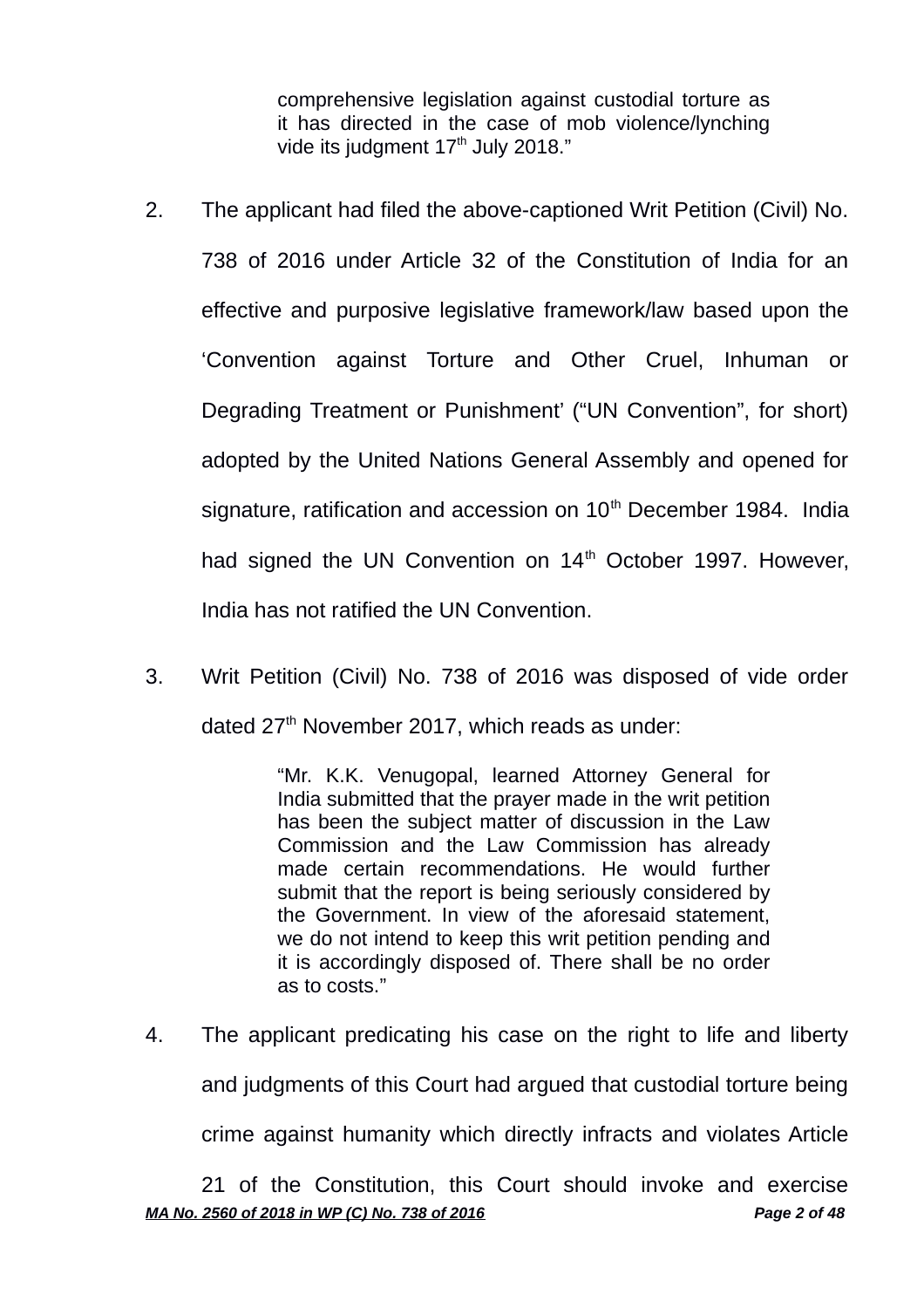jurisdiction under Articles 141 and 142 of the Constitution for the protection and advancement of human dignity, a core and nonnegotiable constitutional right. In *D.K. Basu* v. *State of West Bengal[1](#page-2-0)* custodial torture and violence was described as a wound inflicted on the soul, so painful and paralysing that it engenders fear, rage, hatred and despair, and denigrates the individual. In *Sunil Batra* v. *Delhi Administration and Others[2](#page-2-1)* , this Court had observed that the prisoners have enforceable liberties, though devalued but never demonetised and, therefore, it is within the jurisdictional reach and range of this Court's writ to deal with prison and police caprice and cruelty. Similarly, in *Francis Coralie Mullin*

v. *Administrator, Union Territory of Delhi and Others[3](#page-2-2)* , this Court had observed that torture in any form is inhuman, degrading and offensive to human dignity and constitutes an inroad into the right to life and is prohibited by Article 21 of the Constitution, for no law authorises and no procedure permits torture or cruelty, inhuman or degrading treatment. Reference was made to Article 5 of the Universal Declaration of Human Rights and Article 7 of the International Covenant on Civil and Political Rights which prohibits torture in all forms in absolute terms. Recently, in *K.S. Puttaswamy and Another* v. *Union of India and Others[4](#page-2-3)* this

<span id="page-2-0"></span><sup>1</sup> (1997) 1 SCC 416

<span id="page-2-1"></span><sup>2</sup> (1978) 4 SCC 494

<span id="page-2-2"></span><sup>3</sup> (1981) 1 SCC 608

<span id="page-2-3"></span><sup>4</sup> (2017) 10 SCC 1

*MA No. 2560 of 2018 in WP (C) No. 738 of 2016 Page 3 of 48*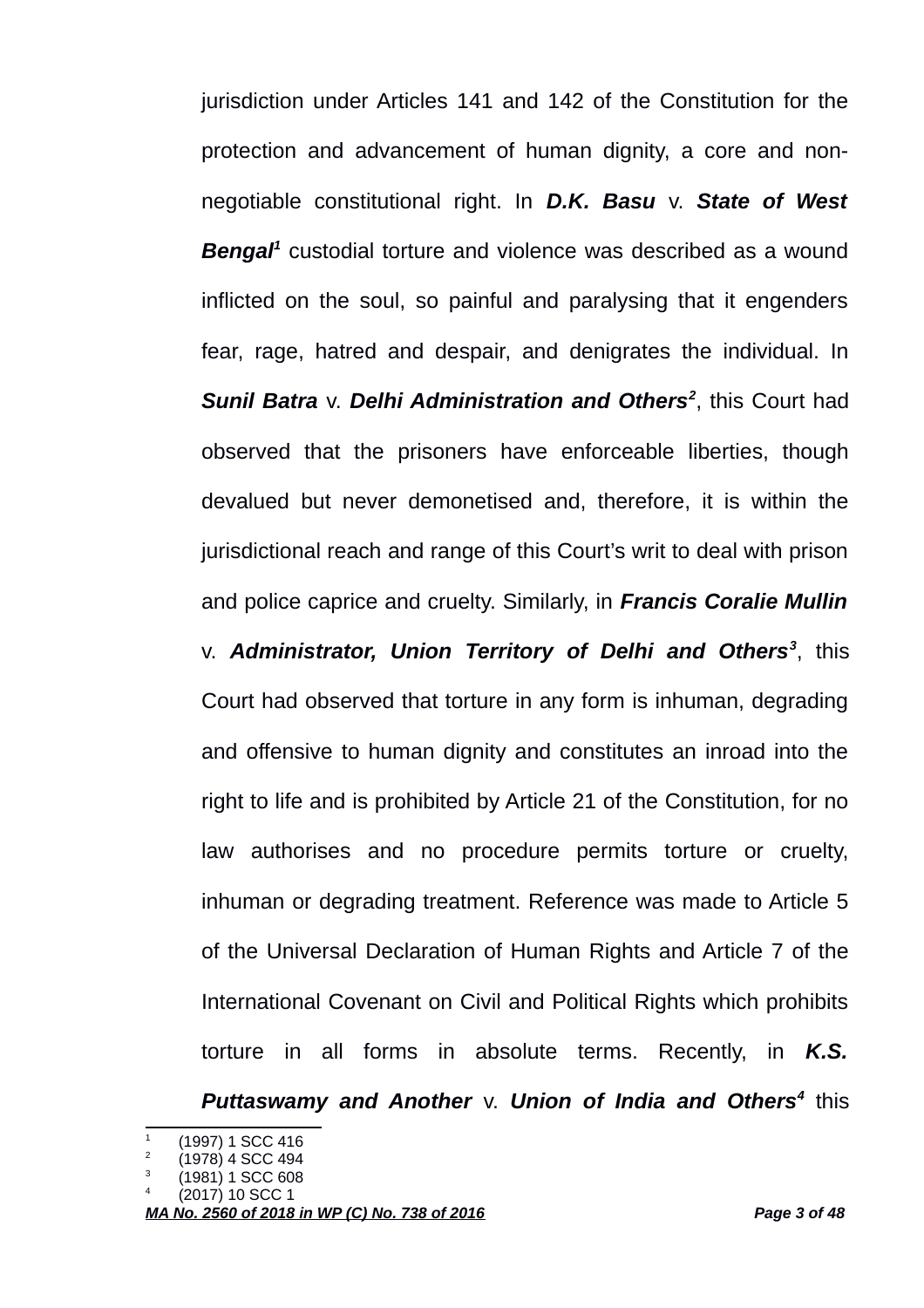Court had once again emphased on the right to human dignity which, first and foremost, means the dignity of each human being 'as a human being'. When human dignity in a person's life is infringed and physical or mental welfare is negated and harmed, the Court would intervene to protect and safeguard constitutional values. Reference was also made to the decision in *Romila Thapar and Others v. Union of India and Others<sup>[5](#page-3-0)</sup> claiming that* despite existing law and repeated judicial decisions, custodial torture still remains rampant and widespread in India. Our attention was drawn to the report of Asian Centre for Human Rights which was based, *inter alia*, on the information and data furnished by the Government of India in Parliament, acknowledging 1674 custodial deaths, including 1530 deaths in judicial custody and 144 deaths in police custody during the period  $1<sup>st</sup>$  April 2017 to 28<sup>th</sup> February 2018. India has consistently and unequivocally condemned and deprecated custodial torture at international forums and has signed the UN Convention but the Government's reluctance to ratify the UN Convention, which envisages a comprehensive and standalone legislation, it was argued, is baffling and unintelligible. Indian statutory law at present is not in harmony and falls short on several accounts, both procedurally and substantively, with the UN Convention and, thus, there is an urgent and immediate need for

<span id="page-3-0"></span><sup>5</sup> (2018) 10 SCC 753 *MA No. 2560 of 2018 in WP (C) No. 738 of 2016 Page 4 of 48*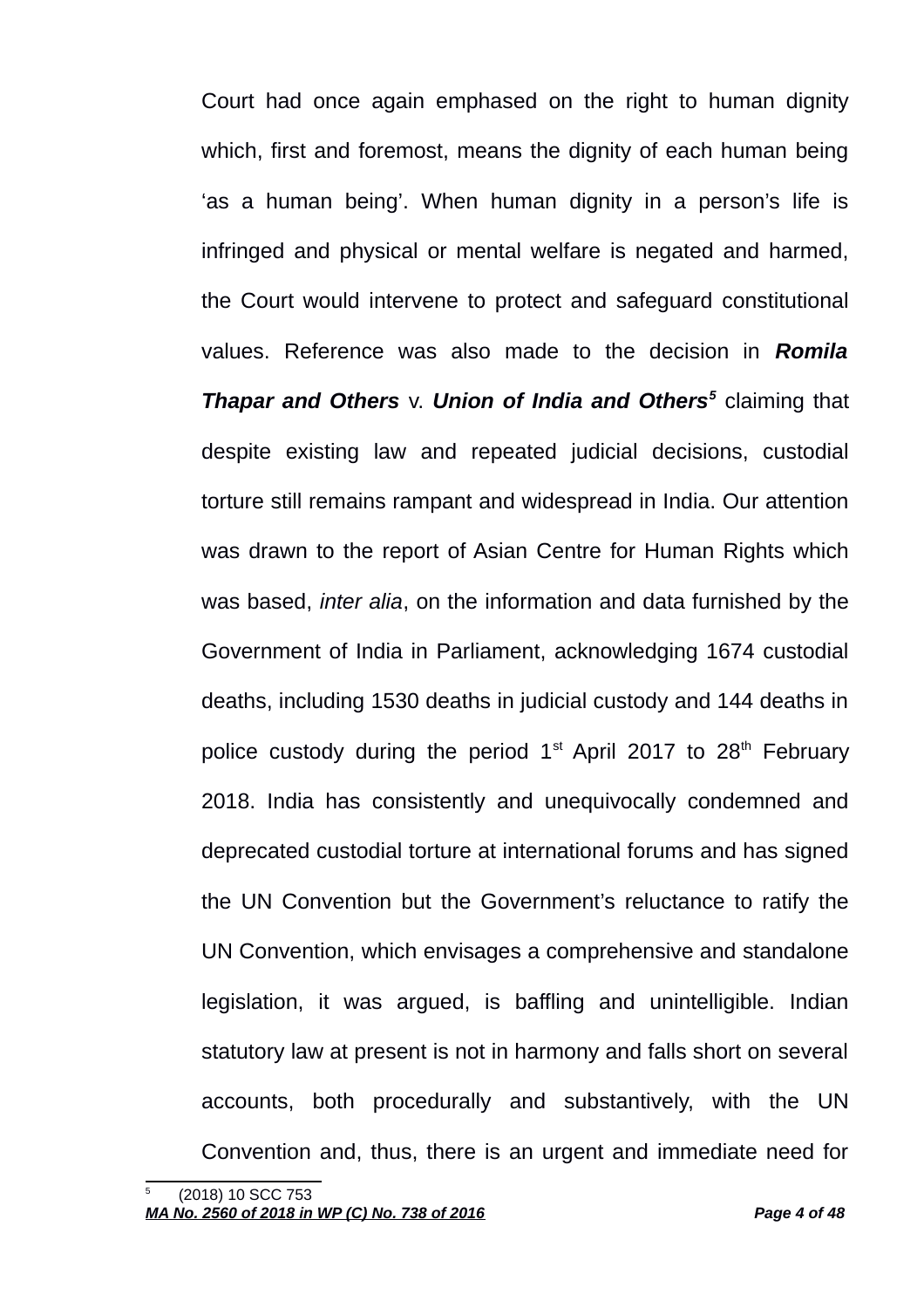an all-embracing standalone enactment based on the UN Convention. Articles 51(c) and 253 of the Constitution underscore the 'constitutional imperative' of aligning domestic laws with international law and obligations. The legislation as prayed, it was submitted, would fulfil the constitutional obligations of the Government of India and the constitutional goals which the Government ought to achieve. Accordingly, the directions as prayed for would not entrench upon Parliament's domain to enact laws as they directly relate to the protection and preservation of human rights. The directions are justified and necessary in view of the delay and inaction in enacting the law, notwithstanding the recommendations made by the National Human Rights Commission, report of the Law Commission of India in October 2017, and report of the Select Committee of Parliament dated  $2<sup>th</sup>$ December 2010 and repeated commitments made by the Indian Government. Reference was made to *Tehseen S. Poonawalla* v. Union of India and Others<sup>[6](#page-4-0)</sup> wherein this Court had highlighted the need for enactment of a suitable legislation to deal with mob violence/lynching in the country. Reliance was placed on judgments of this Court in *Vishaka and Others* v. *State of Rajasthan and Others[7](#page-4-1)* , *Vineet Narain and Others* v. *Union of*

<span id="page-4-0"></span><sup>6</sup> (2018) 9 SCC 501

<span id="page-4-1"></span><sup>7</sup> (1997) 6 SCC 241

*MA No. 2560 of 2018 in WP (C) No. 738 of 2016 Page 5 of 48*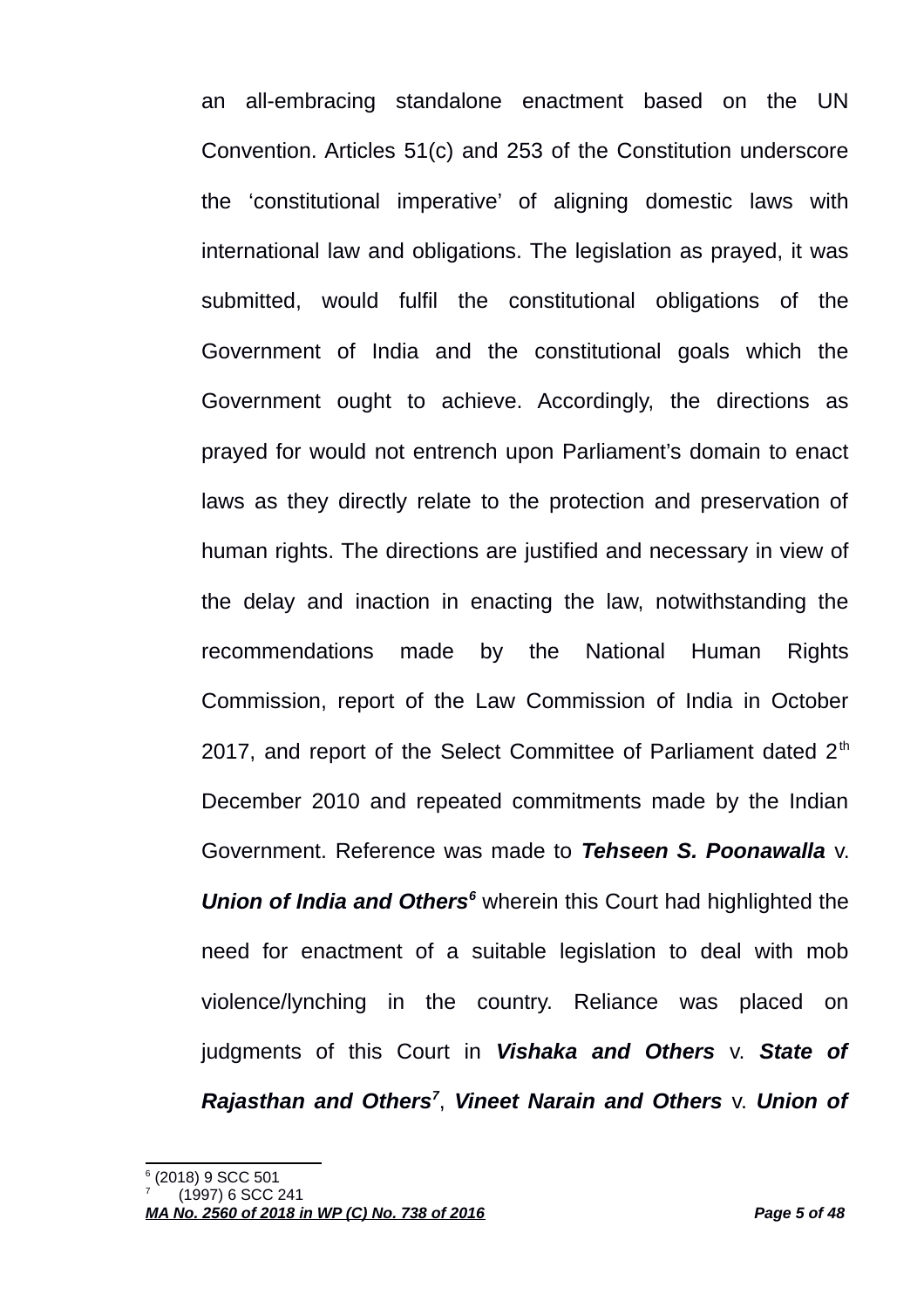*India and Another[8](#page-5-0)* , *Destruction of Public and Private Properties, In RE* v. *State of Andhra Pradesh and Others[9](#page-5-1)* , *Lakshmi Kant Pandey* v. *Union of India[10](#page-5-2)* , *State of West Bengal and Others* v. *Sampat Lal and Others[11](#page-5-3)* , *K. Veeraswami* v. *Union of India and Others[12](#page-5-4)* and *Delhi Judicial Service Association, Tis Hazari Court, Delhi* v. *State of Gujarat and Others[13](#page-5-5)*. While referring to *Mahender Chawla and Others* v. *Union of India and Others[14](#page-5-6)*, and other decisions including *Tehseen S. Poonawalla* (supra), it was argued that this Court has not flinched from suggesting, recommending, advising, guiding and directing the Government of India with respect to statutory enactments. It was submitted that the delay and inaction in implementing the constitutional obligation relates back to the year 1997 when India had signed the UN Convention, but the Government has failed to enact a comprehensive legislation despite commitments and recommendations made and noticed above. This, it was submitted, reflects unreasonable and unacceptable conduct of the Government in shielding infringement of Article 21 and violates Article 14 of the Constitution of India. Thus, the Court may issue directions to the Union of India to enact

<span id="page-5-0"></span><sup>8</sup> (1998) 1 SCC 226 9

<span id="page-5-1"></span><sup>(2009) 5</sup> SCC 212

<span id="page-5-2"></span> $(1984)$  2 SCC 244

<span id="page-5-3"></span> $11$  (1985) 1 SCC 317<br> $12$  (1991) 3 SCC 555

<span id="page-5-4"></span> $^{12}$  (1991) 3 SCC 655<br> $^{13}$  (1991) 4 SCC 406

<span id="page-5-5"></span> $13$  (1991) 4 SCC 406

<span id="page-5-6"></span><sup>(2018)</sup> SCC Online 2679

*MA No. 2560 of 2018 in WP (C) No. 738 of 2016 Page 6 of 48*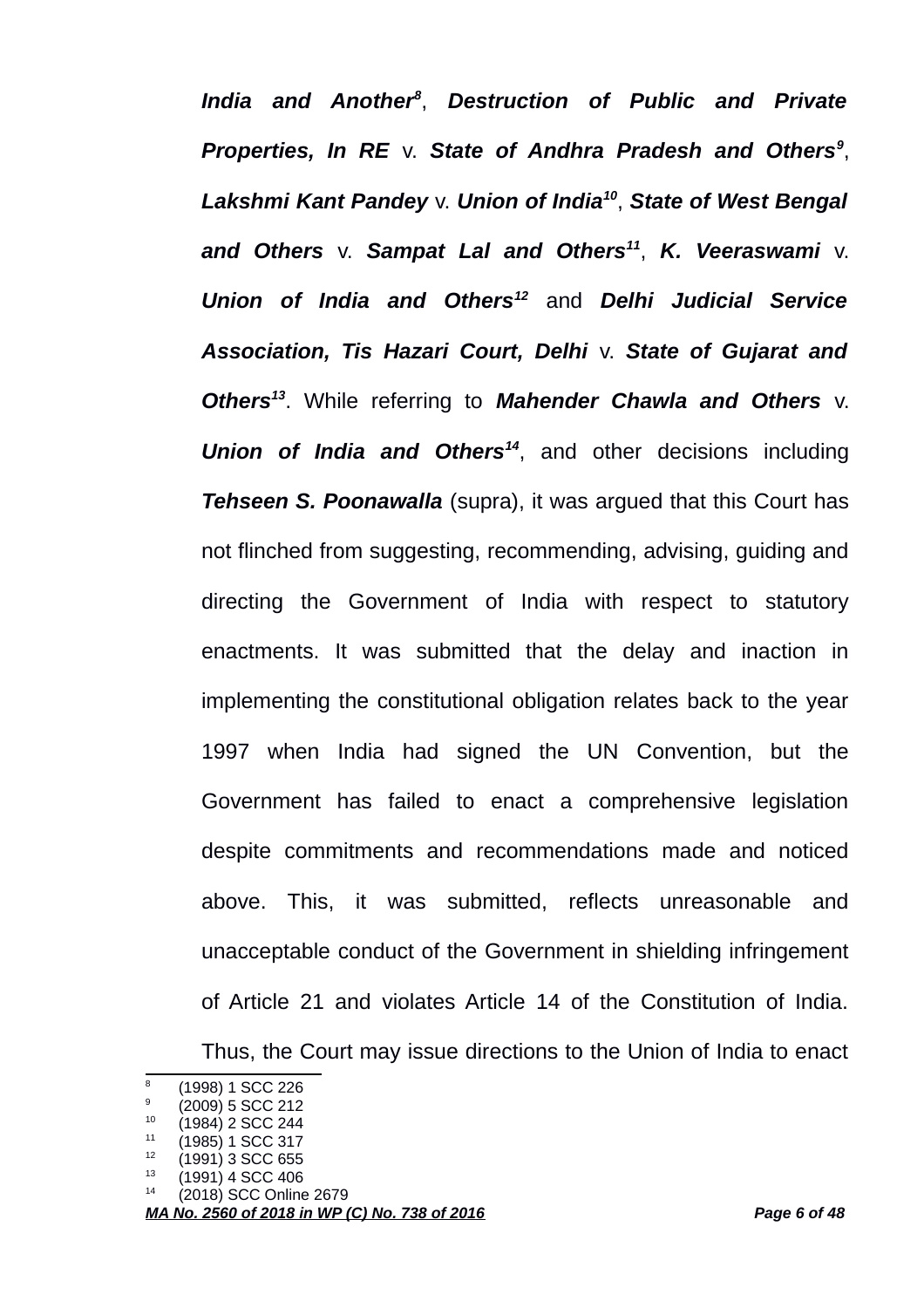a law dealing with custodial torture in terms of the U.N. Convention.

- 5. It may be noted here that the applicant was the Chairperson of the Select Committee of the Rajya Sabha that had submitted the report on custodial torture depicting the need for a comprehensive standalone legislation.
- 6. Respondent No.1 Union of India, in its response, has stated that the draft legislation prepared on the basis of the Law Commission's report is under active consideration and was referred to stakeholders, that is, the States and Union Territories for their inputs and suggestions. It was highlighted that the 'Criminal Laws' and the 'Criminal Procedure' fall in the Concurrent List of the Seventh Schedule to the Constitution of India and, therefore, comments and views of the State Governments/Union Territories were solicited on the recommendations made by the Law Commission of India. There may have been some delay as some States did not furnish their response, albeit the Union of India took steps by sending reminders on  $27<sup>th</sup>$  June 2018,  $27<sup>th</sup>$  November 2018 and  $20<sup>th</sup>$  December 2018. Subsequent affidavit dated 12<sup>th</sup> February 2019 discloses that all States and Union Territories have filed their inputs/suggestions and that the question of enacting a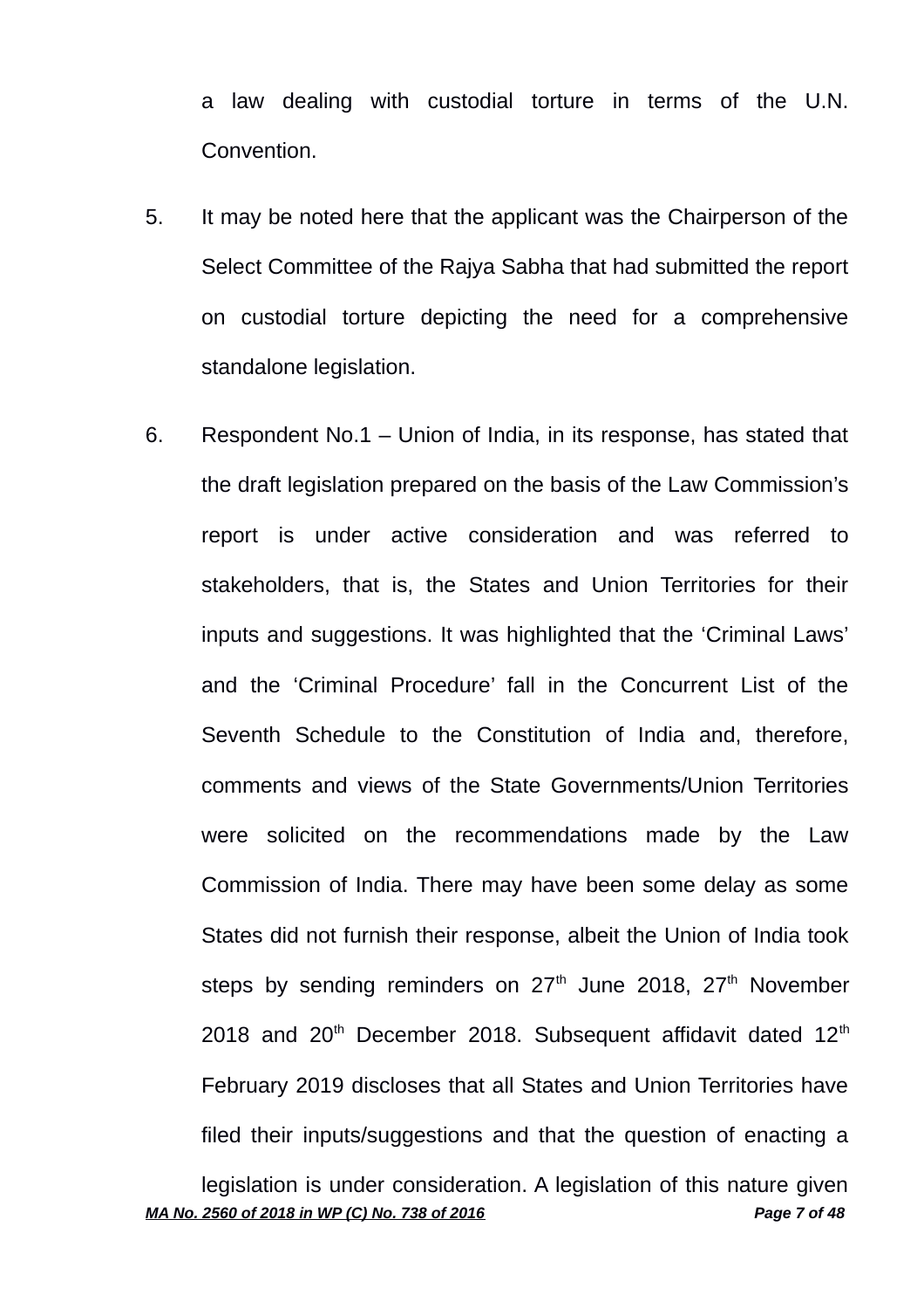the nuances, niceties and spectrum of divergent views and choices is a complex and challenging task. Laws are legislated after due debate, deliberation and once the required consensus is formed. Any direction by this Court requiring the Parliament to frame a law or modify an enactment in a particular manner would violate doctrine of separation of powers, a basic feature of the Constitution. Parliament as an elected body representing the citizenry is bestowed with constitutional power to enact laws, which create rights, obligations and duties with attendant penalties. Existing municipal laws governing the field as interpreted by the Courts apply in matters of custodial torture.

- 7. We have in addition to Dr. Ashwani Kumar and Mr. K.K. Venugopal, learned Attorney General of India, heard Mr. Colin Gonsalves, senior advocate and *amicus curiae*, and Ms. Shobha Gupta, counsel for the National Human Rights Commission, the second respondent before us.
- 8. At the outset, we must clarify that by the present order, we would be deciding a very limited controversy, viz. the prayer of the applicant that this Court should direct Parliament to enact a standalone and comprehensive legislation against custodial torture based on the UN Convention. The prayer made requires the Court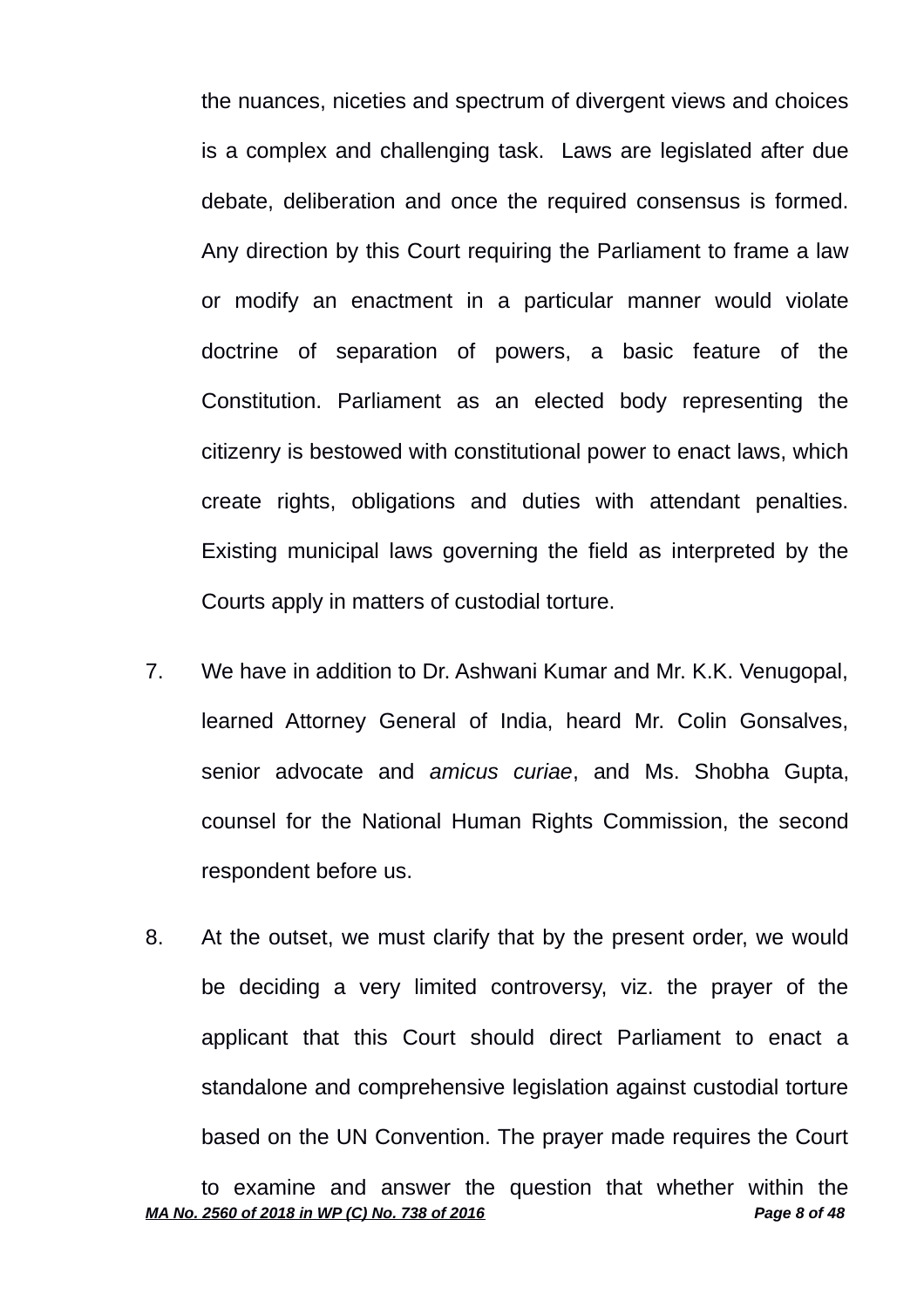constitutional scheme, this Court can and should issue any direction to the Parliament to enact a new law based on the UN Convention.

9. Classical or pure theory of rigid separation of powers as advocated by Montesquieu which forms the bedrock of the American Constitution is clearly inapplicable to parliamentary form of democracy as it exists in India and Britain, for the executive and legislative wings in terms of the powers and functions they exercise are linked and overlap and the personnel they equip are to an extent common. However, unlike Britain, India has a written Constitution, which is supreme and adumbrates as well as divides powers, roles and functions of the three wings of the State – the legislature, the executive and the judiciary. These divisions are boundaries and limits fixed by the Constitution to check and prevent transgression by any one of the three branches into the powers, functions and tasks that fall within the domain of the other wing. The three branches have to respect the constitutional division and not disturb the allocation of roles and functions between the triad. Adherence to the constitutional scheme dividing the powers and functions is a guard and check against potential abuse of power and the rule of law is secured when each branch observes the constitutional limitations to their powers, functions and roles.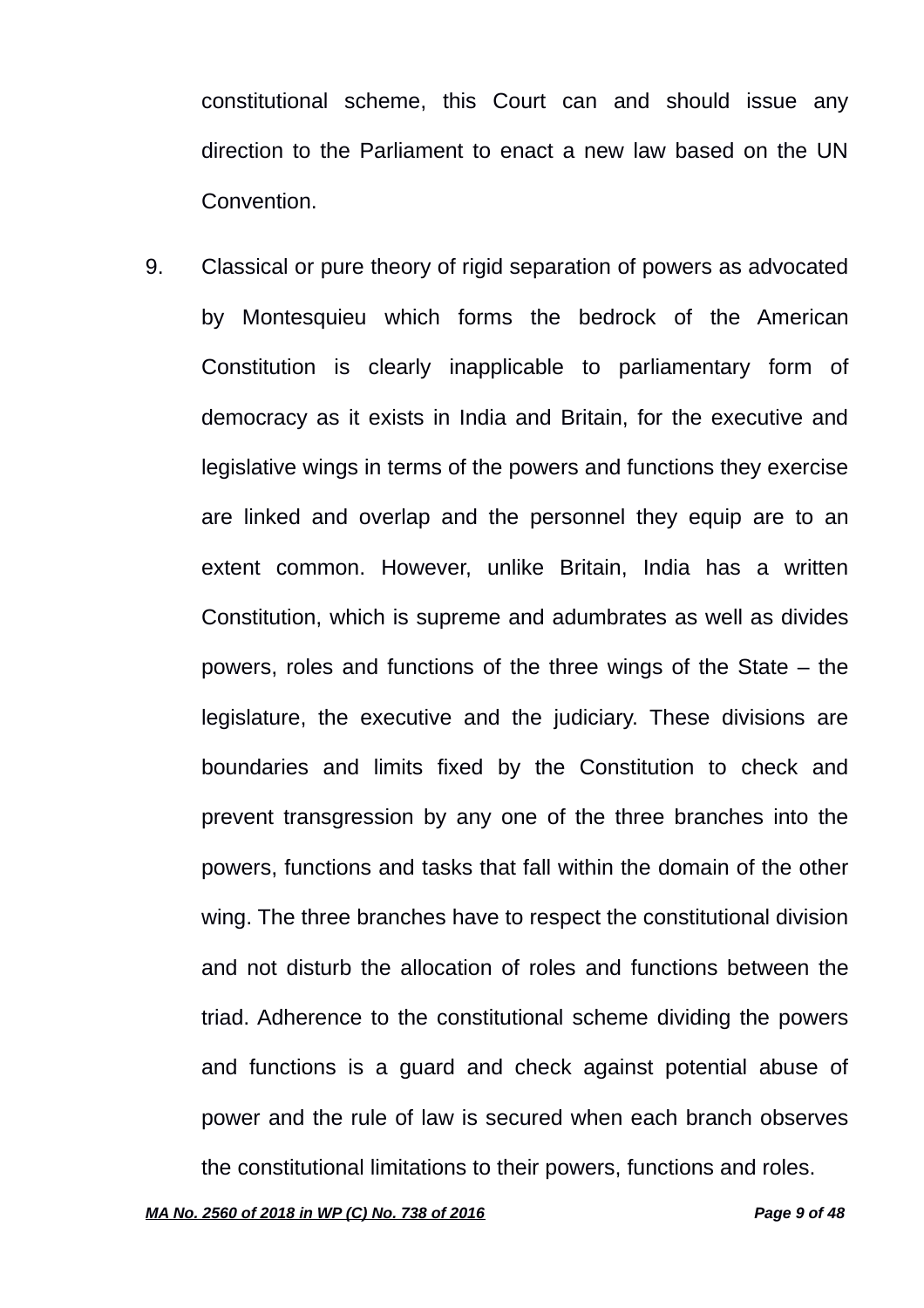10. Modern theory of separation of powers does not accept that the three branches perform mutually isolated roles and functions and accepts a need for coordinated institutional effort for good governance, albeit emphasises on benefits of division of power and labour by accepting the three wings do have separate and distinct roles and functions that are defined by the Constitution. All the institutions must act within their own jurisdiction and not trespass into the jurisdiction of the other. Beyond this, each branch must support each other in the general interest of good governance. This separation ensures the rule of law in at least two ways. It gives constitutional and institutional legitimacy to the decisions by each branch, that is, enactments passed by the legislature, orders and policy decisions taken by the executive and adjudication and judgments pronounced by the judiciary in exercise of the power of judicial review on validity of legislation and governmental action. By segregating the powers and functions of the institutions, the Constitution ensures a structure where the institutions function as per their institutional strengths. Secondly, and somewhat paradoxically, it creates a system of checks and balances as the Constitution provides a degree of latitude for interference by each branch into the functions and tasks performed by the other branch.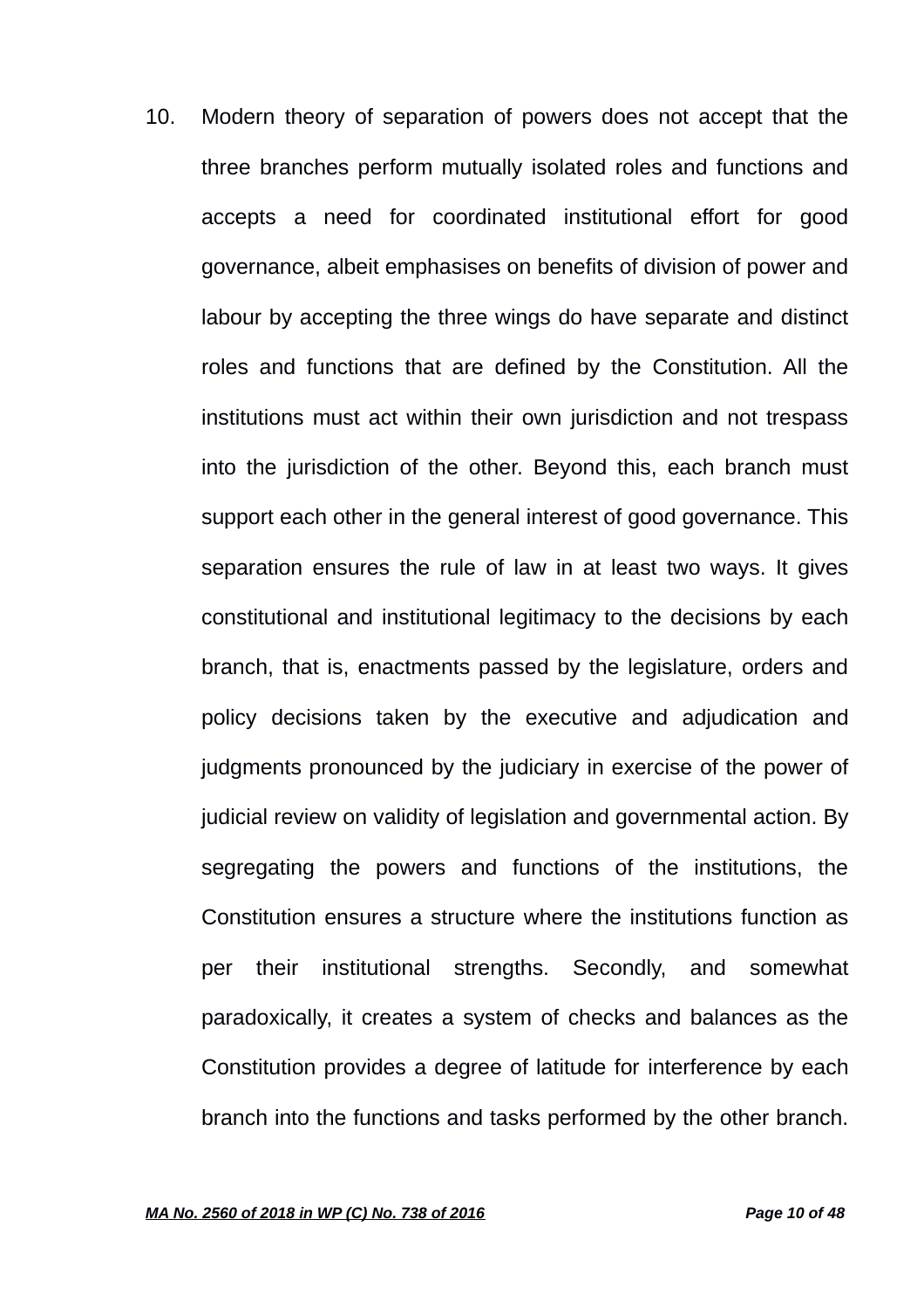It checks concentration of power in a particular branch or an institution.

- 11. The legislature as an elected and representative body enacts laws to give effect to and fulfil democratic aspirations of the people. The procedures applied are designed to give careful thought and consideration to wide and divergent interests, voices and all shades of opinion from different social and political groups. Legislature functions as a deliberative and representative body. It is directly accountable and answerable to the electorate and citizens of this country. This representativeness and principle of accountability is what gives legitimacy to the legislations and laws made by Parliament or the state legislatures. Article 245 of the Constitution empowers Parliament and the state legislatures to enact laws for the whole or a part of the territory of India, and for the whole or a part of the State respectively, after due debate and discussion in Parliament/ the state assembly.
- 12. The executive has the primary responsibility of formulating government policies and proposing legislations which when passed by the legislature become laws. By virtue of Articles 73 and 162 of the Constitution, the powers and functions of the executive are wide and expansive, as they cover matters in respect of which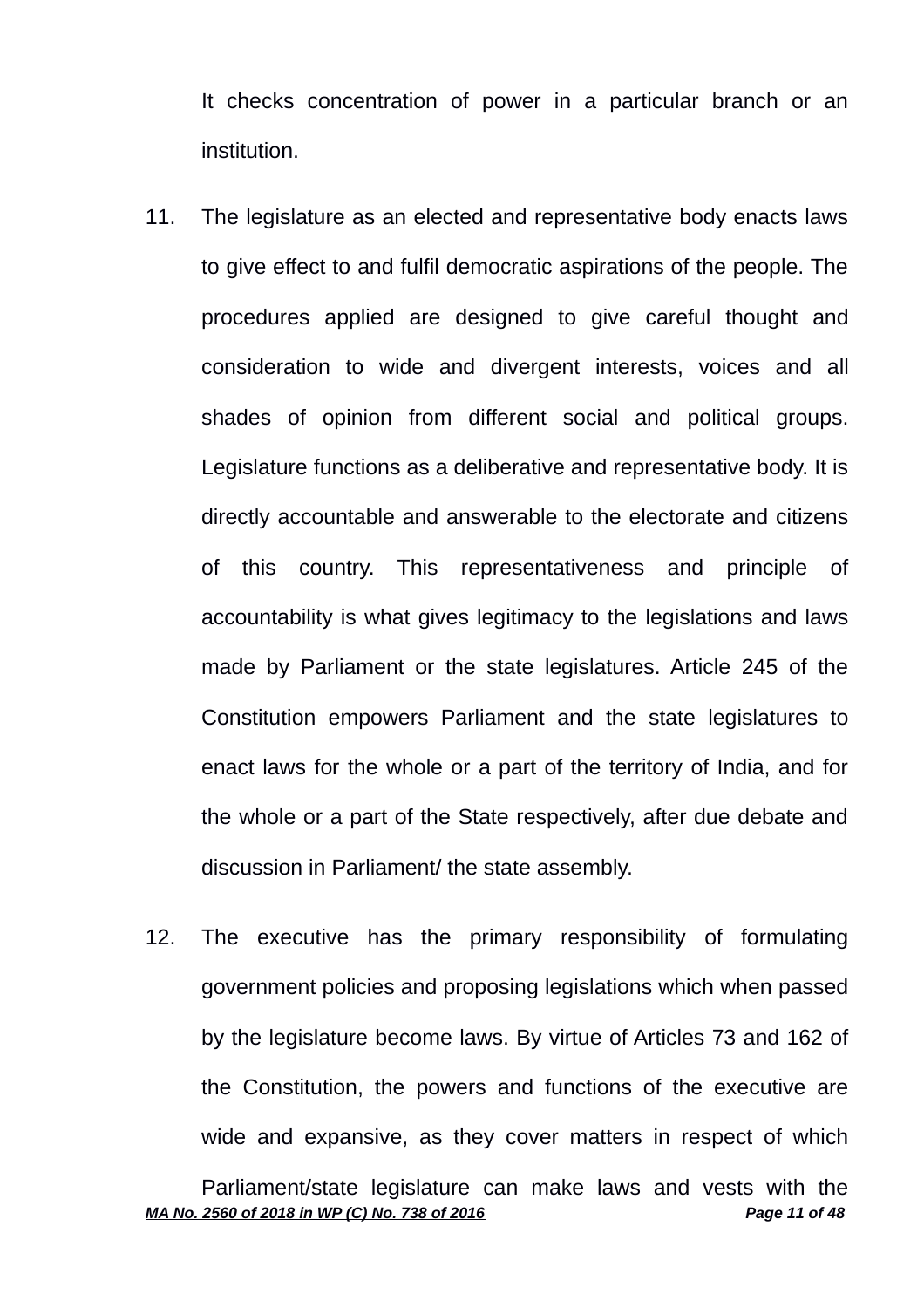executive the authority and jurisdiction exercisable by the Government of India or the State Government, as the case may be. As a delegate of the legislative bodies and subject to the terms of the legislation, the executive makes second stage laws known as 'subordinate or delegated legislation'. In fields where there is no legislation, the executive has the power to frame policies, schemes, etc., which is co-extensive with the power of Parliament or the state legislature to make laws. At the same time, the political executive is accountable to the legislature and holds office till they enjoy the support and confidence of the legislature. Thus, there is interdependence, interaction and even commonality of personnel/members of the legislature and the executive. The executive, therefore, performs multi-functional role and is not monolithic. Notwithstanding this multifunctional and pervasive role, the constitutional scheme ensures that within this interdependence, there is a degree of separation that acts as a mechanism to check interference and protect the non-political executive. Part XIV of the Constitution relates to "Services under the Union and the States", i.e., recruitment, tenure, terms and conditions of service, etc., of persons serving the Union or a State and accords them a substantial degree of protection. "Office of profit" bar, as applicable to legislators and prescribed vide Articles 102 and 191, is to ensure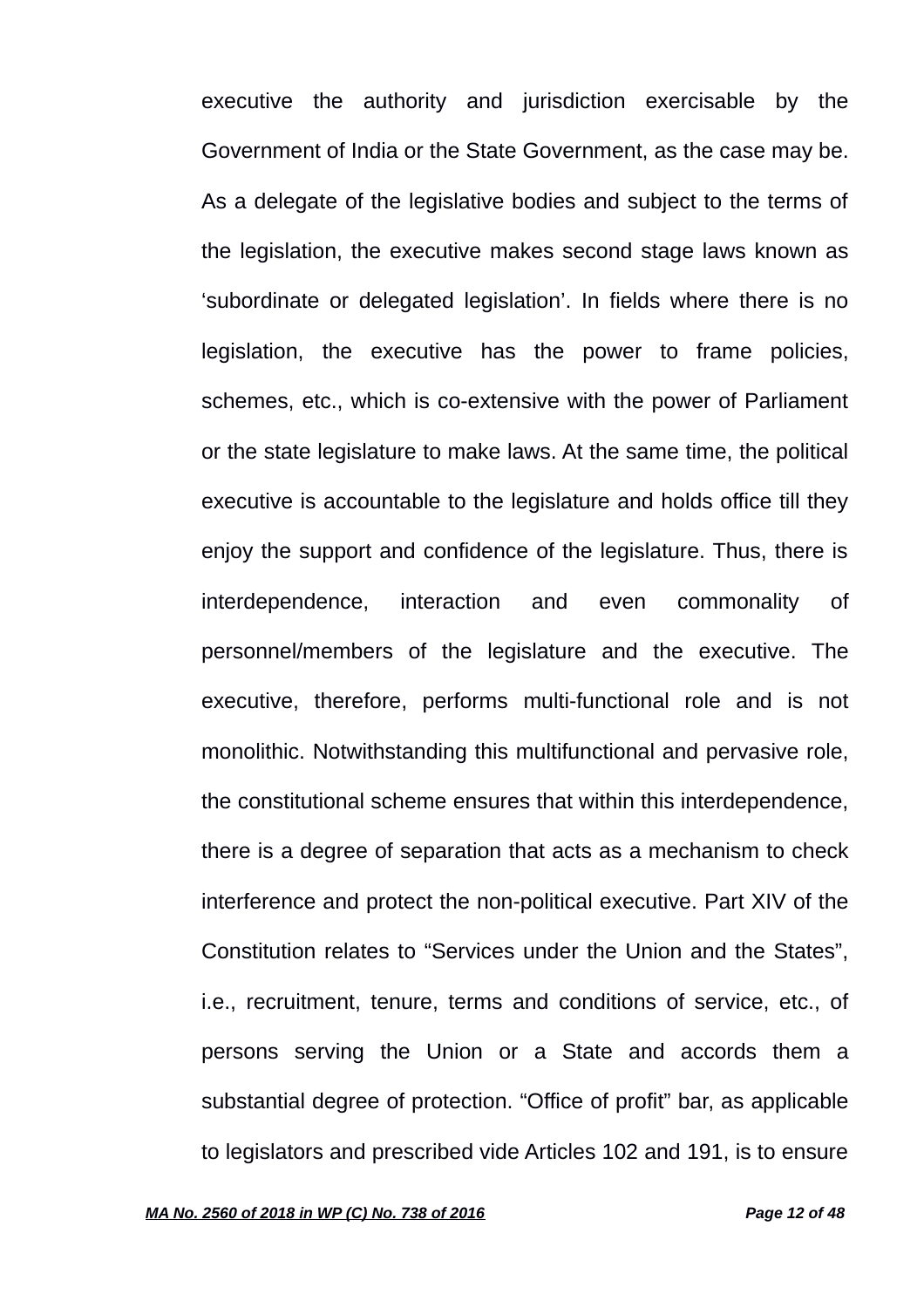separation and independence between the legislature and the executive.

13. The most significant impact of the doctrine of separation of powers is seen and felt in terms of the institutional independence of the judiciary from other organs of the State. Judiciary, in terms of personnel, the Judges, is independent. Judges unlike members of the legislature represent no one, strictly speaking not even the citizens. Judges are not accountable and answerable as the political executive is to the legislature and the elected representatives are to the electorate. This independence ensures that the judges perform the constitutional function of safeguarding the supremacy of the Constitution while exercising the power of judicial review in a fair and even-handed manner without pressure and favours. As an interpreter, guardian and protector of the Constitution, the judiciary checks and curbs violation of the Constitution by the Government when they overstep their constitutional limits, violate the basic structure of the Constitution, infringe fundamental rights or act contrary to law. Power of judicial review has expanded taking within its ambit the concept of social and economic justice. Yet, while exercising this power of judicial review, the courts do not encroach upon the field marked by the Constitution for the legislature and the executive, as the courts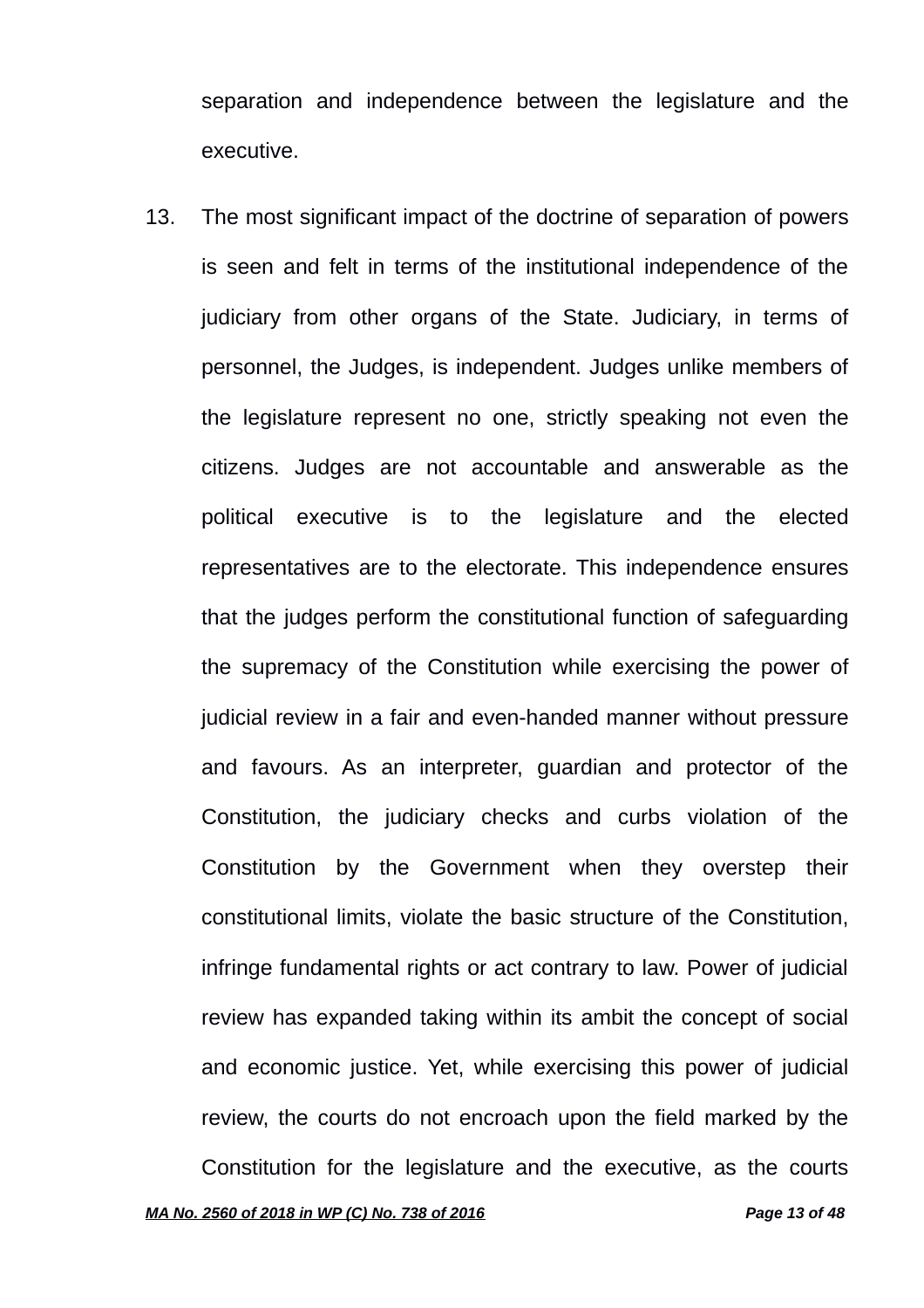examine legality and validity of the legislation or the governmental action, and not the wisdom behind the legislative measure or relative merits or demerits of the governmental action. Neither does the Constitution permit the courts to direct, advise or sermonise others in the spheres reserved for them by the Constitution, provided the legislature or the executive do not transgress their constitutional limits or statutory conditions. Referring to the phrase "all power is of an encroaching nature", which the judiciary checks while exercising the power of judicial review, it has been observed $15$ that the judiciary must be on guard against encroaching beyond its bounds since the only restraint upon it is the self-imposed discipline of self-restraint. Independence and adherence to constitutional accountability and limits while exercising the power of judicial review gives constitutional legitimacy to the court decisions. This is essence of the power and function of judicial review that strengthens and promotes the rule of law.

<span id="page-13-0"></span><sup>&</sup>lt;sup>15</sup> Asif Hameed & Others v. State of Jammu & Kashmir & Others, 1989 Supp. (2) SCC 364 quoting with approval dissenting opinion of Frankfurter J. in *Trop v. Dulles*. Frankfurter J. had observed:

<sup>&</sup>quot;Rigorous observance of the difference between limits of power and wise exercise of power — between questions of authority and questions of prudence — requires the most alert appreciation of this decisive but subtle relationship of two concepts that too easily coalesce. No less does it require a disciplined will to adhere to the difference. It is not easy to stand aloof and allow want of wisdom to prevail to disregard one's own strongly held view of what is wise in the conduct of affairs. But it is not the business of this Court to pronounce policy. It must observe a fastidious regard for limitations on its own power, and this precludes the court's giving effect to its own notions of what is wise or politic. That self-restraint is of the essence in the observance of the judicial oath, for the Constitution has not authorized the judges to sit in judgment on the wisdom of what Congress and the executive branch do."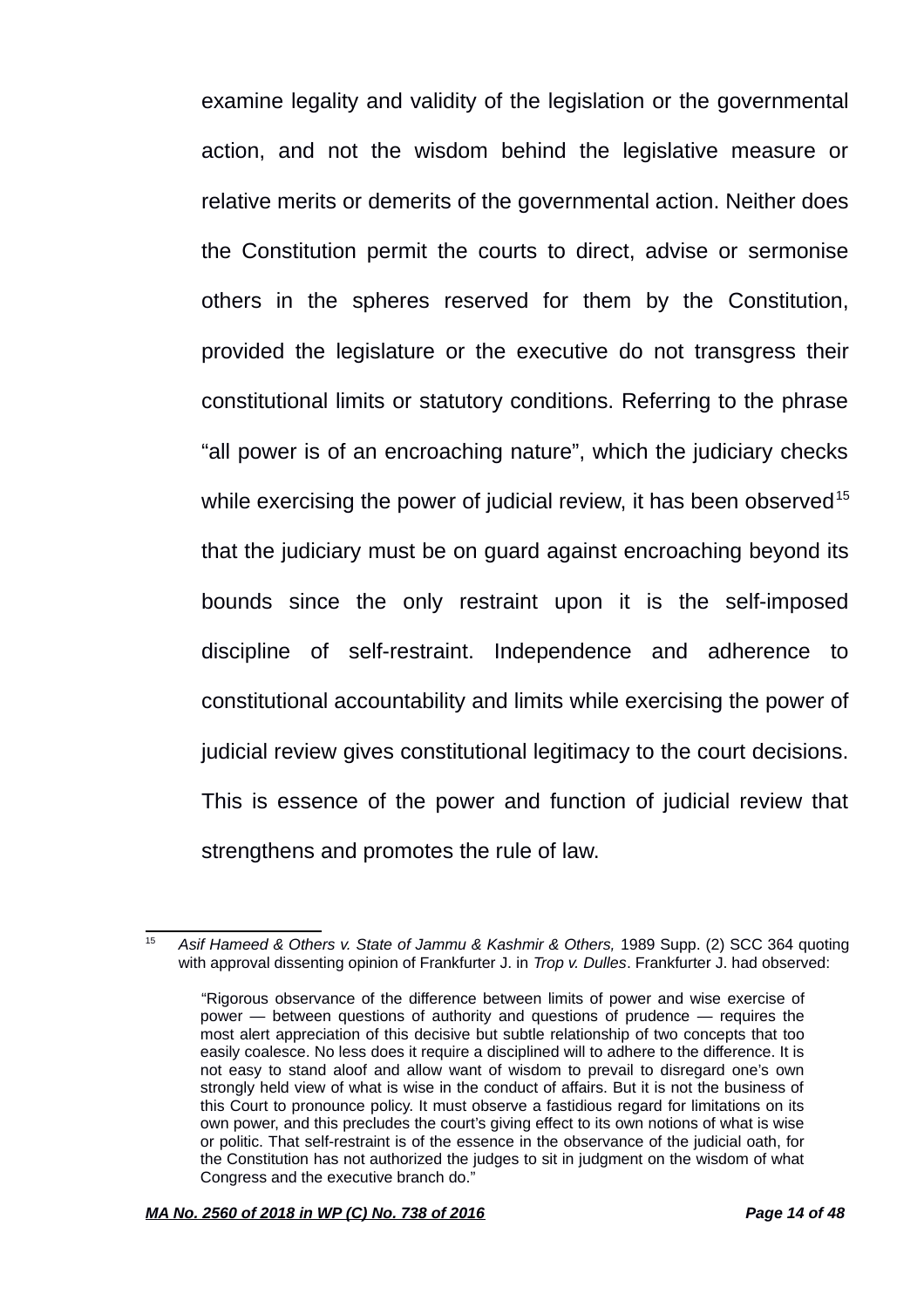14. Constitutional Bench judgments in *His Holiness Kesavananda Bharati Sripadagalvaru* v. *State of Kerala and Another[16](#page-14-0)* , *State of Rajasthan and Others* v. *Union of India and Others[17](#page-14-1) , I.R. Coelho (Dead) by LRs.* v. *State of Tamil Nadu[18](#page-14-2)* and *State of Tamil Nadu v. State of Kerala[19](#page-14-3)* have uniformly ruled that the doctrine of separation of powers, though not specifically engrafted, is constitutionally entrenched and forms part of the basic structure as its sweep, operation and visibility are apparent. Constitution has made demarcation, without drawing formal lines, amongst the three organs with the duty of the judiciary to scrutinise the limits and whether or not the limits have been transgressed. These judgments refer to the constitutional scheme incorporating checks and balances. As a sequitur, the doctrine restrains the legislature from declaring the judgment of a court to be void and of no effect, while the legislature still possesses the legislative competence of enacting a validating law which remedies the defect pointed out in the judgment.[20](#page-14-4) However, this does not ordain and permit the legislature to declare a judgment as invalid by enacting a law, but permits the legislature to take away the basis of the judgment by fundamentally altering the basis on which it was pronounced.

<span id="page-14-0"></span> $^{16}$  (1973) 4 SCC 225

<span id="page-14-1"></span> $17$  (1977) 3 SCC 592<br> $18$  (2007) 3 SCC 1

<span id="page-14-2"></span> $^{18}$  (2007) 2 SCC 1

<span id="page-14-3"></span><sup>19</sup> (2014) 12 SCC 696

<span id="page-14-4"></span><sup>20</sup> *Shri Prithvi Cotton Mills Ltd. and Another* v. *Broach Borough Municipality and Others*, (1969) 2 SCC 283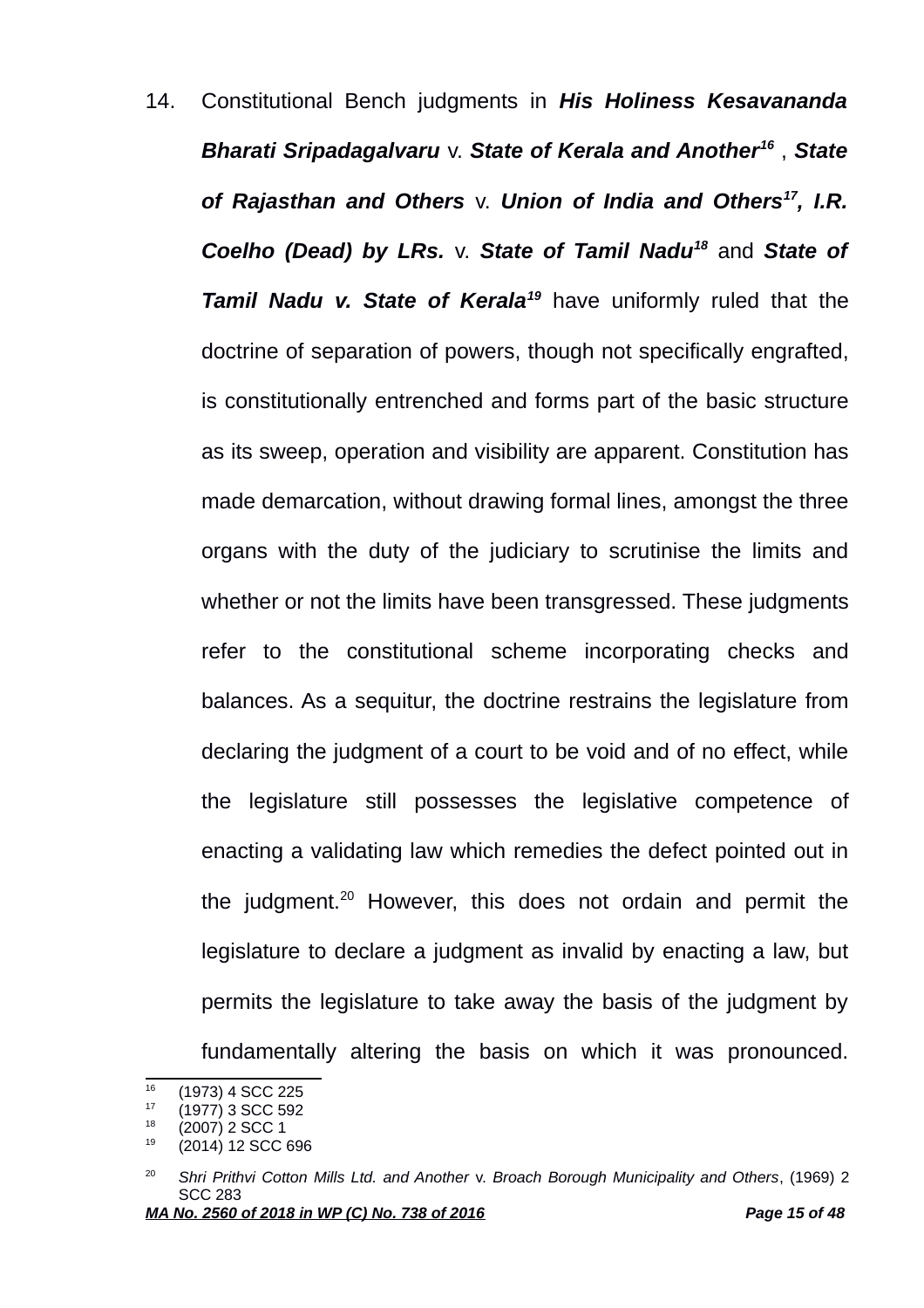Therefore, while exercising all important checks and balances function, each wing should be conscious of the enormous responsibility that rests on them to ensure that institutional respect and comity is maintained.

- 15. In *Binoy Viswam* v. *Union of India and Others[21](#page-15-0)*, this Court referring to the Constitution had observed that the powers to be exercised by the three wings of the State have an avowed purpose and each branch is constitutionally mandated to act within its sphere and to have mutual institutional respect to realise the constitutional goal and to ensure that there is no constitutional transgression. It is the Constitution which has created the three wings of the State and, thus, each branch must oblige the other by not stepping beyond its territory.
- 16. In *Kalpana Mehta and Others* v. *Union of India and Others[22](#page-15-1)*, Mr. Justice Dipak Misra, the then Chief Justice of India, under the headings *'Supremacy of the Constitution', 'Power of judicial review'* and *'Doctrine of separation of powers'*, has held that the Constitution is a supreme fundamental law which requires that all laws, actions and decisions of the three organs should be in consonance and in accord with the constitutional limits, for the

<span id="page-15-0"></span> $21$  (2017) 7 SCC 59

<span id="page-15-1"></span><sup>22</sup> (2018) 7 SCC 1

*MA No. 2560 of 2018 in WP (C) No. 738 of 2016 Page 16 of 48*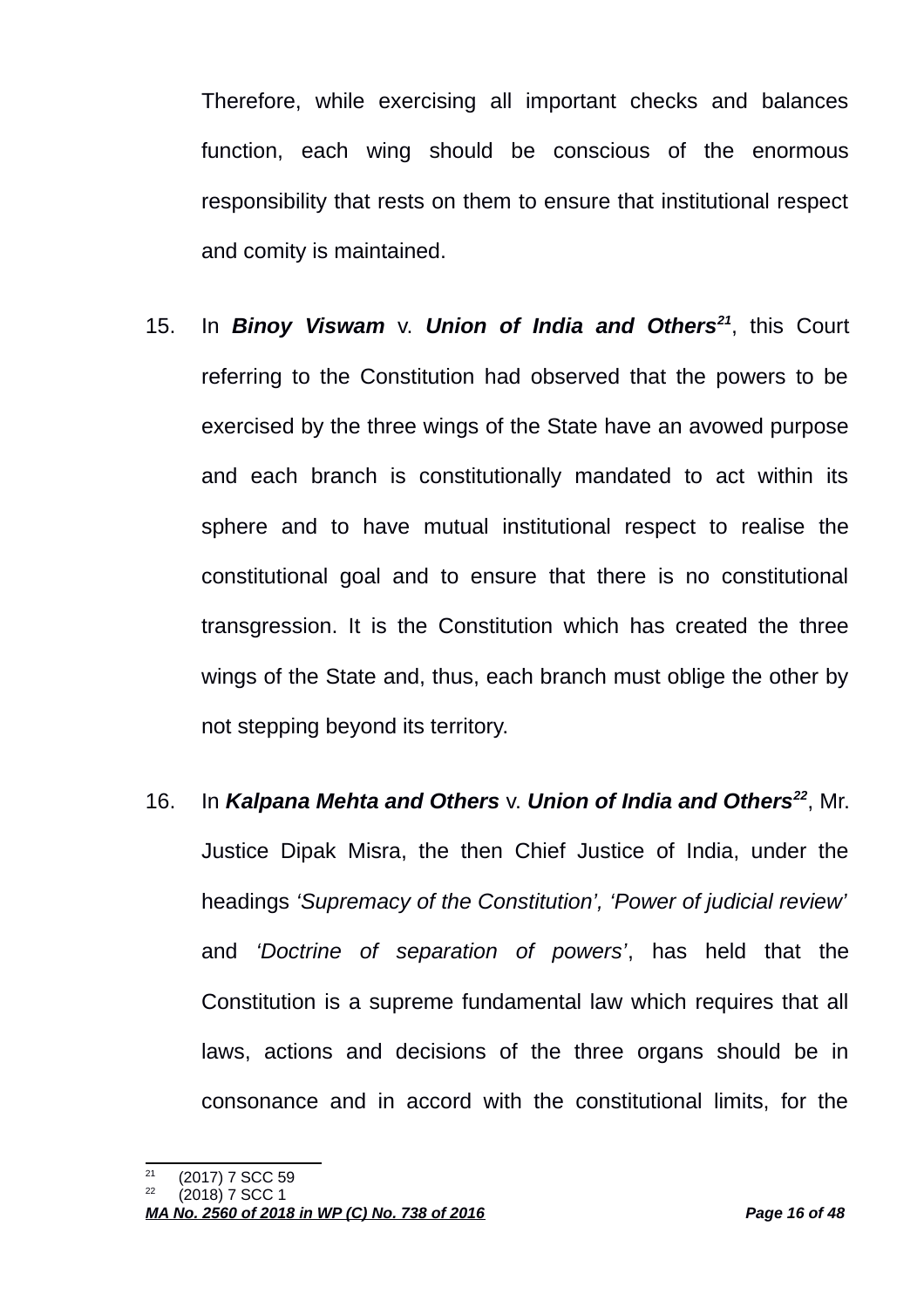legislature, the executive and the judiciary derive their authority and jurisdiction from the Constitution. Legislature stands vested with an exclusive authority to make laws thereby giving it a supremacy in the field of legislation and law-making, yet this power is distinct from and not at par with the supremacy of the Constitution, as:

> "41. This Court has the constitutional power and the authority to interpret the constitutional provisions as well as the statutory provisions. The conferment of the power of judicial review has a great sanctity as the constitutional court has the power to declare any law as unconstitutional if there is lack of competence of the legislature keeping in view the field of legislation as provided in the Constitution or if a provision contravenes or runs counter to any of the fundamental rights or any constitutional provision or if a provision is manifestly arbitrary."

17. Having said so, Dipak Misra, CJ went on to observe:

"42. When we speak about judicial review, it is also necessary to be alive to the concept of judicial restraint. The duty of judicial review which the Constitution has bestowed upon the judiciary is not unfettered; it comes within the conception of judicial restraint. The principle of judicial restraint requires that Judges ought to decide cases while being within their defined limits of power. Judges are expected to interpret any law or any provision of the Constitution as per the limits laid down by the Constitution."

Earlier, Dipak Misra, CJ had observed:

"39. From the above authorities, it is quite vivid that the concept of constitutional limitation is a facet of the doctrine of separation of powers. At this stage, we may clearly state that there can really be no straitjacket approach in the sphere of separation of powers when issues involve democracy, the essential morality that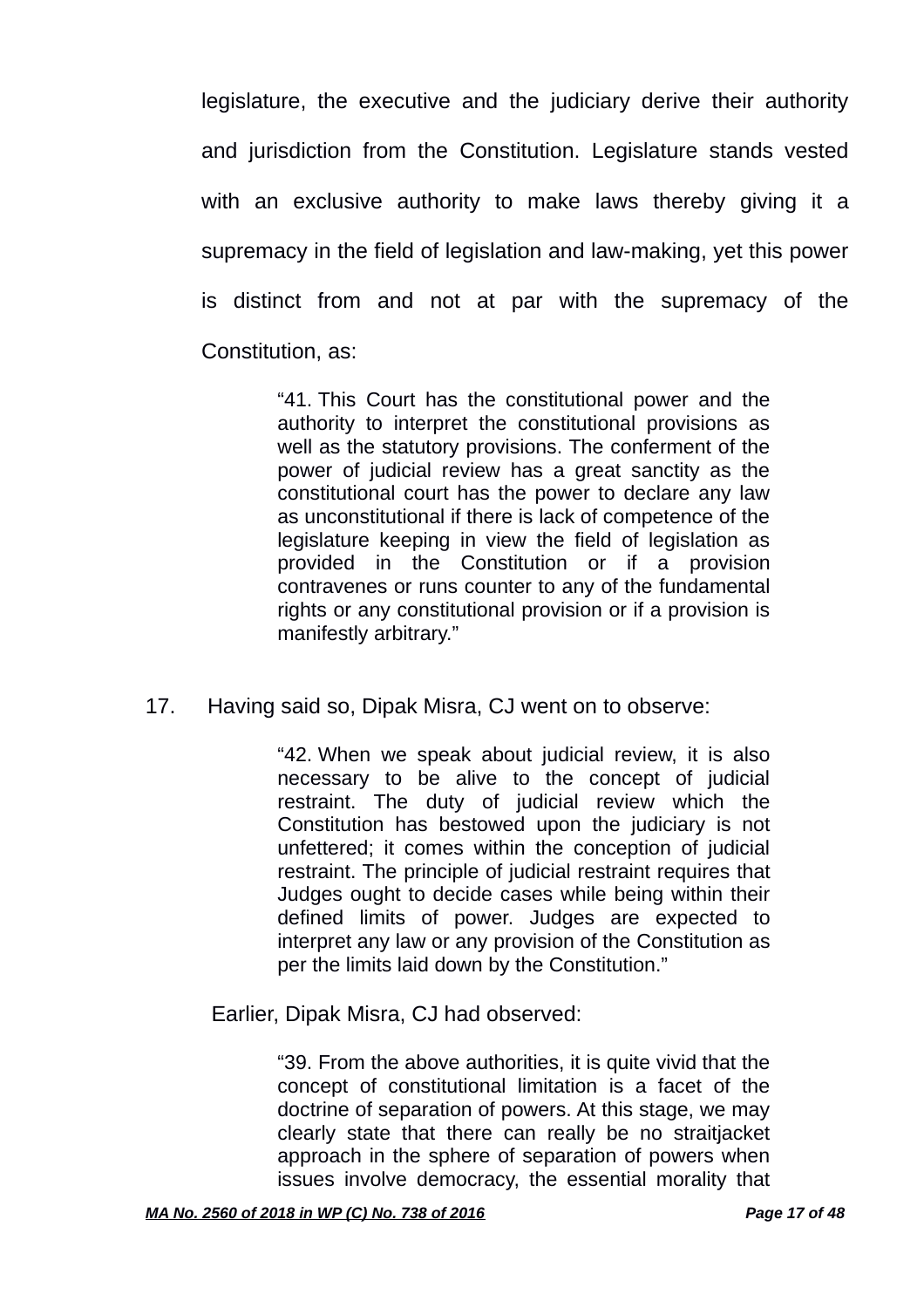flows from the Constitution, interest of the citizens in certain spheres like environment, sustenance of social interest, etc. and empowering the populace with the right to information or right to know in matters relating to candidates contesting election. There can be many an example where this Court has issued directions to the executive and also formulated guidelines for facilitation and in furtherance of fundamental rights and sometimes for the actualisation and fructification of statutory rights."

18. D.Y. Chandrachud, J., in his separate and concurring judgment for himself and A.K. Sikri, J. in *Kalpana Mehta* (supra) had referred to the nuanced 'doctrine of functional separation' that finds articulation in the articles/books by *Peter A. Gerangelos* in his work titled *'The Separation of Powers and Legislative Interference in Judicial Process, Constitutional Principles and Limitations'[23](#page-17-0), M.J.C. Vile*'s book titled *'Constitutionalism and the Separation of Powers'[24](#page-17-1) , Aileen Kavanagh* in her work *'The Constitutional Separation of Powers'[25](#page-17-2)* and *Eoin Carolan* in his book titled *'The New Separation of Powers – A Theory for the Modern State'[26](#page-17-3) .* These authors in the context of modern administrative State have reconstructed the doctrine as consisting of two components: 'division of labour' and 'checks and balances', instead of isolated compartmentalisation, by highlighting the need of interaction and interdependence amongst the three organs in a way that each branch is in cooperative

<span id="page-17-0"></span><sup>&</sup>lt;sup>23</sup> Hart Publishing, 2009

<span id="page-17-1"></span><sup>&</sup>lt;sup>24</sup> Oxford University Press, 1967<br> $^{25}$  Dovid Dyzaphous and Malaglia

<span id="page-17-2"></span><sup>25</sup> David Dyzenhaus and Malcolm Thorburn (eds.), *Philosophical Foundations of Constitutional Law* (Oxford: Oxford University Press, 2016)

<span id="page-17-3"></span><sup>&</sup>lt;sup>26</sup> Oxford University Press, 2009

*MA No. 2560 of 2018 in WP (C) No. 738 of 2016 Page 18 of 48*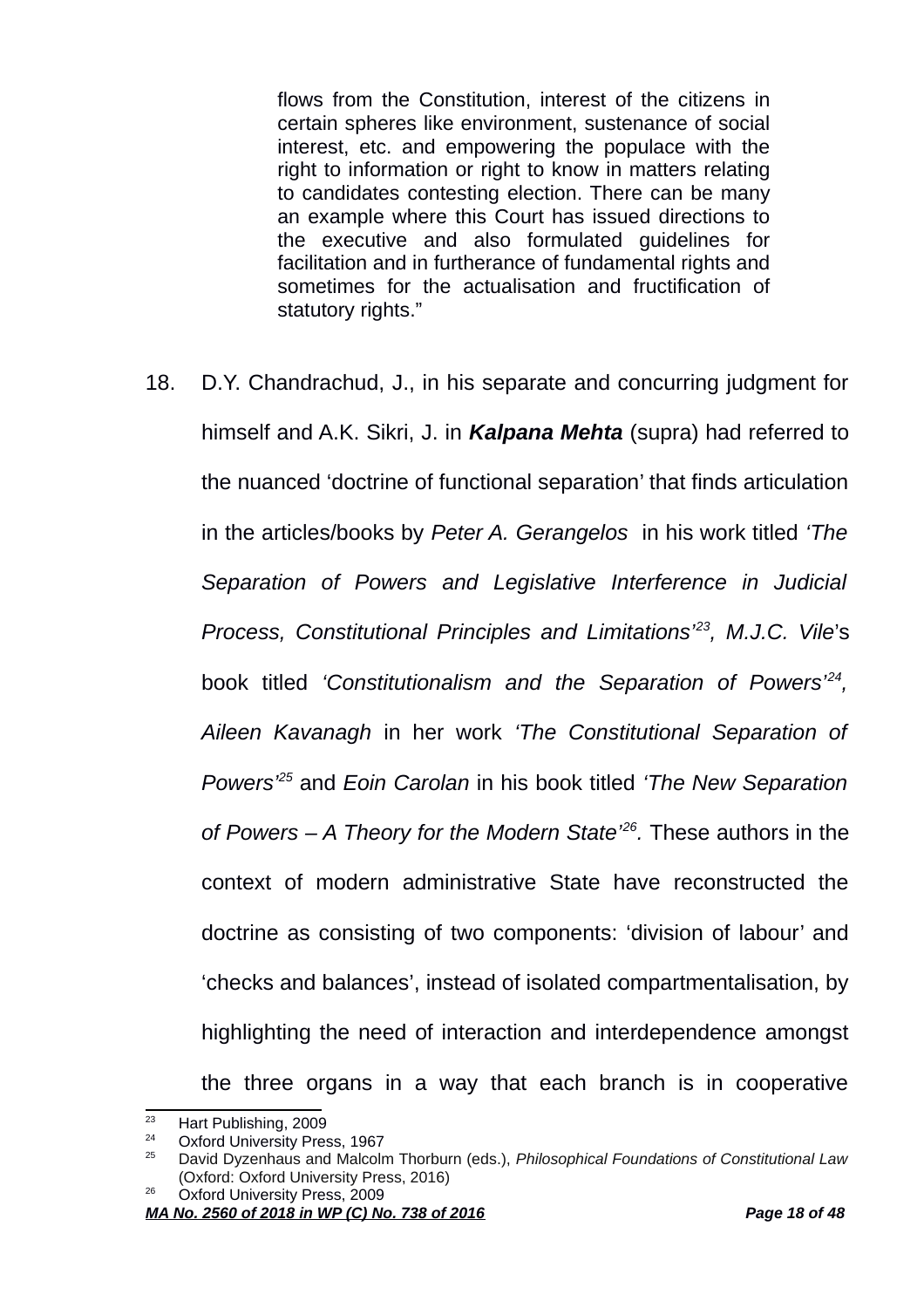engagement but at the same time acts, when necessary, to check on the other and that no single group of people are able to control the machinery of the State. Independent judiciary acts as a restraining influence on the arbitrary exercise of power.

19. Referring to the functional doctrine, D.Y. Chandrachud, J., had cited the following judgements:

> "249. In *State of U.P.* v. *Jeet S. Bisht*, the Court held that the doctrine of separation of powers limits the "active jurisdiction" of each branch of Government. However, even when the active jurisdiction of an organ of the State is not challenged, the doctrine allows for methods to be used to prod and communicate to an institution either its shortfalls or excesses in discharging its duty. The Court recognised that fundamentally, the purpose of the doctrine is to act as a scheme of checks and balances over the activities of other organs. The Court noted that the modern concept of separation of powers subscribes to the understanding that it should not only demarcate the area of functioning of various organs of the State, but should also, to some extent, define the minimum content in that delineated area of functioning. S.B. Sinha, J. addressed the need for the doctrine to evolve, as administrative bodies are involved in the dispensation of socio-economic entitlements: (SCC p. 619, para 83)

"*83*. If we notice the evolution of separation of powers doctrine, traditionally the *checks and balances* dimension was only associated with governmental excesses and violations. But in today's world of positive rights and justifiable *social and economic* entitlements, hybrid administrative bodies, private functionaries discharging public functions, we have to perform the oversight function with more urgency and enlarge the field of *checks and balances* to include governmental inaction. Otherwise we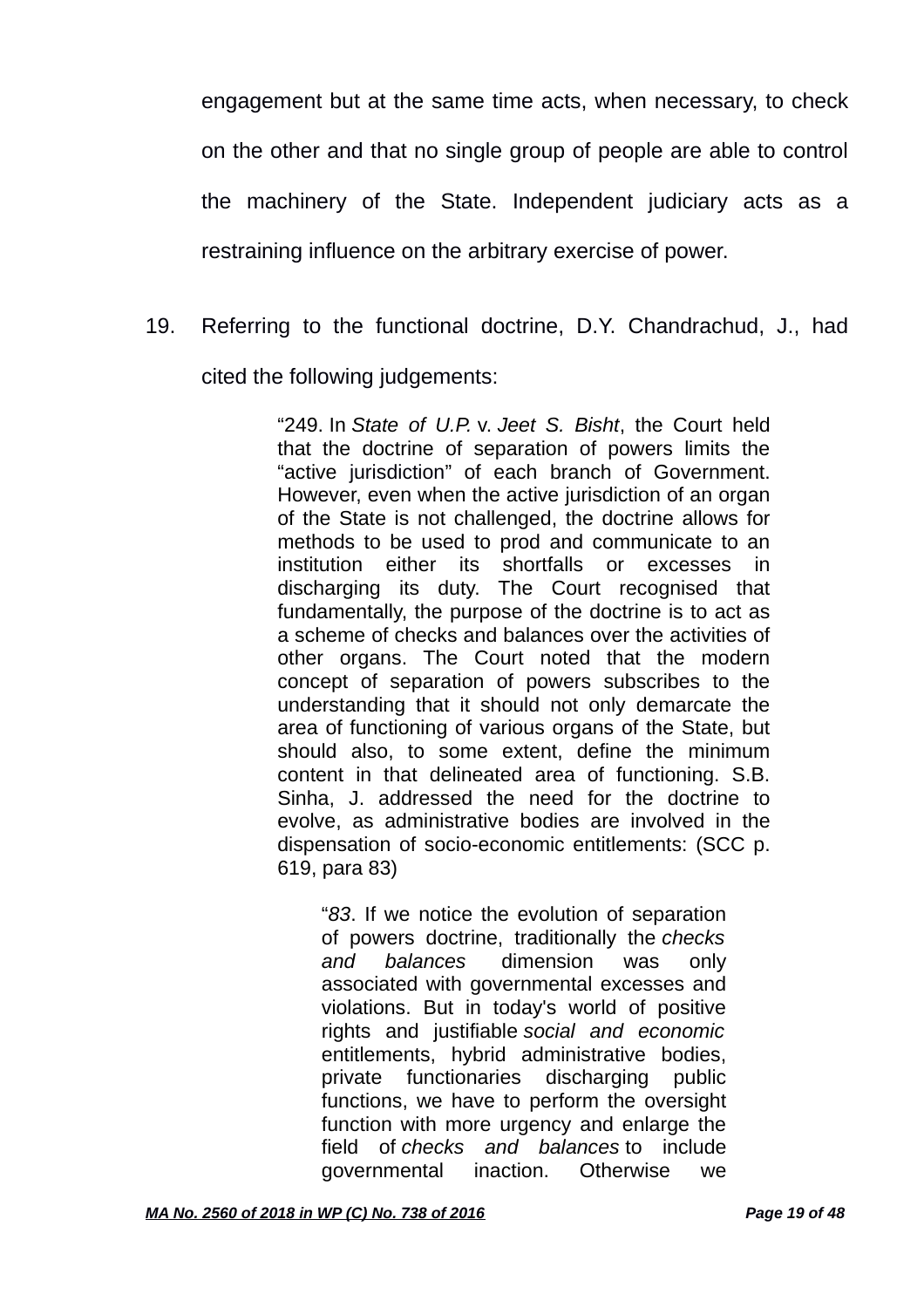envisage the country getting transformed into a *state of repose*. Social engineering as well as institutional engineering therefore forms part of this obligation."

> (emphasis in original) xx xx xx

251. In *Supreme Court Advocates-on-Record Assn.* v. *Union of India*, Madan B. Lokur, J. observed that separation of powers does not envisage that each of the three organs of the State — the legislature, executive and judiciary — work in a silo. The learned Judge held: (SCC p. 583, para 678)

"*678*. There is quite clearly an entire host of parliamentary and legislative checks placed on the judiciary whereby its administrative functioning can be and is controlled, but these do not necessarily violate the theory of separation of powers or infringe the independence of the judiciary as far as decision-making is concerned. As has been repeatedly held, the theory of separation of powers is not rigidly implemented in our Constitution, but if there is an overlap in the form of a check with reference to an essential or a basic function or element of one organ of State as against another, a constitutional issue does arise. It is in this context that the 99th Constitution Amendment Act has to be viewed—whether it impacts on a basic or an essential element of the independence of the judiciary, namely, its decisional independence."

## 20. Thereafter, D.Y. Chandrachud, J. had observed:

"254. While assessing the impact of the separation of powers upon the present controversy, certain precepts must be formulated. Separation of powers between the legislature, the executive and the judiciary is a basic feature of the Constitution. As a foundational principle which is comprised within the basic structure, it lies beyond the reach of the constituent power to amend. It cannot be substituted or abrogated. While recognising this position, decided cases indicate that the Indian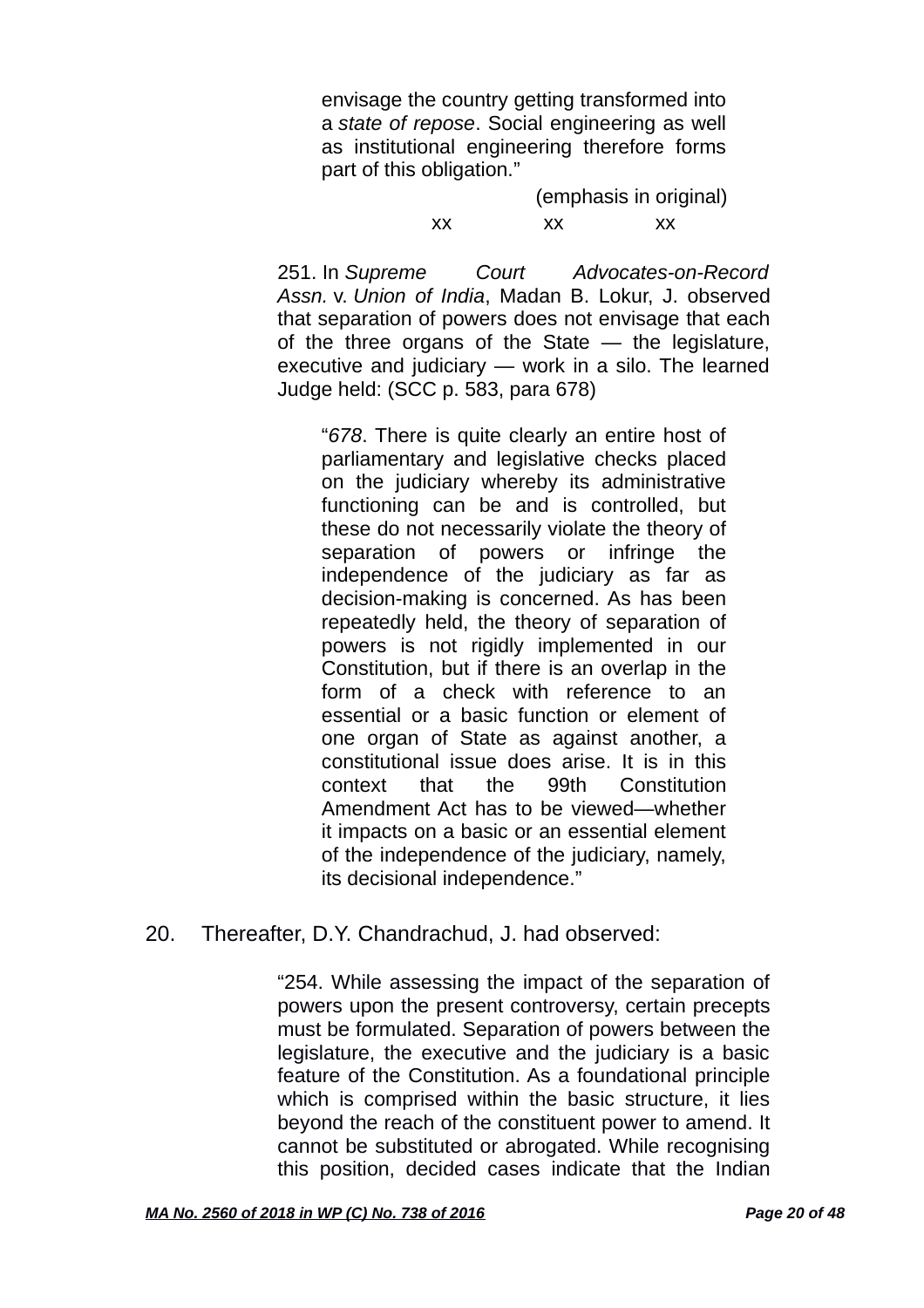Constitution does not adopt a separation of powers in the strict sense. Textbook examples of exceptions to the doctrine include the power of the executive to frame subordinate legislation, the power of the legislature to punish for contempt of its privileges and the authority entrusted to the Supreme Court and the High Courts to regulate their own procedures by framing rules. In making subordinate legislation, the executive is entrusted by the legislature to make delegated legislation, subject to its control. The rulemaking power of the higher judiciary has trappings of a legislative character. The power of the legislature to punish for contempt of its privileges has a judicial character. These exceptions indicate that the separation doctrine has not been adopted in the strict form in our Constitution. But the importance of the doctrine lies in its postulate that the essential functions entrusted to one organ of the State cannot be exercised by the other. By standing against the usurpation of constitutional powers entrusted to other organs, separation of powers supports the rule of law and guards against authoritarian excesses.

255. Parliament and the State Legislatures legislate. The executive frames policies and administers the law. The judiciary decides and adjudicates upon disputes in the course of which facts are proved and the law is applied. The distinction between the legislative function and judicial functions is enhanced by the basic structure doctrine. The legislature is constitutionally entrusted with the power to legislate. Courts are not entrusted with the power to enact law. Yet, in a constitutional democracy which is founded on the supremacy of the Constitution, it is an accepted principle of jurisprudence that the judiciary has the authority to test the validity of legislation. Legislation can be invalidated where the enacting legislature lacks legislative competence or where there is a violation of fundamental rights. A law which is constitutionally ultra vires can be declared to be so in the exercise of the power of judicial review. Judicial review is indeed also a part of the basic features of the Constitution. Entrustment to the judiciary of the power to test the validity of law is an established constitutional principle which co-exists with the separation of powers. Where a law is held to be ultra vires there is no breach of parliamentary privileges for the simple reason that all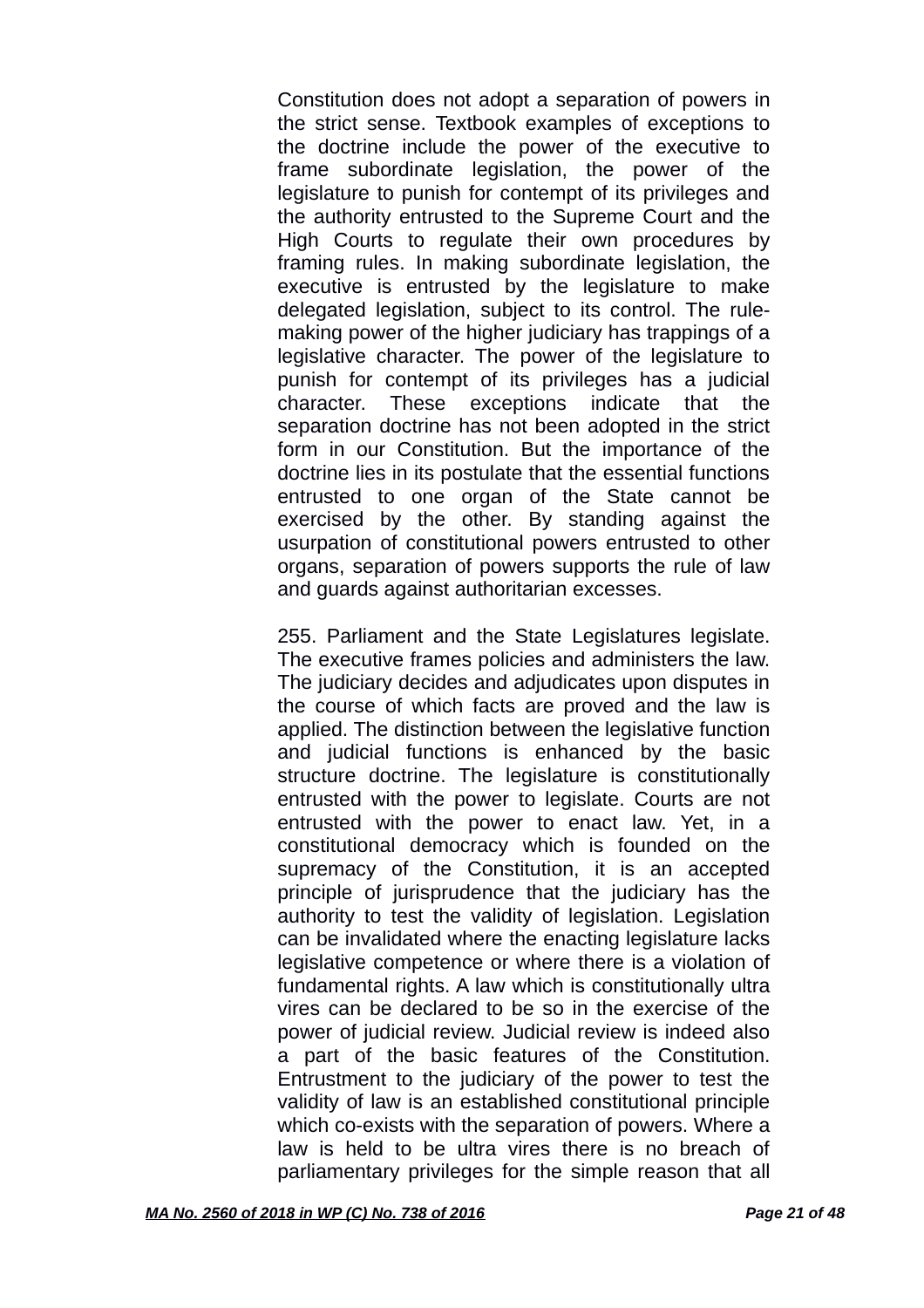institutions created by the Constitution are subject to constitutional limitations. The legislature, it is well settled, cannot simply declare that the judgment of a court is invalid or that it stands nullified. If the legislature were permitted to do so, it would travel beyond the boundaries of constitutional entrustment. While the separation of powers prevents the legislature from issuing a mere declaration that a judgment is erroneous or invalid, the law-making body is entitled to enact a law which remedies the defects which have been pointed out by the court. Enactment of a law which takes away the basis of the judgment (as opposed to merely invalidating it) is permissible and does not constitute a violation of the separation doctrine. That indeed is the basis on which validating legislation is permitted.

256. This discussion leads to the conclusion that while the separation of powers, as a principle, constitutes the cornerstone of our democratic Constitution, its application in the actual governance of the polity is nuanced. The nuances of the doctrine recognise that while the essential functions of one organ of the State cannot be taken over by the other and that a sense of institutional comity must guide the work of the legislature, executive and judiciary, the practical problems which arise in the unfolding of democracy can be resolved through robust constitutional cultures and mechanisms. The separation doctrine cannot be reduced to its descriptive content, bereft of its normative features. Evidently, it has both normative and descriptive features. In applying it to the Indian Constitution, the significant precept to be borne in mind is that no institution of governance lies above the Constitution. No entrustment of power is absolute."

21. Having elucidated the doctrinal basis of separation of powers and mutual interaction between the three organs of the State in the democratic set-up, it would be important to draw clear distinction between interpretation and adjudication by the courts on one hand and the power to enact legislation by the legislature on the other.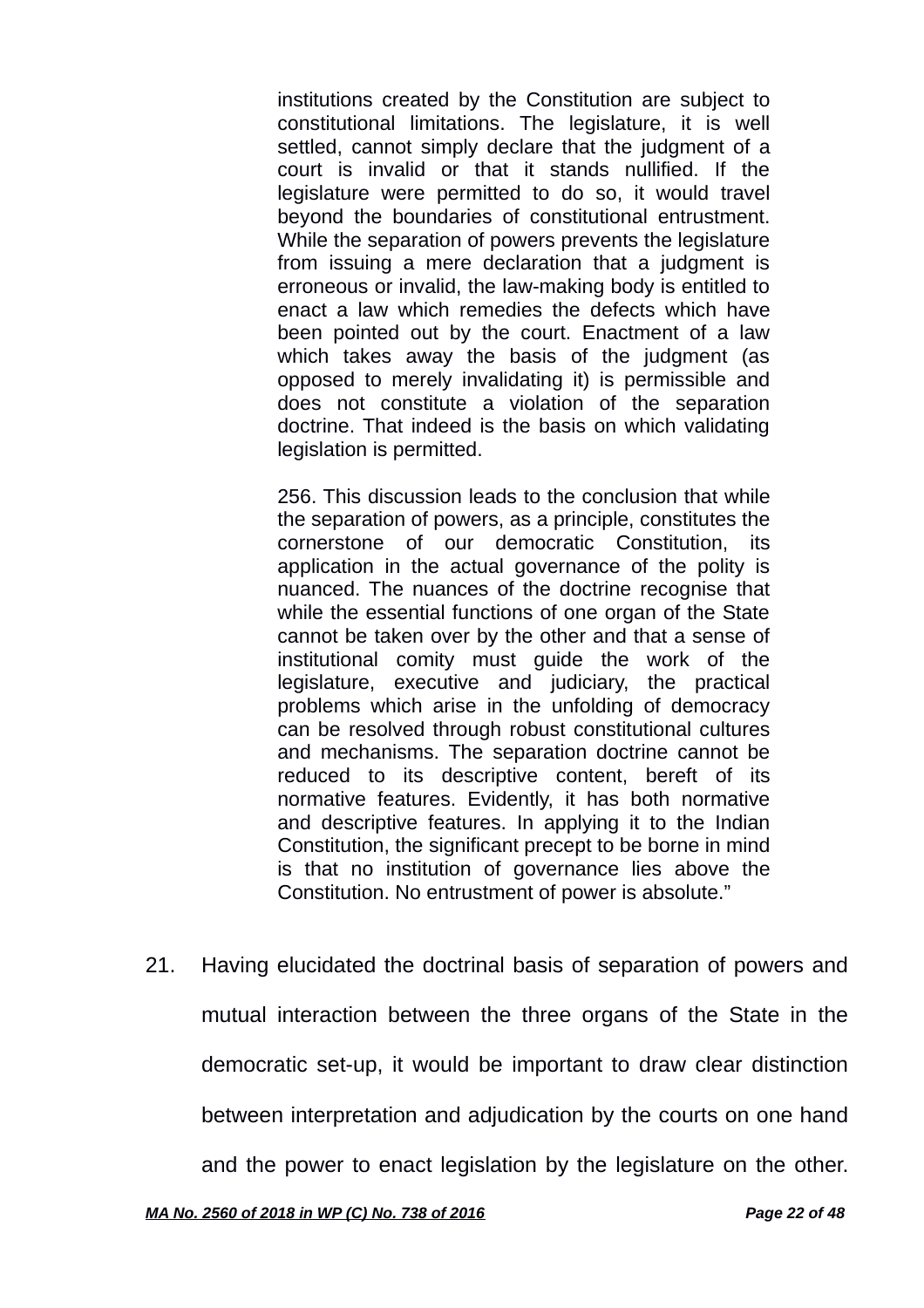Adjudication results in what is often described as *judge made law*, but the interpretation of the statutes and the rights in accordance with the provisions of Articles 14, 19 and 21 in the course of adjudication is not an attempt or an act of legislation by the judges. Reference in this regard can be made to the opinion expressed by F.M. Ibrahim Kalifulla, J. in *Union of India* v. *V. Sriharan alias Murugan and Others[27](#page-22-0)* who had, in the context of capital punishment for offences under Section 302 of the Indian Penal Code ("IPC", for short), held that the lawmakers have entrusted the task of weighing and measuring the gravity of the offence with the institution of judiciary by reposing a very high amount of confidence and trust. It requires a judge to apply his judicial mind after weighing the pros and cons of the crime committed in the golden scales to ensure that the justice is delivered. In a way, therefore, the legislature itself entrusts the judiciary to lay down parameters in the form of precedents which is oft-spoken as *judge made law*. This is true of many a legislations. Such law, even if made by the judiciary, would not infringe the doctrine of separation of powers and is in conformity with the constitutional functions. This distinction between the two has been aptly expressed by *Aileen Kavanagh* in the following words:

<span id="page-22-0"></span><sup>27</sup> (2016) 7 SCC 1 *MA No. 2560 of 2018 in WP (C) No. 738 of 2016 Page 23 of 48*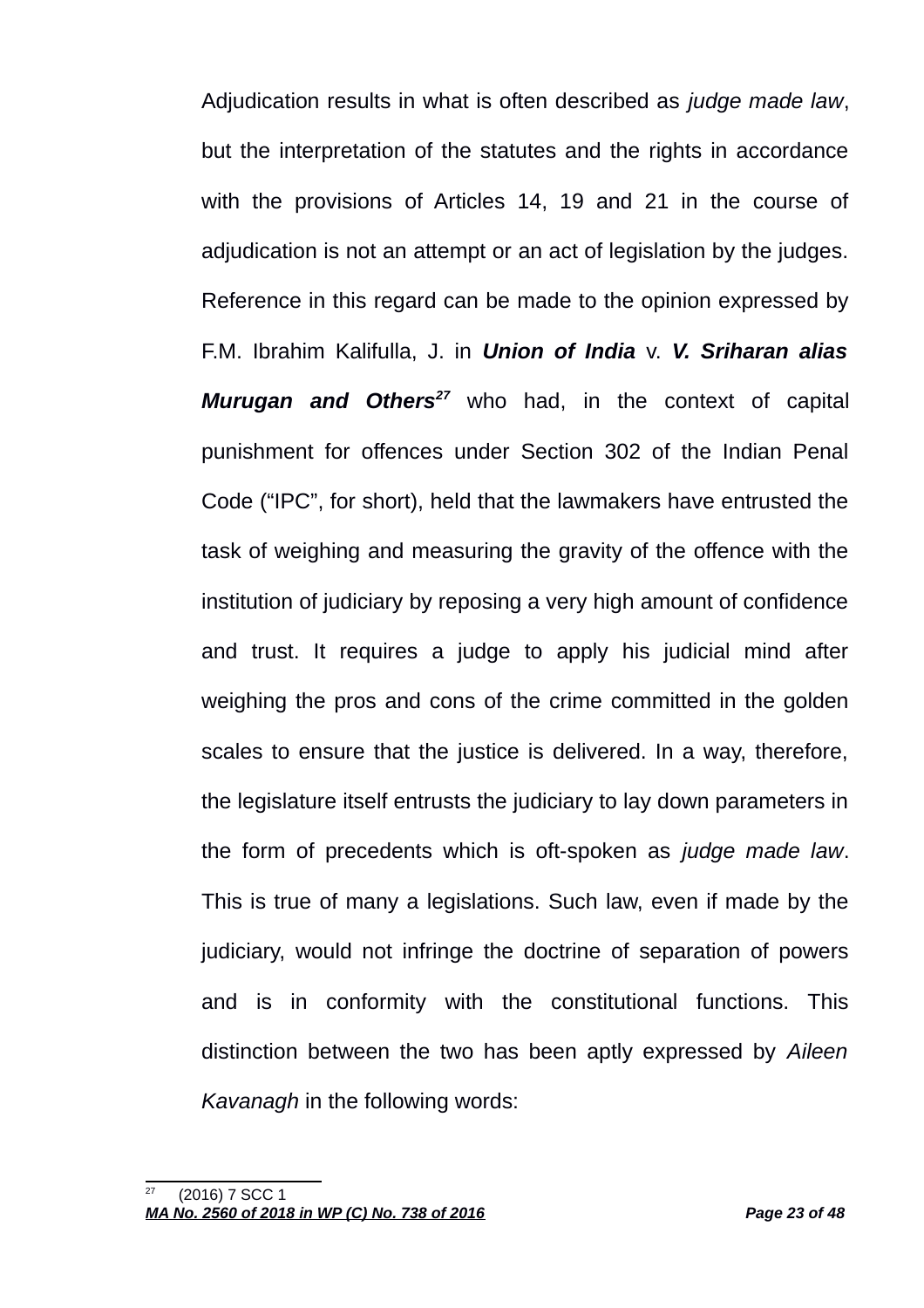"In general, the ability and power of the courts to make new law is generally more limited than that of the legislators, since courts typically make law by filling in gaps in existing legal frameworks, extending existing doctrines incrementally on a case-by-case basis, adjusting them to changing circumstances, etc. Judicial lawmaking powers tend to be piecemeal and incremental and the courts must reason according to law, even when developing it. By contrast, legislators have the power to make radical, broad-ranging changes in the law, which are not based on existing legal norms...."

22. Seven Judges of this Court in *P. Ramachandra Rao* v. *State of Karnataka[28](#page-23-0)* had, while interpreting Articles 21, 32, 141 and 142 of the Constitution, held that prescribing period at which criminal trial would terminate resulting in acquittal or discharge of the accused, or making such directions applicable to all cases in present or in future, would amount to judicial law-making and cannot be done by judicial directives. It was observed that the courts can declare the law, interpret the law, remove obvious lacuna and fill up the gaps, but they cannot entrench upon the field of legislation. The courts can issue appropriate and binding directions for enforcing the laws, lay down time limits or chalk out a calendar for the proceeding to follow to redeem the injustice and for taking care of the rights violated in the given case or set of cases depending on the facts brought to the notice of the court, but cannot lay down and enact the provisions akin to or on the lines of Chapter XXXVI of the Code

<span id="page-23-0"></span><sup>28</sup> (2002) 4 SCC 578 *MA No. 2560 of 2018 in WP (C) No. 738 of 2016 Page 24 of 48*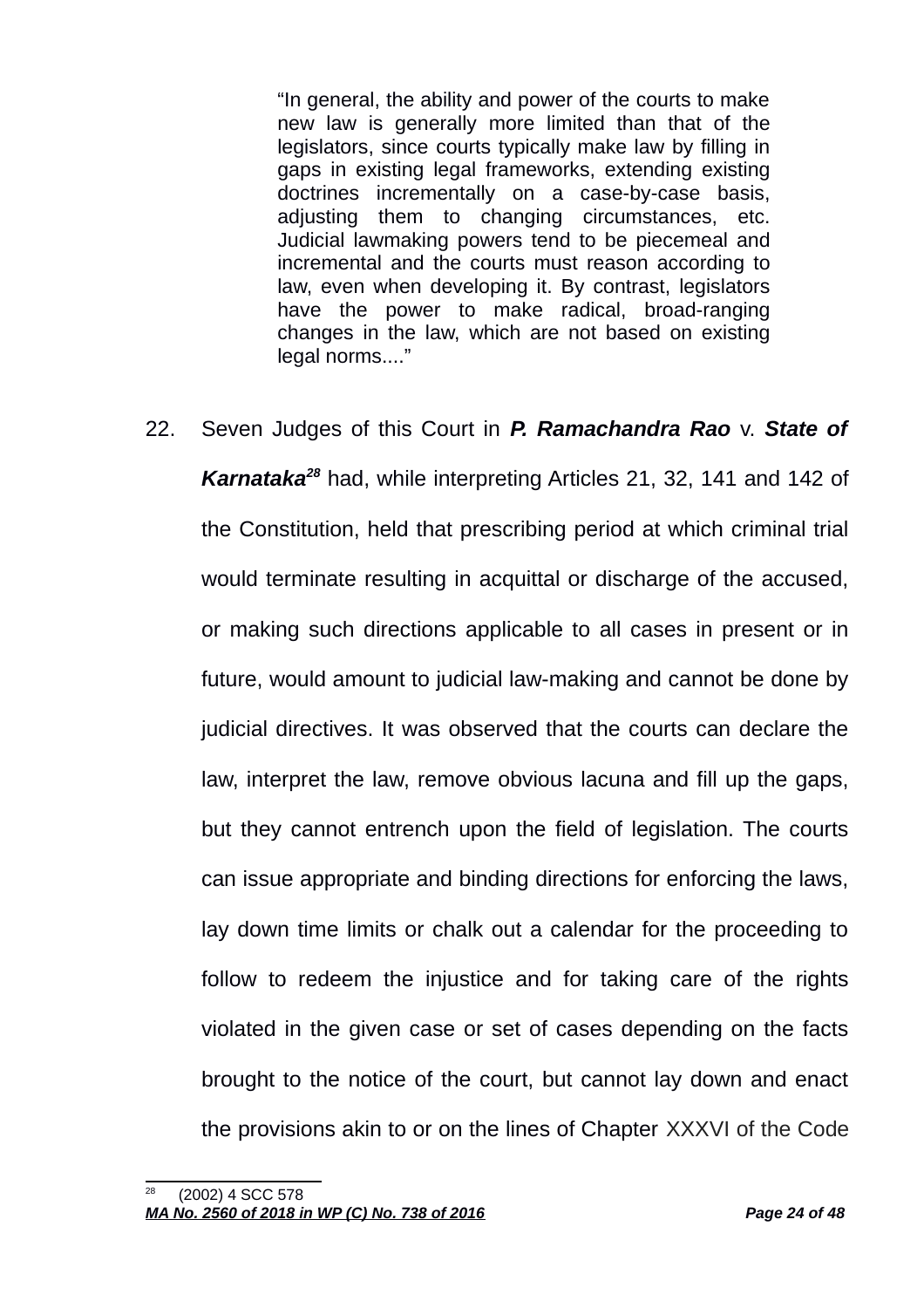of Criminal Procedure, 1973. Drawing distinction between legislation as the source of law which consists of declaration of legal rules by a competent authority and judicial decisions pronounced by the judges laying down principles of general application, reference was made to *Salmond on Principles of Jurisprudence* (12<sup>th</sup> Edition) which says:

> "we must distinguish law-making by legislators from law-making by the courts. Legislators can lay down rules purely for the future and without reference to any actual dispute; the courts, insofar as they create law, can do so only in application to the cases before them and only insofar as is necessary for their solution. Judicial law-making is incidental to the solving of legal disputes; legislative law-making is the central function of the legislator."

Reference was also made to *Professor S. P Sathe's* work on

"*Judicial Activism in India ─ Transgressing Borders and Enforcing*

*Limits*," evaluating the legitimacy of judicial activism, wherein it was

observed:

"Directions are either issued to fill in the gaps in the legislation or to provide for matters that have not been provided by any legislation. The Court has taken over the legislative function not in the traditional interstitial sense but in an overt manner and has justified it as being an essential component of its role as a constitutional court." (p.242)

"In a strict sense these are instances of judicial excessivism that fly in the face of the doctrine of separation of powers. The doctrine of separation of powers envisages that the legislature should make law, the executive should execute it, and the judiciary should settle disputes in accordance with the existing law. In reality such watertight separation exists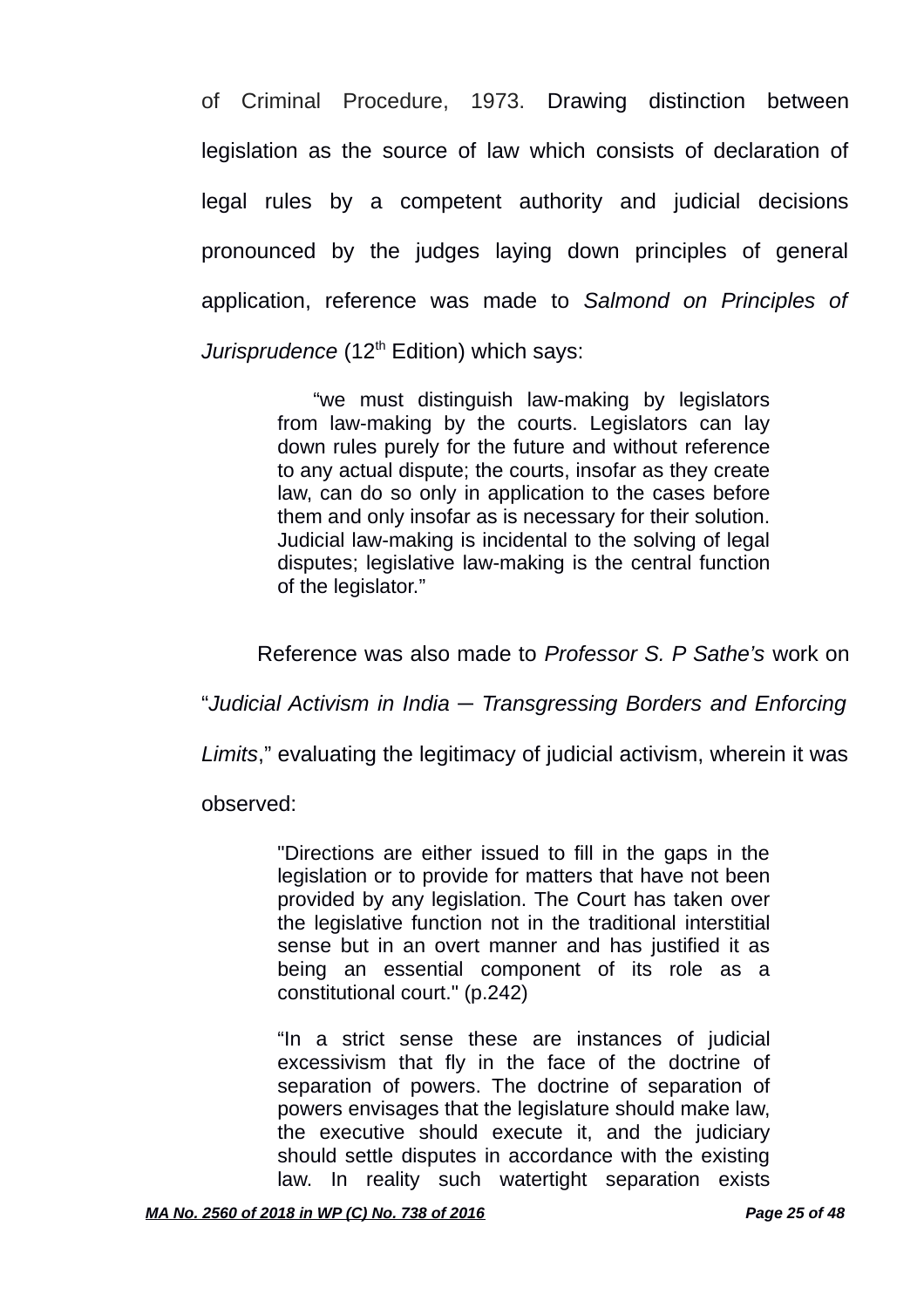nowhere and is impracticable. Broadly, it means that one organ of the State should not perform a function that essentially belongs to another organ. While lawmaking through interpretation and expansion of the meanings of open-textured expressions such as 'due process of law', 'equal protection of law', or 'freedom of speech and expression' is a legitimate judicial function, the making of an entirely new law ... through directions ... is not a legitimate judicial function." (p.250)

23. From the above, it is apparent that law-making within certain limits is a legitimate element of a judge's role, if not inevitable.<sup>[29](#page-25-0)</sup> A judge has to adjudicate and decide on the basis of legal provisions, which when indeterminate on a particular issue require elucidation and explanation.<sup>[30](#page-25-1)</sup> This requires a judge to interpret the provisions to decide the case and, in this process, he may take recourse and rely upon fundamental rights, including the right to life, but even then he does not legislate a law while interpreting such provisions. Such interpretation is called *'judge made law'* but not legislation. *Aileen Kavanagh,* in explaining the aforesaid position, had observed:

> "...If there has not been a case in point and the judge has to decide on the basis of legal provisions which may be indeterminate on the issue, then the judge cannot decide the case without making new law...This is because Parliament has formulated the Act in broad terms, which inevitably require elaboration by the courts in order to apply it to the circumstances of each new case. Second, even in cases where judges apply

<span id="page-25-0"></span><sup>&</sup>lt;sup>29</sup> Lord Irvine: 'Activism and Restraint: Human Rights and Interpretative Process', (1999) 4 EHRLR 350

<span id="page-25-1"></span><sup>30</sup> Aileen Kavanagh: 'The *Elusive Divide between Interpretation and Legislation under the Human Rights Act 1998'* (2004) 24 Oxford Journal of Legal Studies, 259–285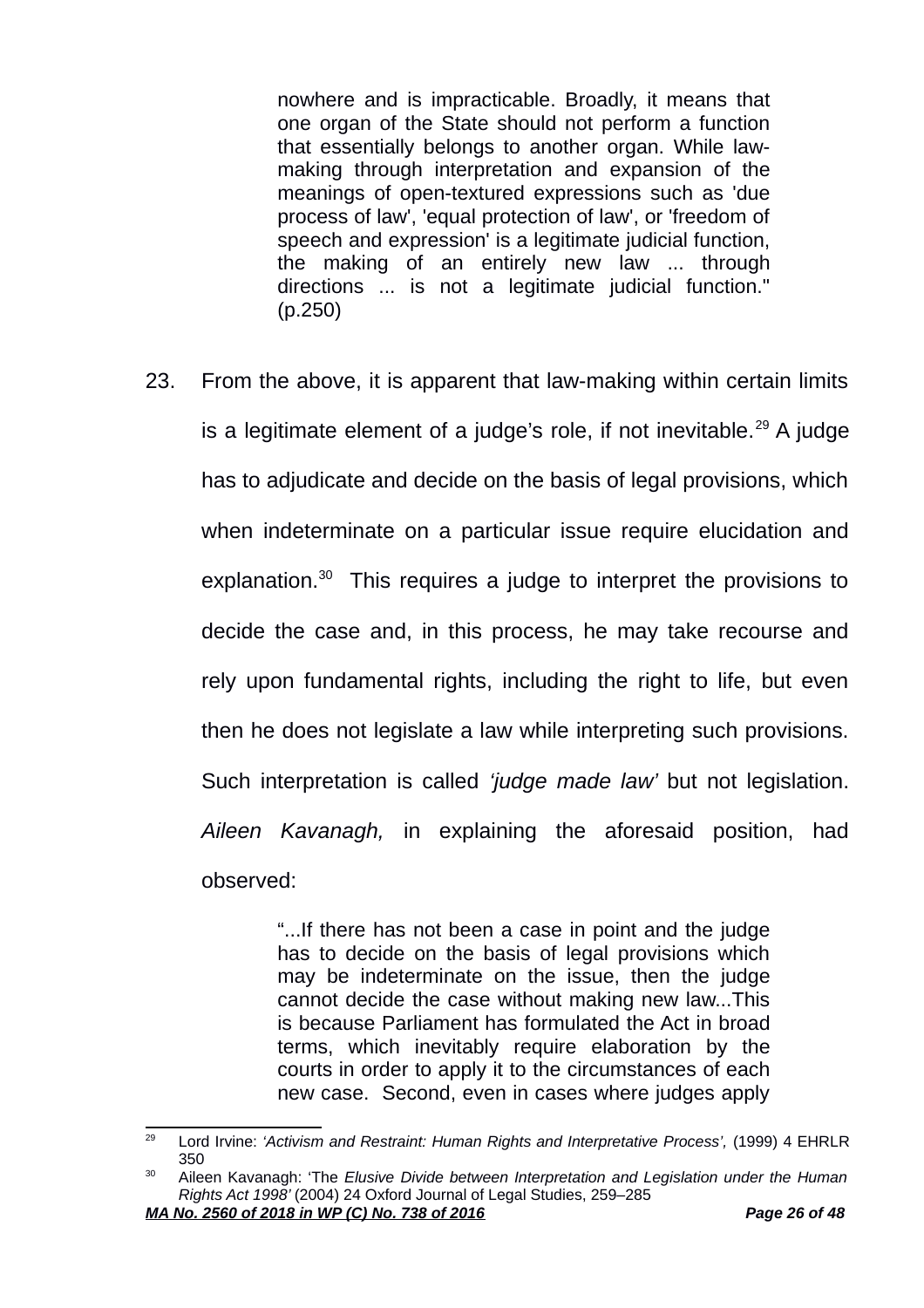existing law, they cannot avoid facing the question of whether to change and improve it.... Interpretation has an applicative and creative aspect."

Legislating or law-making involves a choice to prioritise certain political, moral and social values over the others from a wide range of choices that exist before the legislature. It is a balancing and integrating exercise to give expression/meaning to diverse and alternative values and blend it in a manner that it is representative of several viewpoints so that it garners support from other elected representatives to pass institutional muster and acceptance. Legislation, in the form of an enactment or laws, lays down broad and general principles. It is the source of law which the judges are called upon to apply. Judges, when they apply the law, are constrained by the rules of language and by well identified background presumptions as to the manner in which the legislature intended the law to be read. Application of law by the judges is not synonymous with the enactment of law by the legislature. Judges have the power to spell out how precisely the statute would apply in a particular case. In this manner, they complete the law formulated by the legislature by applying it. This power of interpretation or the power of judicial review is exercised post the enactment of law, which is then made subject matter of interpretation or challenge before the courts.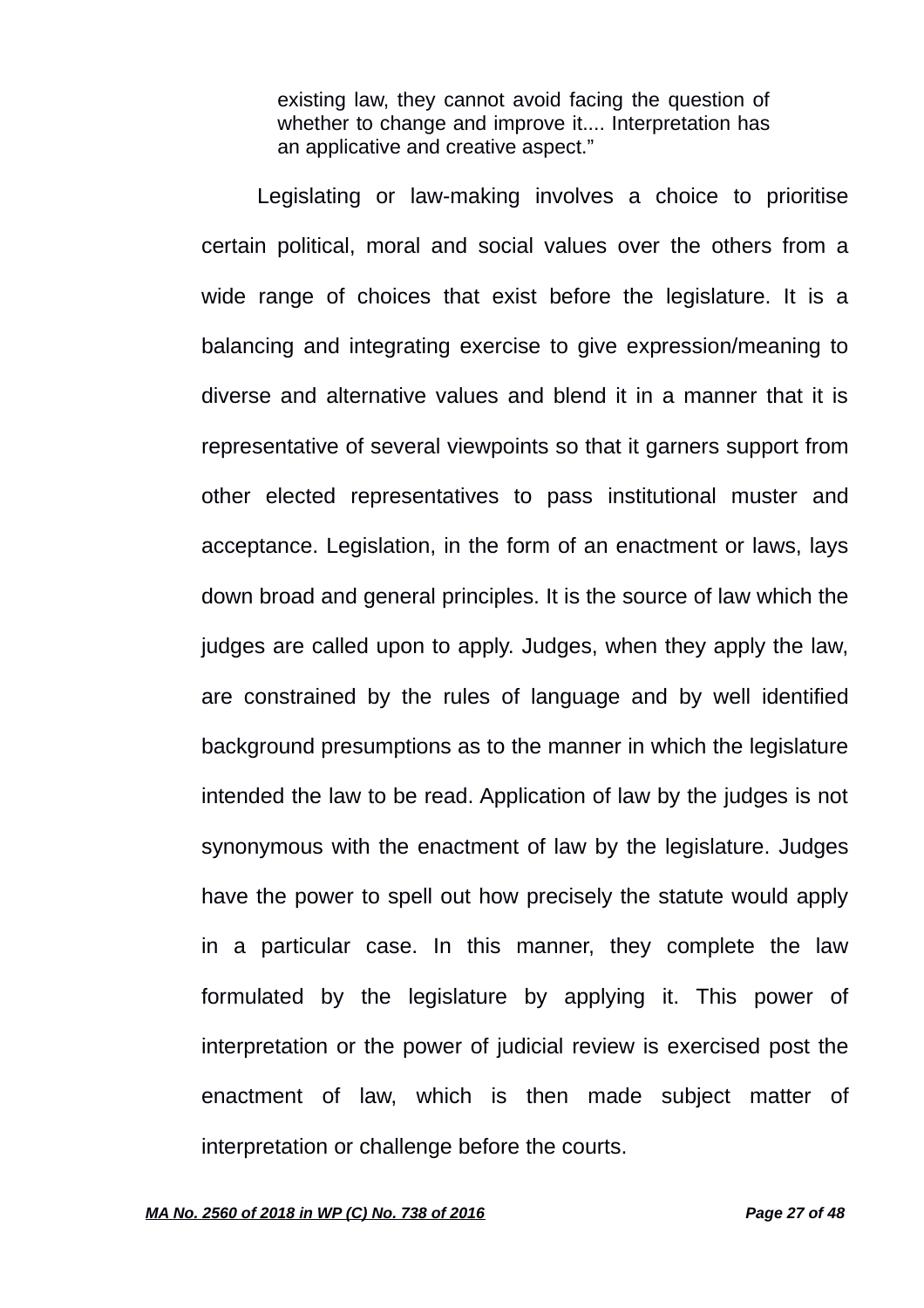24. Legislature, as an institution and a wing of the Government, is a microcosm of the bigger social community possessing qualities of a democratic institution in terms of composition, diversity and accountability. Legislature uses in-built procedures carefully designed and adopted to bring a plenitude of representations and resources as they have access to information, skills, expertise and knowledge of the people working within the institution and outside in the form of executive. $31$  Process and method of legislation and judicial adjudication are entirely distinct. Judicial adjudication involves applying rules of interpretation and law of precedents and notwithstanding deep understanding, knowledge and wisdom of an individual judge or the bench, it cannot be equated with law making in a democratic society by legislators given their wider and broader diverse polity. The Constitution states that legislature is supreme and has a final say in matters of legislation when it reflects on alternatives and choices with inputs from different quarters, with a check in the form of democratic accountability and a further check by the courts which exercise the power of judicial review. It is not for the judges to seek to develop new all-embracing principles of law in a way that reflects the stance and opinion of the individual judges when the society/legislators as a whole are unclear and

<span id="page-27-0"></span><sup>31</sup> D. Kyritsis, *Constitutional Review in a Representative Democracy* (2012) 32 Oxford Journal of Legal **Studies** *MA No. 2560 of 2018 in WP (C) No. 738 of 2016 Page 28 of 48*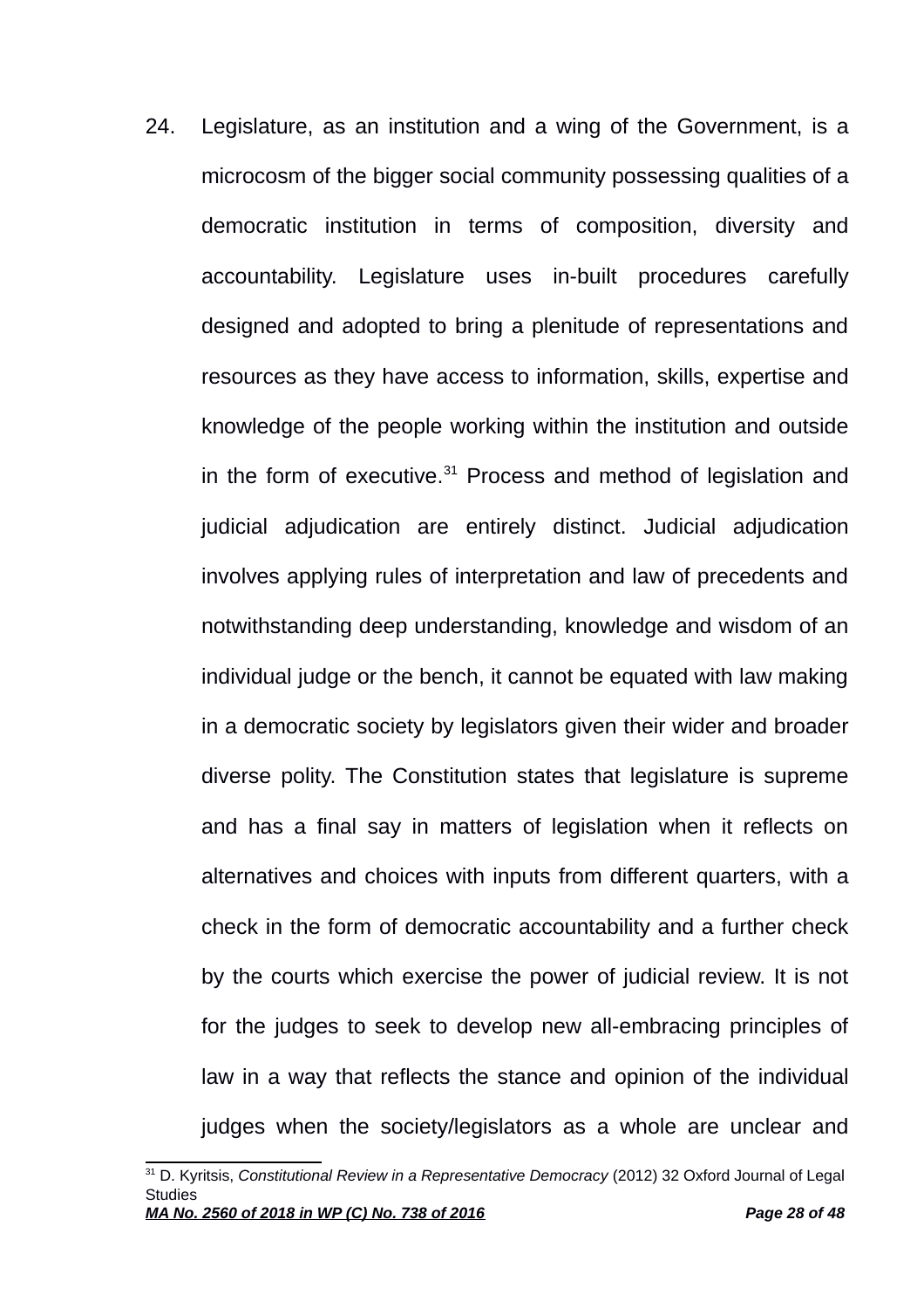substantially divided on the relevant issues<sup>[32](#page-28-0)</sup>. In **Bhim Singh v.** *Union of India[33](#page-28-1) ,* while observing that the Constitution does not strictly prohibit overlapping of functions as this is inevitable in the modern parliamentary democracy, the Constitution prohibits exercise of functions of another branch which results in wresting away of the regime of constitutional accountability. Only when accountability is preserved, there will be no violation of principle of separation of powers. Constitution not only requires and mandates that there should be right decisions that govern us, but equal care has to be taken that the right decisions are made by the right body and the institution. This is what gives legitimacy, be it a legislation, a policy decision or a court adjudication.

25. It is sometimes contended with force that unpopular and difficult decisions are more easily grasped and taken by the judges rather than by the other two wings. Indeed, such suggestions were indirectly made. This reasoning is predicated on the belief that the judges are not directly accountable to the electorate and, therefore, enjoy the relative freedom from questions of the moment, which enables them to take a detached, fair and just view.<sup>[34](#page-28-2)</sup> The position that judges are not elected and accountable is correct, but this

<span id="page-28-1"></span><sup>33</sup> (2010) 5 SCC 538

<span id="page-28-0"></span><sup>32</sup> Lord Browne-Wilkinson in *Airedale NHS Trust* v. *Bland* [1993] AC 789 (p. 879-880)

<span id="page-28-2"></span><sup>34</sup> See observations of Lord Neuberger in *Regina (Nicklinson) and Another v. Ministry of Justice and Others* [2014] UKSC 38

*MA No. 2560 of 2018 in WP (C) No. 738 of 2016 Page 29 of 48*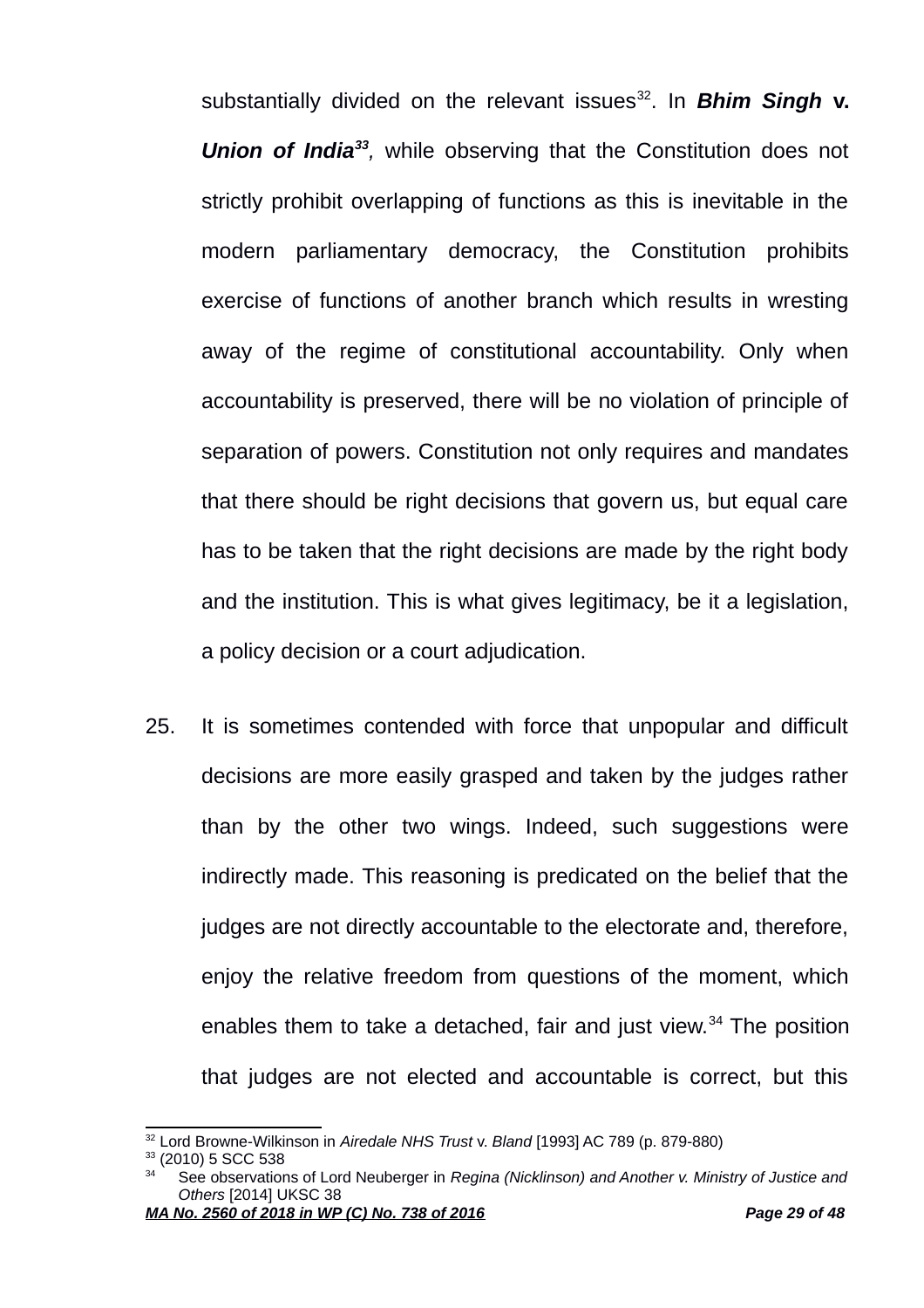would not justify an order by a court in the nature of judicial legislation for it will run afoul of the constitutional supremacy and invalidate and subvert the democratic process by which legislations are enacted. For the reasons stated above, this reasoning is constitutionally unacceptable and untenable.

26. Dipak Misra, CJ in *Kalpana Mehta's* case, under the heading *'Power of judicial review'* had examined several judgments of this Court to reflect upon the impressive expanse of judicial power in the superior courts that requires and demands exercise of tremendous responsibility by the courts. Thus, while exercising the interpretative power, the courts can draw strength from the spirit and propelling elements underlying the Constitution to realise the constitutional values but must remain alive to the concept of judicial restraint which requires the judges to decide cases within defined limits of power. Thus, the courts would not accept submissions and pass orders purely on a matter of policy or formulate judicial legislation which is for the executive or elected representatives of the people to enact. Reference was made to some judgments of this Court in the following words:

> "43. In *S.C. Chandra* v. *State of Jharkhand*, it has been ruled that the judiciary should exercise restraint and ordinarily should not encroach into the legislative domain. In this regard, a reference to a three-Judge Bench decision in *Suresh Seth* v. *Indore Municipal Corpn.* is quite instructive. In the said case, a prayer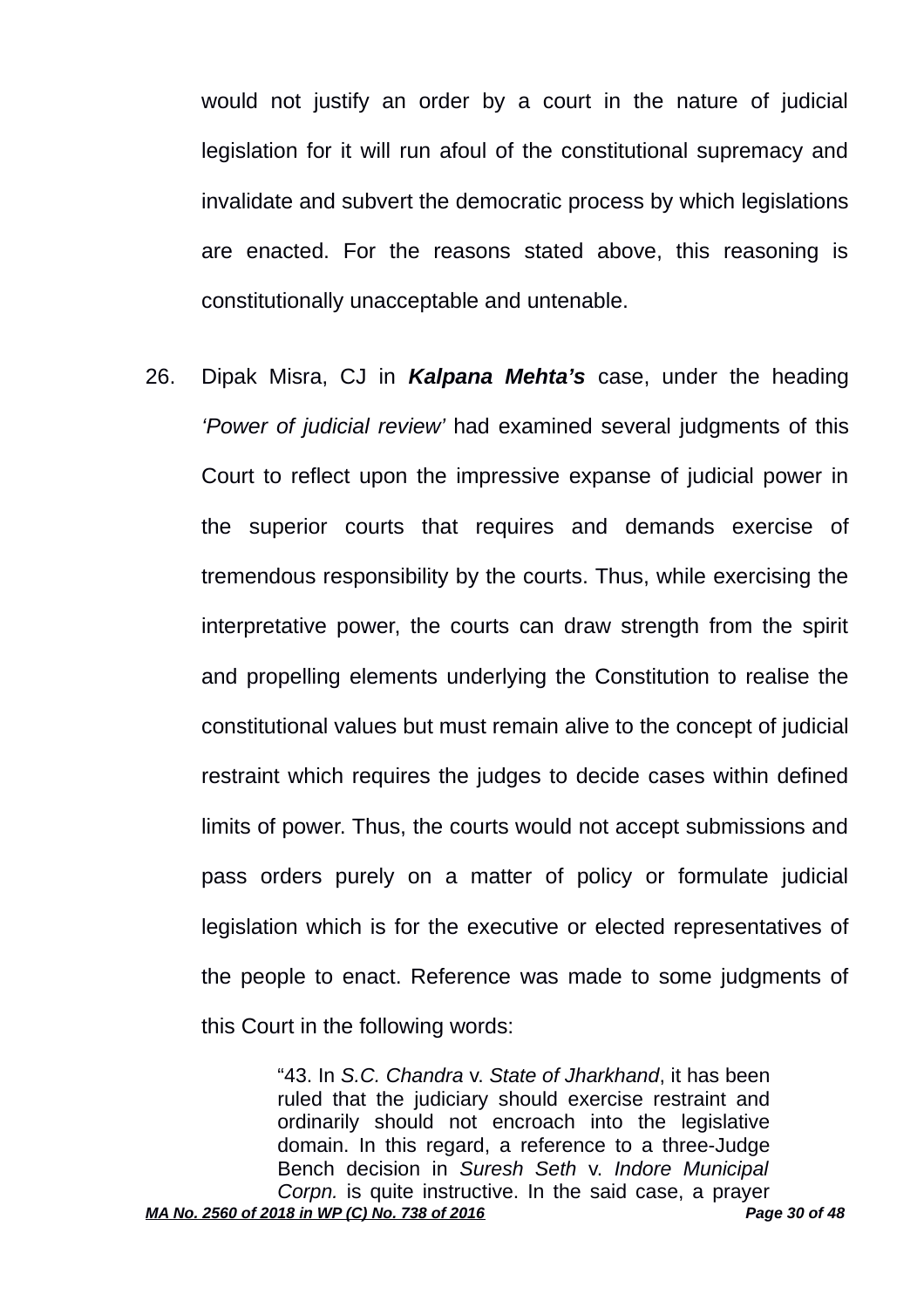was made before this Court to issue directions for appropriate amendment in the M.P. Municipal Corporation Act, 1956. Repelling the submission, the Court held that it is purely a matter of policy which is for the elected representatives of the people to decide and no directions can be issued by the Court in this regard. The Court further observed that this Court cannot issue directions to the legislature to make any particular kind of enactment. In this context, the Court held that under our constitutional scheme, Parliament and Legislative Assemblies exercise sovereign power to enact law and no outside power or authority can issue a direction to enact a particular kind of legislation. While so holding, the Court referred to the decision in *Supreme Court Employees' Welfare Assn.* v. *Union of India* wherein it was held that no court can direct a legislature to enact a particular law and similarly when an executive authority exercises a legislative power by way of a subordinate legislation pursuant to the delegated authority of a legislature, such executive authority cannot be asked to enact a law which it has been empowered to do under the delegated authority."

27. It can be argued that there have been occasions when this Court has 'legislated' beyond what can be strictly construed as pure interpretation or judicial review but this has been in cases where the constitutional courts, on the legitimate path of interpreting fundamental rights, have acted benevolently with an object to infuse and ardently guard the rights of individuals so that no person or citizen is wronged, as has been observed in paragraph 46 of the judgment of Dipak Misra, CJ in *Kalpana Mehta's* case. Secondly, these directions were given subject to the legislature enacting the law and merely to fill the vacuum until the legislative takes upon it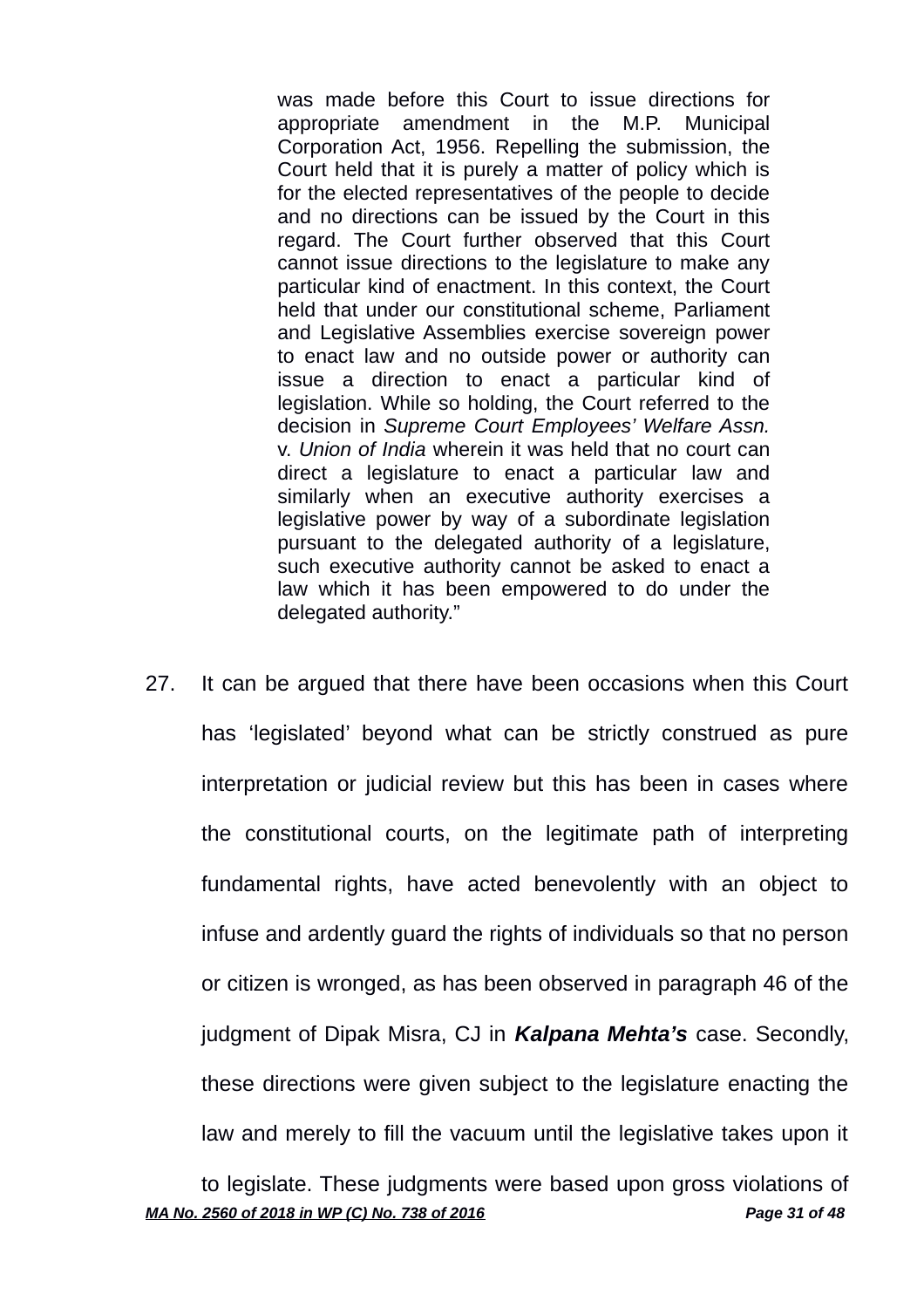fundamental rights which were noticed and in view of the vacuum or absence of law/guidelines. The directions were interim in nature and had to be applied till Parliament or the state legislature would enact and were a mere stop-gap arrangement. These guidelines and directions in some cases as in the case of *Vishaka* (supra) had continued for long till the enactment of *'The Sexual Harassment of Women at Workplace (Prevention, Prohibition and Redressal) Act, 2013'* because the legislature (it would also include the executive) impliedly and tacitly had accepted the need for the said legislation even if made by the judiciary without enacting the law. Such law when enacted by Parliament or the state legislature, even if assumably contrary to the directions or guidelines issued by the Court, cannot be struck down by reason of the directions/guidelines; it can be struck down only if it violates the fundamental rights or the right to equality under Article 14 of the Constitution. These are extraordinary cases where notwithstanding the institutional reasons and the division of power, this Court has laid down general rules/guidelines when there has been a clear, substantive and gross human rights violation, which significantly outweighed and dwarfed any legitimising concerns based upon separation of powers, lack of expertise and uncertainty of the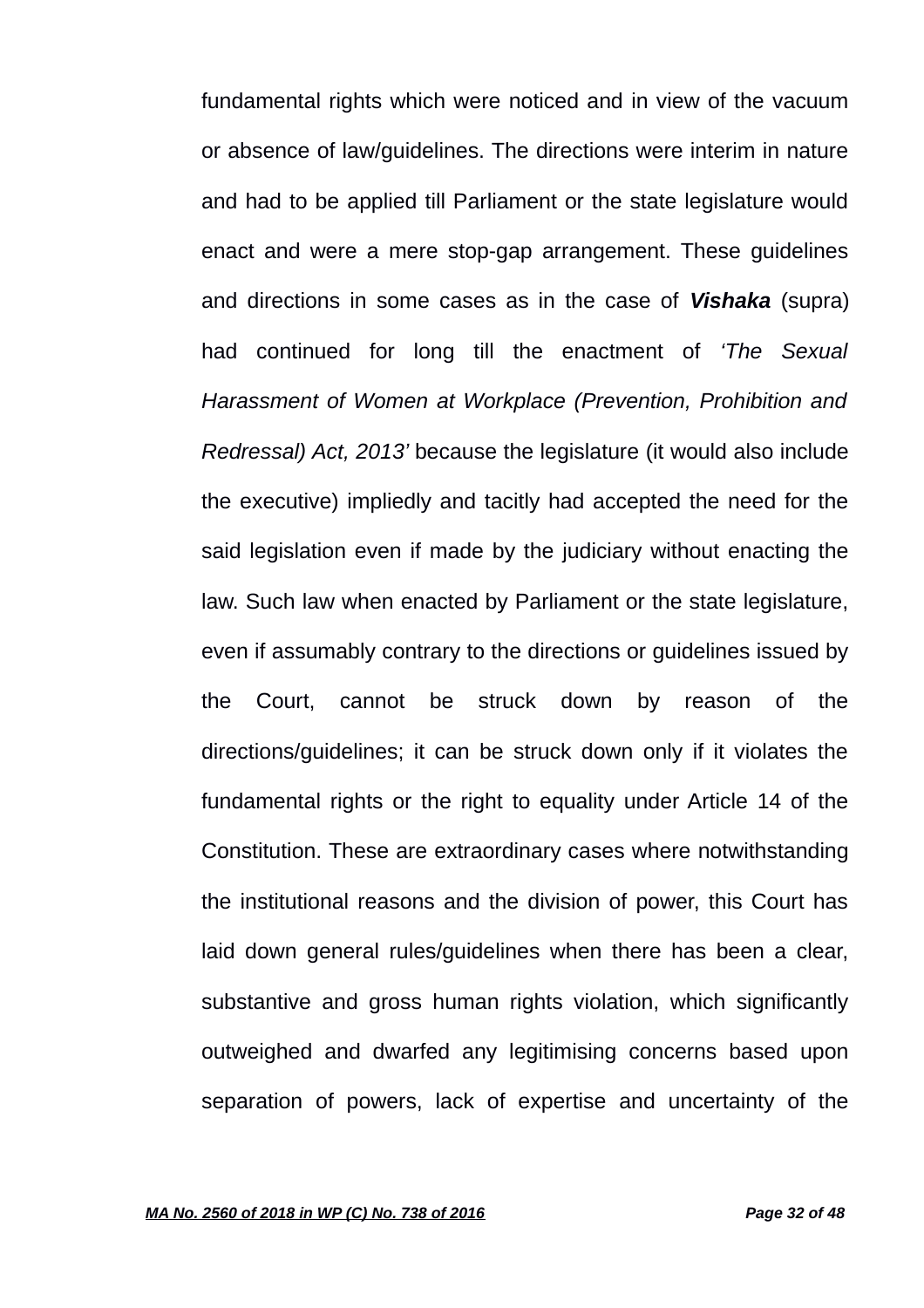consequences.[35](#page-32-0) Same is the position in cases of gross environmental degradation and pollution. However, a mere allegation of violation of human rights or a plea raising environmental concerns cannot be the 'bright-line' to hold that selfrestraint must give way to judicial legislation. Where and when court directions should be issued are questions and issues involving constitutional dilemmas that mandate a larger debate and discussion (see observations of Frankfurter J. as quoted in *Asif Hameed & Others v. State of Jammu & Kashmir & Others* in foot note 15 supra).

28. Such directions must be issued with great care and circumspection and certainly not when the matter is already pending consideration and debate with the executive or Parliament. This is not a case which requires Court's intervention to give a suggestion for need to frame a law as the matter is already pending active consideration. Any direction at this stage would be interpreted as judicial participation in the enactment of law. This Court in *Supreme Court Employees' Welfare Association* v. *Union of India and Another[36](#page-32-1)* had directed that no court can direct the legislature to enact a particular law. Similarly, when an executive authority

<span id="page-32-1"></span><span id="page-32-0"></span><sup>35</sup> See Aileen Kavanagh, *Judicial Restraint in the Pursuit of Justice* (2009) University of Oxford Legal Research Paper Series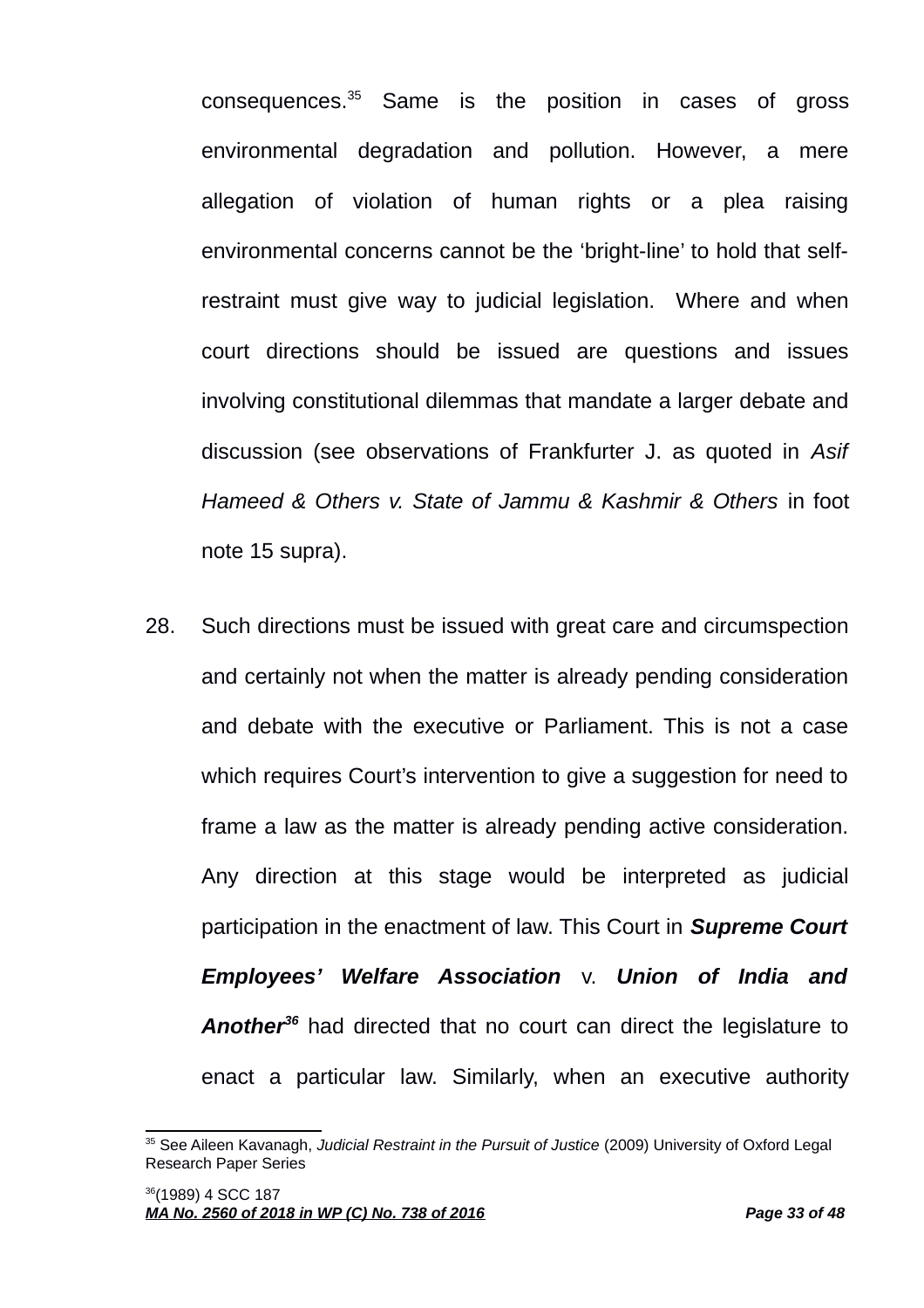exercises the legislative power by way of subordinate legislation pursuant to delegatory authority of the legislature, such executive authority cannot be asked to enact a law which it has been empowered to do under delegated authority. Again, we would quote from Dipak Misra, CJ in *Kalpana Mehta's* case, in which it was observed:

> "44. Recently, in *Census Commr.* v. *R. Krishnamurthy*, the Court, after referring to *Premium Granites* v. *State of T.N.*, *M.P. Oil Extraction* v. *State of M.P.*, *State of M.P.* v. *Narmada Bachao Andolan* and *State of Punjab* v. *Ram Lubhaya Bagga*, held: (*R. Krishnamurthy case*, SCC p. 809, para 33)

"*33*. From the aforesaid pronouncement of law, it is clear as noonday that it is not within the domain of the courts to embark upon an enquiry as to whether a particular public policy is wise and acceptable or whether a better policy could be evolved. The court can only interfere if the policy framed is absolutely capricious or not informed by reasons or totally arbitrary and founded ipse dixit offending the basic requirement of Article 14 of the Constitution. In certain matters, as often said, there can be opinions and opinions (*sic*) but the court is not expected to sit as an appellate authority on an opinion."

# 29. In *V.K. Naswa* v. *Home Secretary, Union of India and Others[37](#page-33-0)* ,

this Court in clear and categoric terms had observed that we do not

issue directions to the legislature directly or indirectly and any such

directions if issued would be improper. It is outside the power of

<span id="page-33-0"></span>judicial review to issue directions to the legislature to enact a law in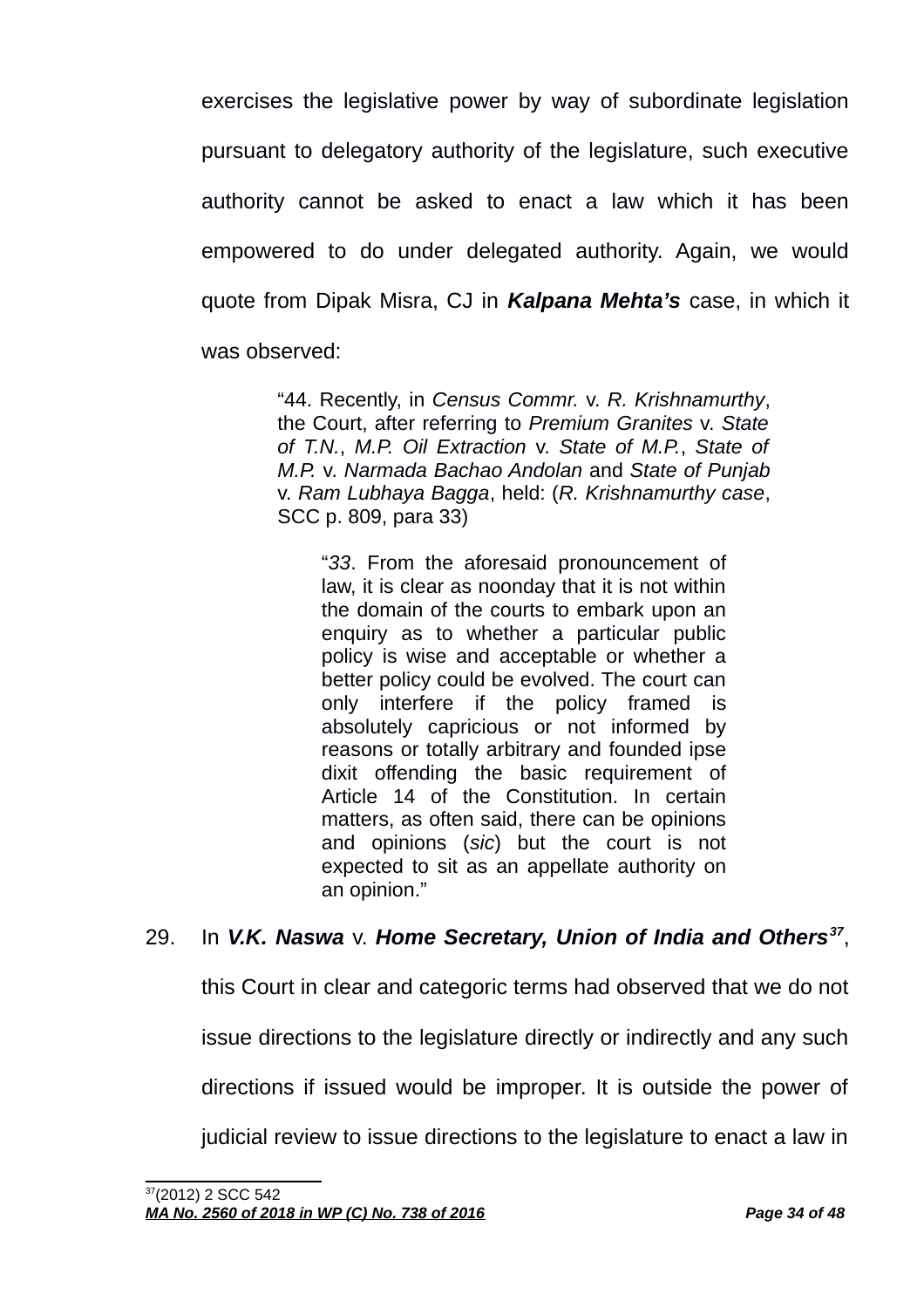a particular manner, for the Constitution does not permit the courts to direct and advice the executive in matters of policy. Parliament, as the legislature, exercises this power to enact a law and no outside authority can issue a particular piece of legislation. It is only in exceptional cases where there is a vacuum and non-existing position that the judiciary, in exercise of its constitutional power, steps in and provides a solution till the legislature comes forward to perform its role.

<span id="page-34-0"></span>30. In *State of Himachal Pradesh and Others* v. *Satpal Saini[38](#page-34-0)*, this Court had overturned the directions given by the High Court to amend provisions of the state enactment after what was described as the plight of large population of non-agriculturist *himachalis*. Reference was made to *Supreme Court Employees' Welfare Association* (supra) that no writ of mandamus can be issued to the legislature to enact a particular legislation nor can such direction be issued to the executive which exercises the powers to make rules in the nature of subordinate legislation. Reference was also made to *V.K. Naswa* (supra) wherein several earlier judgments were considered and it was held that the courts have a very limited role and, in its exercise, it is not open to make judicial legislation. Further, the courts do not have competence to issue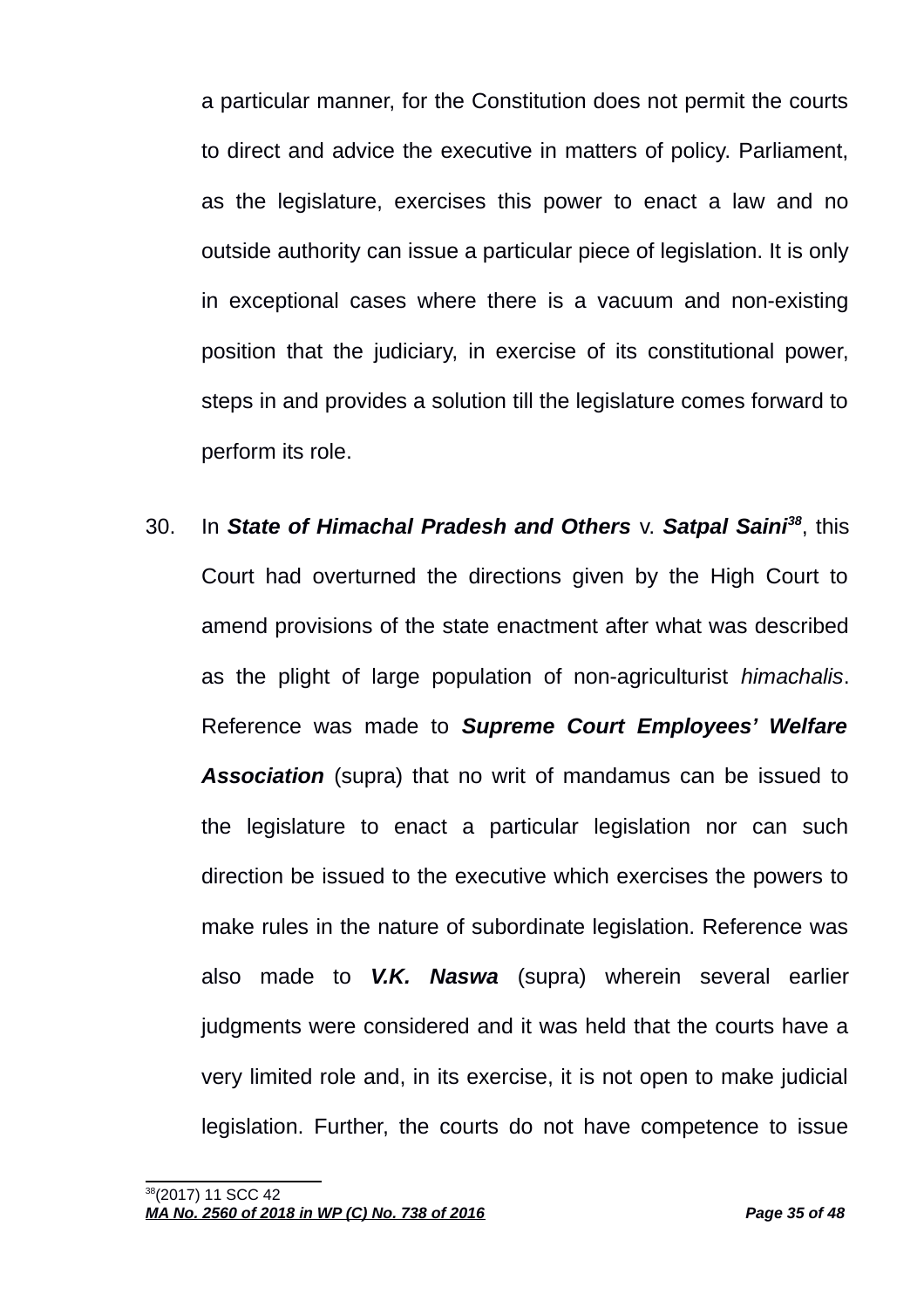directions to the legislature to enact a law in a particular manner. Reference was also made to the constitutional bench judgment in *Manoj Narula* v. *Union of India[39](#page-35-0)* in which a discordant note struck by two judges in *Gainda Ram and Others* v. *Municipal Corporation of Delhi and Others[40](#page-35-1)* was held to be contrary to the Constitution by observing that the decision whether or not Section 8 of the Representation of the People Act, 1951 should be amended is solely within the domain of Parliament and, therefore, no directions can be issued by this Court. It was observed:

> <span id="page-35-1"></span><span id="page-35-0"></span>"6. The grievance, in our view, has a sound constitutional foundation. The High Court has while issuing the above directions acted in a manner contrary to settled limitations on the power of judicial review under Article 226 of the Constitution. A direction, it is well settled, cannot be issued to the legislature to enact a law. The power to enact legislation is a plenary constitutional power which is vested in Parliament and the State Legislatures under Articles 245 and 246 of the Constitution. The legislature as the repository of the sovereign legislative power is vested with the authority to determine whether a law should be enacted. The doctrine of separation of powers entrusts to the court the constitutional function of deciding upon the validity of a law enacted by the legislature, where a challenge is brought before the High Court under Article 226 (or this Court under Article 32) on the ground that the law lacks in legislative competence or has been enacted in violation of a constitutional provision. But judicial review cannot encroach upon the basic constitutional function which is entrusted to the legislature to determine whether a law should be enacted. Whether a provision of law as enacted subserves the object of the law or should be amended is a matter of legislative policy. The court cannot direct the legislature either to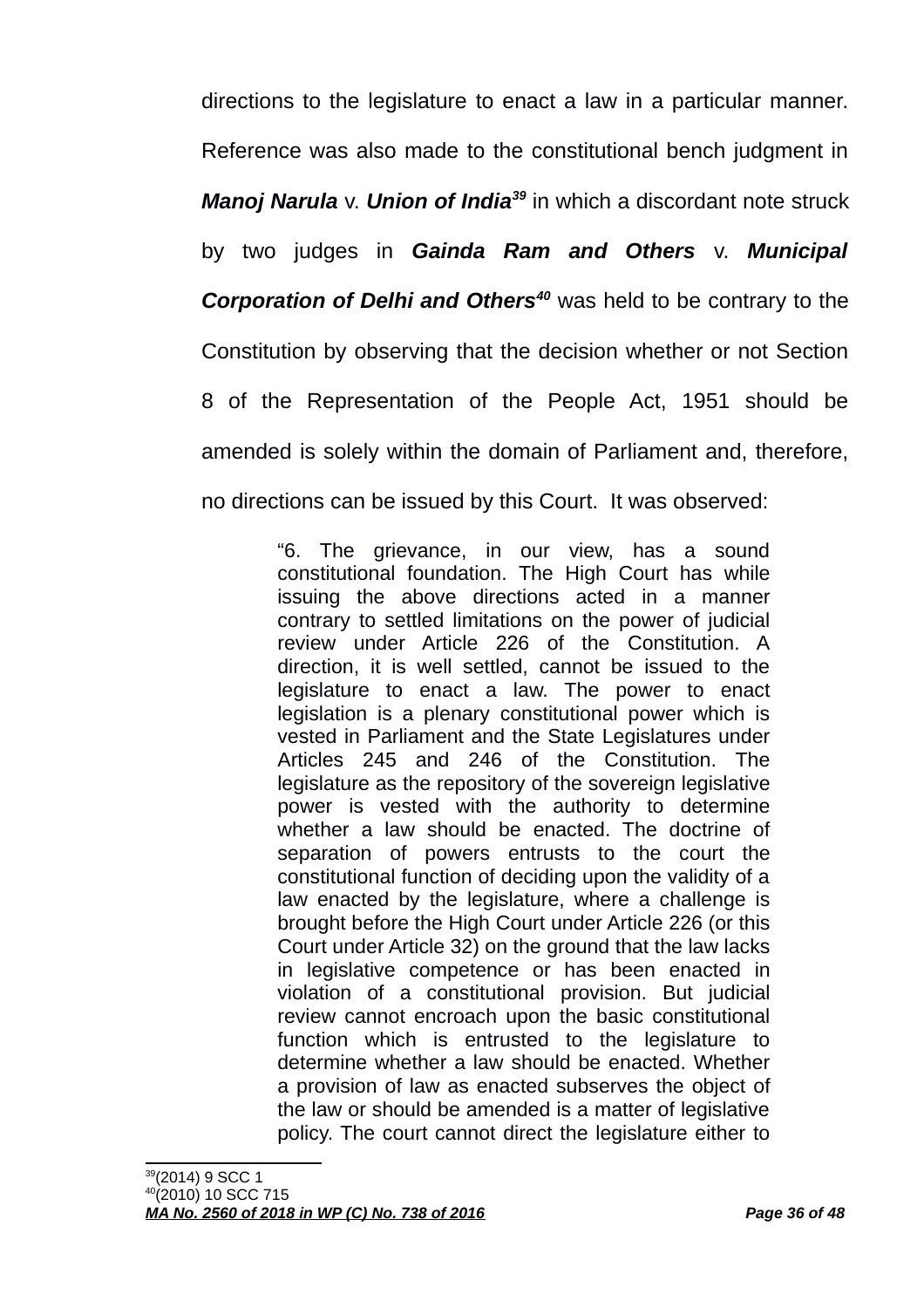enact a law or to amend a law which it has enacted for the simple reason that this constitutional function lies in the exclusive domain of the legislature. For the Court to mandate an amendment of a law — as did the Himachal Pradesh High Court — is a plain usurpation of a power entrusted to another arm of the State. There can be no manner of doubt that the High Court has transgressed the limitations imposed upon the power of judicial review under Article 226 by issuing the above directions to the State Legislature to amend the law. The Government owes a collective responsibility to the State Legislature. The State Legislature is comprised of elected representatives. The law enacting body is entrusted with the power to enact such legislation as it considers necessary to deal with the problems faced by society and to resolve issues of concern. The courts do not sit in judgment over legislative expediency or upon legislative policy. This position is well settled. Since the High Court has failed to notice it, we will briefly recapitulate the principles which emerge from the precedent on the subject.

7. In *Mallikarjuna Rao* v. *State of A.P.* and in *V.K. Sood* v. *Deptt. of Civil Aviation* this Court held that the court under Article 226 has no power to direct the executive to exercise its law-making power.

8. In *State of H.P.* v. *Parent of a Student of Medical College* this Court deprecated the practice of issuing directions to the legislature to enact a law: (SCC p. 174, para 4)

"*4*. … The direction given by the Division Bench was really nothing short of an indirect attempt to compel the State Government to initiate legislation with a view to curbing the evil of ragging…."

The same principle was followed in *Asif Hameed* v. *State of J&K* where this Court observed that: (SCC p. 374, para 19)

"*19*. … The Constitution does not permit the court to direct or advise the executive in matter of policy or to sermonise qua any matter which under the Constitution lies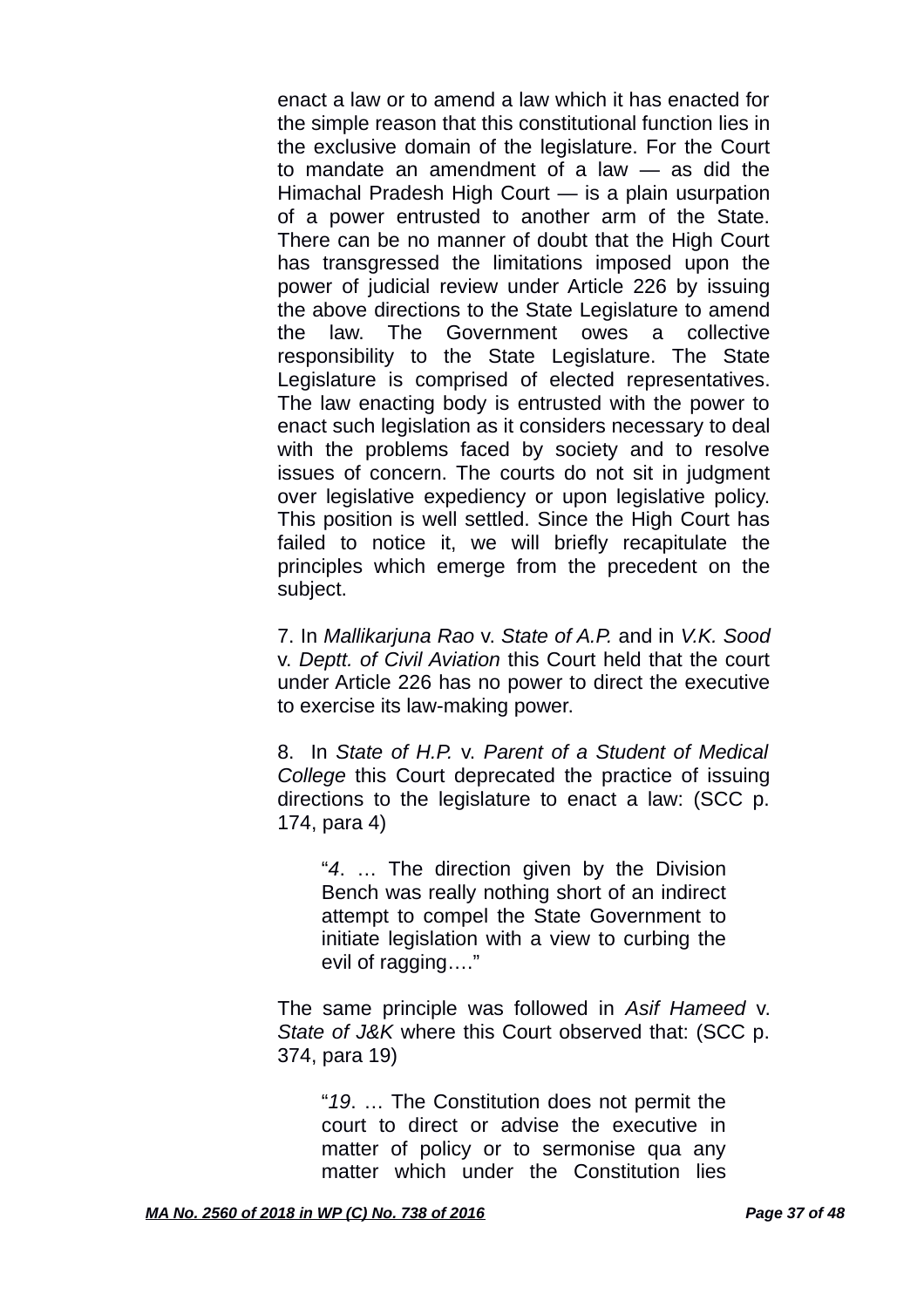within the sphere of the legislature or executive…."

In *Union of India* v. *Assn. for Democratic Reforms* this Court observed that: (SCC p. 309, para 19)

"*19*. … it is not possible for this Court to give any directions for amending the Act or the statutory Rules. It is for Parliament to amend the Act and the Rules."

xx xx xx

12. The judiciary is one amongst the three branches of the State; the other two being the executive and the legislature. Each of the three branches is co-equal. Each has specified and enumerated constitutional powers. The judiciary is assigned with the function of ensuring that executive actions accord with the law and that laws and executive decisions accord with the Constitution. The courts do not frame policy or mandate that a particular policy should be followed. The duty to formulate policies is entrusted to the executive whose accountability is to the legislature and, through it, to the people. The peril of adopting an incorrect policy lies in democratic accountability to the people. This is the basis and rationale for holding that the court does not have the power or function to direct the executive to adopt a particular policy or the legislature to convert it into enacted law. It is wise to remind us of these limits and wiser still to enforce them without exception."

31. Even more direct on the facts of the present case would be judgement by one of us, (Mr. Justice Ranjan Gogoi, the Chief

Justice), in *Common Cause: A Registered Society* v. *Union of*

<span id="page-37-0"></span>*India<sup>[41](#page-37-0)</sup>* to the following effect:

"18. There can be no manner of doubt that the parliamentary wisdom of seeking changes in an existing law by means of an amendment lies within the exclusive domain of the legislature and it is not the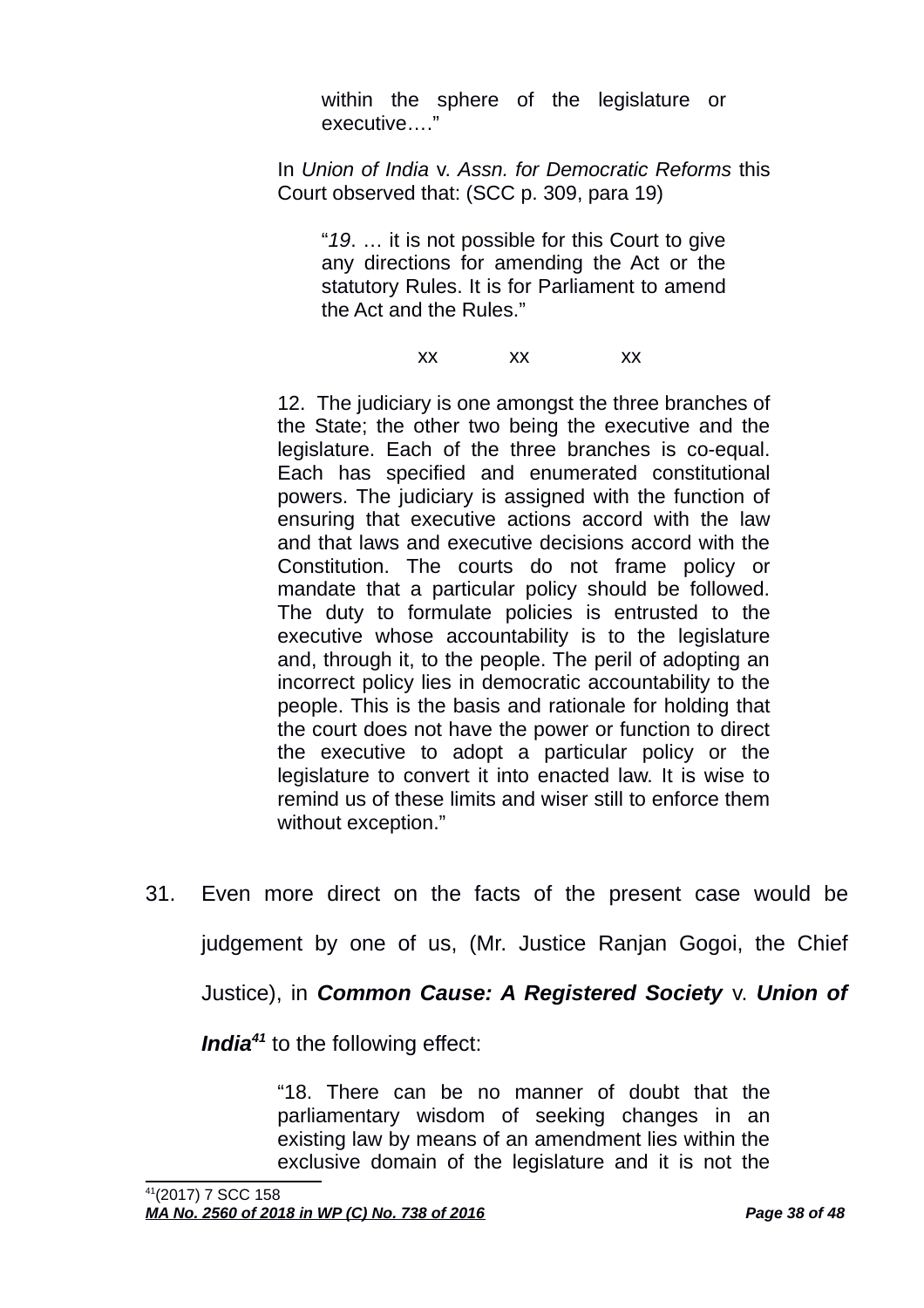province of the Court to express any opinion on the exercise of the legislative prerogative in this regard. The framing of the Amendment Bill; reference of the same to the Parliamentary Standing Committee; the consideration thereof by the said Committee; the report prepared along with further steps that are required to be taken and the time-frame thereof are essential legislative functions which should not be ordinarily subjected to interference or intervention of the Court. The constitutional doctrine of separation of powers and the demarcation of the respective jurisdiction of the Executive, the Legislature and the Judiciary under the constitutional framework would lead the Court to the conclusion that the exercise of the amendment of the Act, which is presently underway, must be allowed to be completed without any intervention of the Court. Any other view and any interference, at this juncture, would negate the basic constitutional principle that the legislature is supreme in the sphere of law-making. Reading down a statute to make it workable in a situation where an exercise of amendment of the law is pending, will not be justified either. A perception, however strong, of the imminent need of the law engrafted in the Act and its beneficial effects on the citizenry of a democratic country, by itself, will not permit the Court to overstep its jurisdiction. Judicial discipline must caution the Court against such an approach."

32. When the matter is already pending consideration and is being examined for the purpose of legislation, it would not be appropriate for this Court to enforce its opinion, be it in the form of a direction or even a request, for it would clearly undermine and conflict with the role assigned to the judiciary under the Constitution. In this connection, we may refer to the observation of Lord Bingham in *Regina (Countryside Alliance) and Others* v. *Attorney General*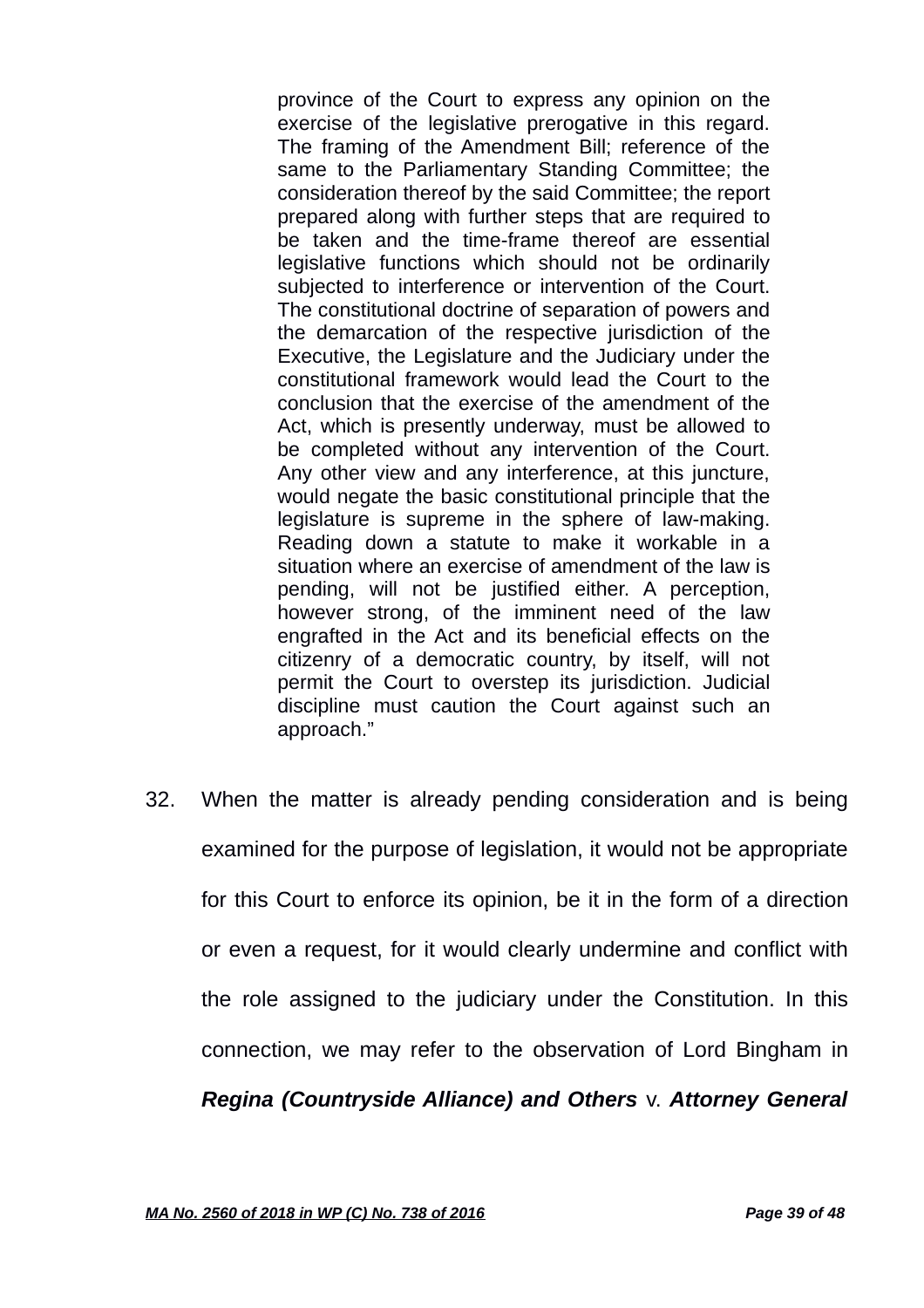*and Another[42](#page-39-0)*, though made in a different context, to the following effect:

> "...The democratic process is liable to be subverted if, on a question of moral and political judgment, opponents of the Act achieve through the courts what they could not achieve in Parliament."

- 33. Confronted with the present situation, Mr. Colin Gonsalves, learned *amicus curiae*, had submitted that directions can be given to the executive to ratify the UN Convention. We do not think that any such direction can be issued for it would virtually amount to issuing directions to enact laws in conformity with the UN Convention, a power which we do not 'possess', while exercising power of judicial review.
- <span id="page-39-0"></span>34. Mr. K.K. Venugopal, learned Attorney General, in his submissions has rightly urged that Article 253 of the Constitution which deals with the legislation for giving effect to international agreements, confers power on Parliament to make laws for the whole or any part of the territory of India for implementing any treaty, agreement or convention, notwithstanding anything contained in the foregoing provisions of Chapter XI of the Constitution. Thus, notwithstanding Articles 245 and 246 of the Constitution, Parliament has the supreme power to make laws for implementing any treaty or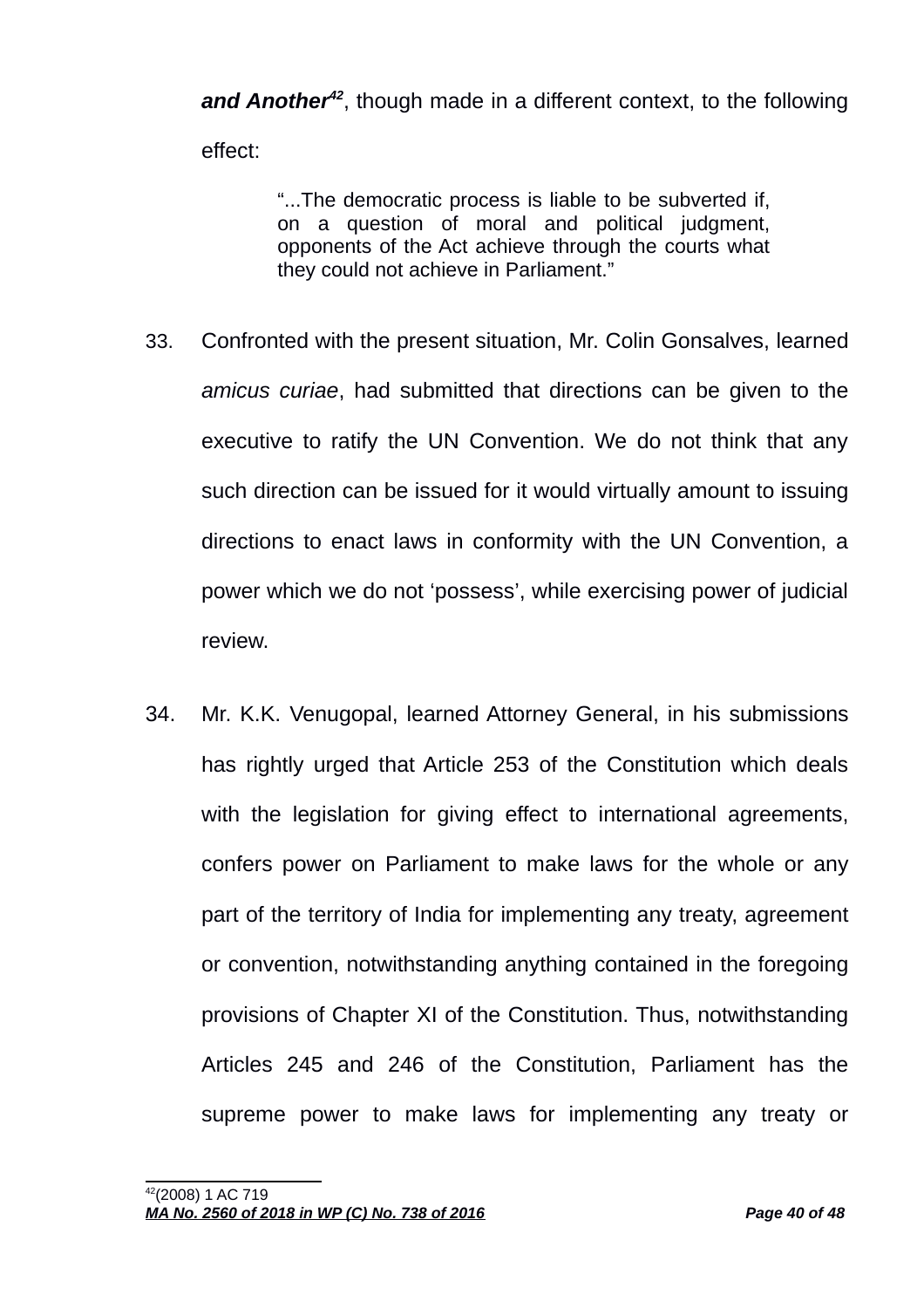convention which may even encroach upon the exclusive legislative competence of the States. The executive action under Article 73 of signing and ratifying the convention can be implemented without any violation of the State's right when the legislation is passed by the Parliament under Article 253. 'Police' and 'Prisons' are State subjects. Ratification of the UN Convention would require enactment of laws under Article 253 of the Constitution, for mere ratification would not affect and undo the existing laws or result in the enactment of new laws. Ratification, as is well recognised, is a political act and would require consultation with the State Governments/Union Territories and subsequent deliberation of their comments by the Union of India. Union of India has pointed out that they have a reservation on Article 20 of the UN Convention. Reference is also made to the Vienna Convention on the Law of Treaties, 1969, to which India is not a party but which provisions are reflected in the Standard Operating Procedure issued by the Ministry of External Affairs in respect of Memorandum of Understanding/Agreement with foreign countries. The Standard Operating Procedure, clause (iv) under Heading D – Treaty Making Formalities which relates to ratification, states that where a treaty does not provide for its entry into force only upon its signature and makes it subject to ratification, the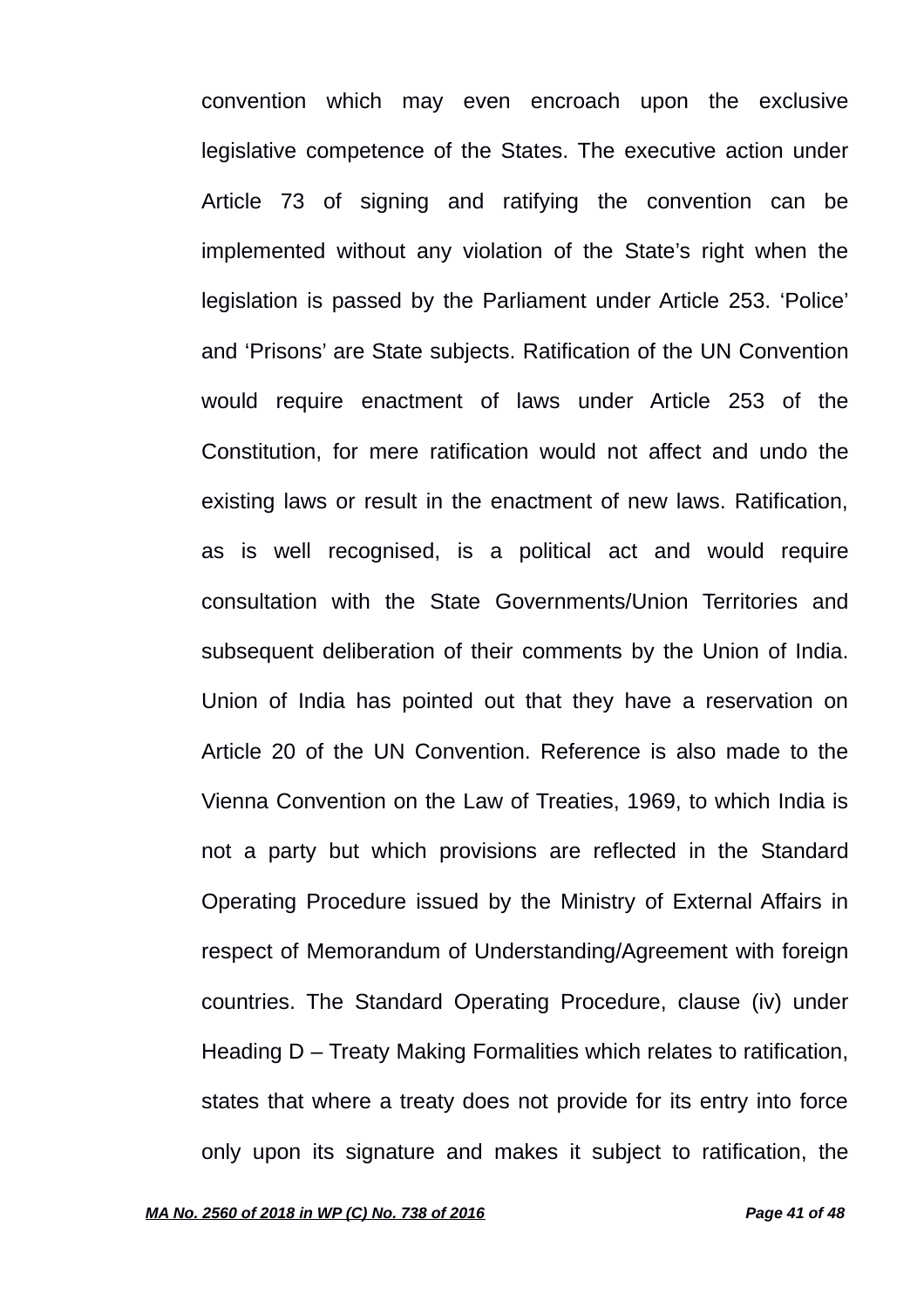treaty requires ratification. In order to ensure that India is in a position to efficiently discharge all obligations emanating from treaties/ agreements, such ratification should be undertaken only after relevant domestic clauses have been amended and the enabling legislations enacted when there is absence of domestic law on the subject. On the issue that the treaty making power is a political act, reference has been made to the following decisions: *Union of India and Another* v. *Azadi Bachao Andolan and Another[43](#page-41-0)*; *Rosiline George* v. *Union of India and Others[44](#page-41-1)*; *Sakshi* v. *Union of India and Others[45](#page-41-2)*; and *P.B. Samant and Others* v. *Union of India and Others[46](#page-41-3)* .

35. However, this is not to state that the courts would not step in, when required, to protect fundamental rights. It is indisputable that the right to life and the right to liberty are of foremost importance in a democratic state and, therefore, any form of torture would violate the right to life and is prohibited by Article 21 of the Constitution. Such action would be unconstitutional under Article 21 and would fail the test of non-arbitrariness under Article 14 of the Constitution. Indeed, the courts have been at the forefront in protecting and safeguarding individual rights. In 1982, on the basis of a letter

<span id="page-41-0"></span><sup>43</sup>(2004) 10 SCC 1

<span id="page-41-1"></span><sup>1994) 2</sup> SCC 80

<span id="page-41-2"></span> $(2004)$  5 SCC 518 <sup>46</sup>AIR 1994 Bom 323

<span id="page-41-3"></span>*MA No. 2560 of 2018 in WP (C) No. 738 of 2016 Page 42 of 48*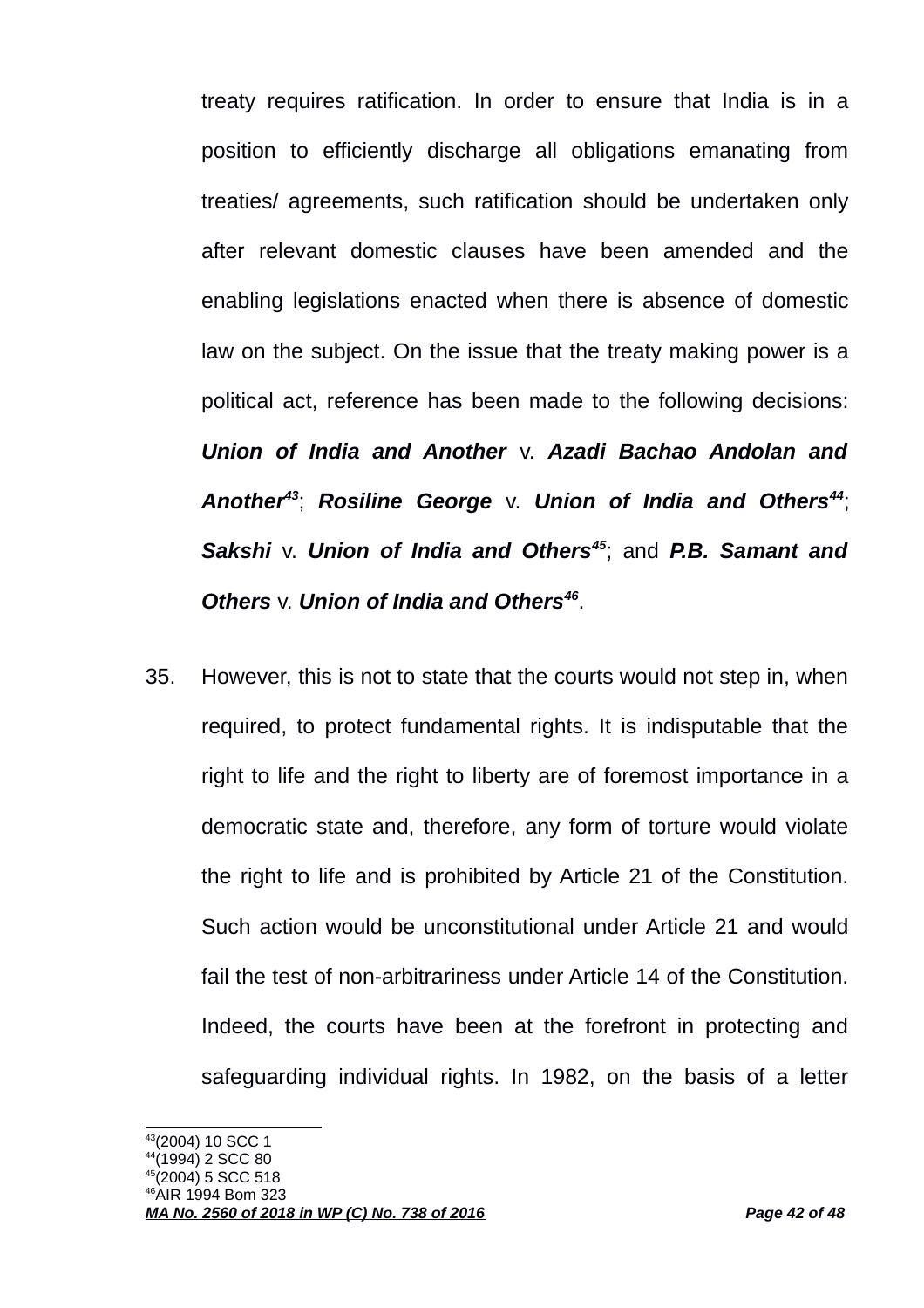written by a journalist complaining of custodial violence suffered by women prisoners in police lock-ups in the city of Bombay, this Court in *Sheela Barse v. State of Maharashtra[47](#page-42-0)* had issued the guidelines to safeguard the rights of arrested persons including female prisoners to afford them protection in police lock-ups from possible torture or ill-treatment. A person detained in a prison is entitled to live with human dignity and his detention in prison should be regulated by a procedure established by law which must be reasonable, fair and just. This can be done by applying, elucidating and even creatively expanding existing laws and principles on case to case basis. Judiciary while exercising its jurisdiction in this manner is not enacting or legislating but applying the Constitution and protecting fundamental rights under Article 21 of the Constitution.

36. This human right aspect was again highlighted in *Nilabati Behera (Smt) alias Lalita Behera (Through the Supreme Court Legal Aid Committee) v. State of Orissa and Others[48](#page-42-1)* to state that the convicts, prisoners or under-trials must not be denuded of their fundamental rights under Article 21 and only such restrictions as are permitted by law can be imposed. It is the responsibility of the prison authority and the police to ensure that the person in custody

<span id="page-42-0"></span><sup>47</sup>(1983) 2 SCC 96

<span id="page-42-1"></span><sup>&</sup>lt;sup>8</sup>(1993) 2 SCC 746

*MA No. 2560 of 2018 in WP (C) No. 738 of 2016 Page 43 of 48*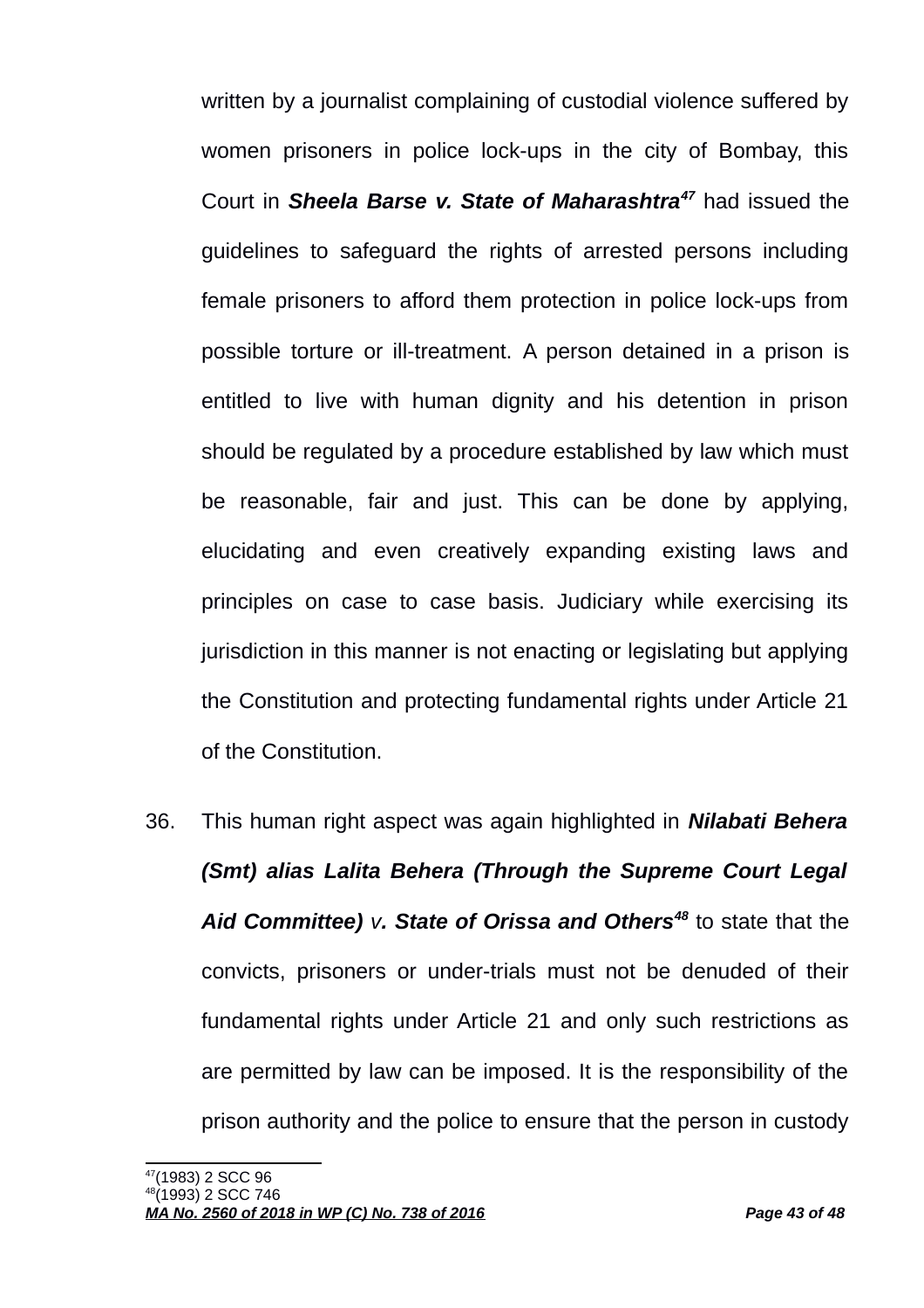is not deprived of his right to life, even if his liberty is circumscribed by the fact that the person is in confinement. Even limited liberty is precious and it is the duty of the State to ensure that even a person in custody is dealt with in accordance with the procedure established by law. In the *State of Madhya Pradesh* v. *Shyamsunder Trivedi and Others[49](#page-43-0)* this Court had highlighted that a sensitive and realistic rather than a narrow technical approach is required while dealing with cases of custodial crime. The court must act within its powers and as far as possible try that the guilty should not escape to ensure that the rule of law prevails.

- <span id="page-43-0"></span>37. We would take note of the judgment of this Court in *D.K. Basu* (supra) wherein the following directions/ guidelines with respect to rights/custodial torture were issued:
	- "(1) The police personnel carrying out the arrest and handling the interrogation of the arrestee should bear accurate, visible and clear identification and name tags with their designations. The particulars of all such police personnel who handle interrogation of the arrestee must be recorded in a register.
	- **(2)** That the police officer carrying out the arrest of the arrestee shall prepare a memo of arrest at the time of arrest and such memo shall be attested by atleast one witness, who may be either a member of the family of the arrestee or a respectable person of the locality from where the arrest is made. It shall also be counter signed by the arrestee and shall contain the time and date of arrest.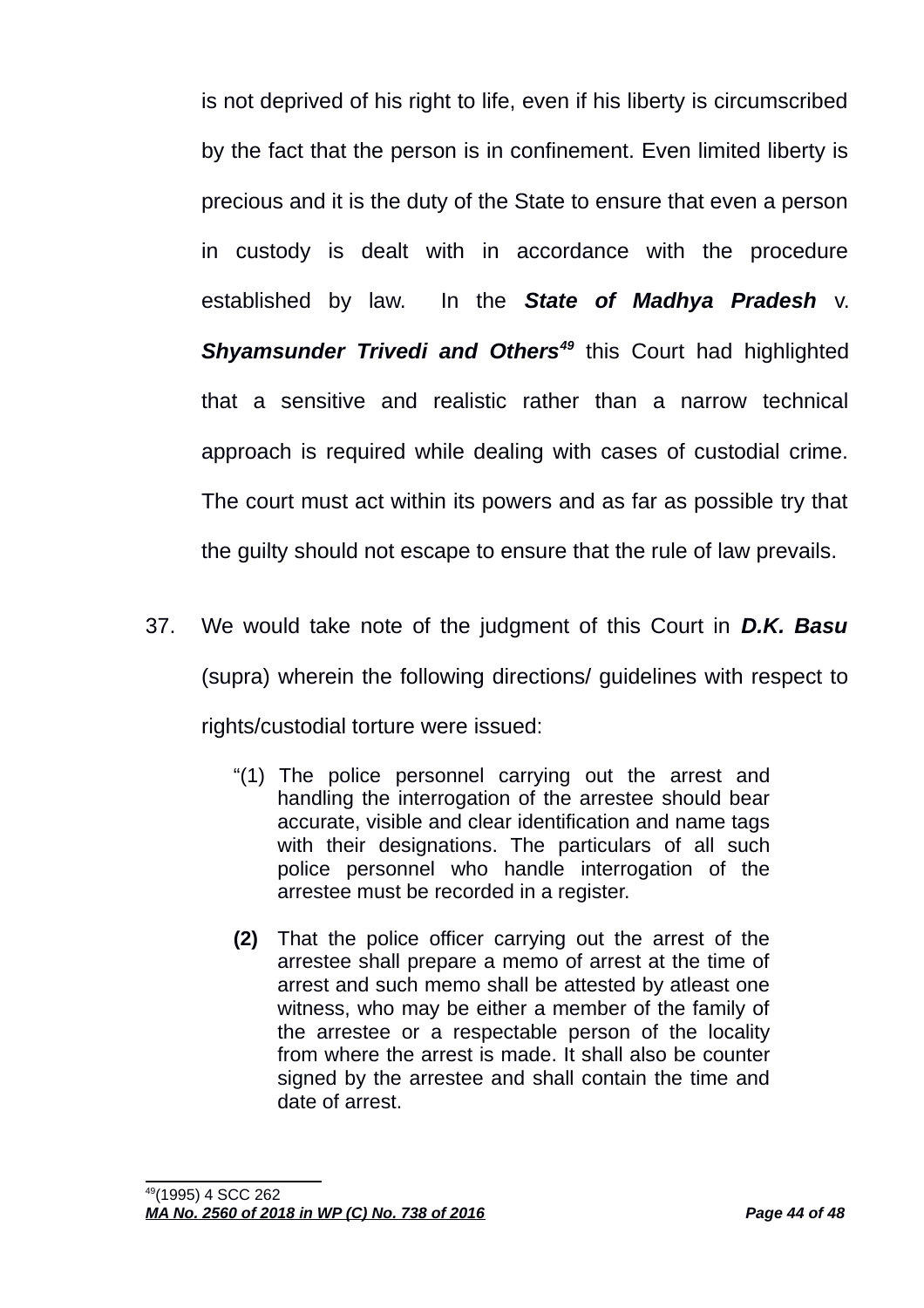- **(3)** A person who has been arrested or detained and is being held in custody in a police station or interrogation center or other lock-up, shall be entitled to have one friend or relative or other person known to him or having interest in his welfare being informed, as soon as practicable, that he has been arrested and is being detained at the particular place, unless the attesting witness of the memo of arrest is himself such a friend or a relative of the arrestee.
- **(4)** The time, place of arrest and venue of custody of an arrestee must be notified by the police where the next friend or relative of the arrestee lives outside the district or town through the Legal Aid Organisation in the District and the police station of the area concerned telegraphically within a period of 8 to 12 hours after the arrest.
- **(5)** The person arrested must be made aware of this right to have someone informed of his arrest or detention as soon as he is put under arrest or is detained.
- **(6)** An entry must be made in the diary at the place of detention regarding the arrest of the person which shall also disclose the name of the next friend of the person who has been informed of the arrest and the names and particulars of the police officials in whose custody the arrestee is.
- **(7)** The arrestee should, where he so requests, be also examined at the time of his arrest and major and minor injuries, if any present on his/her body, must be recorded at that time. The "Inspection Memo" must be signed both by the arrestee and the police officer effecting the arrest and its copy provided to the arrestee.
- **(8)** The arrestee should be subjected to medical examination by a trained doctor every 48 hours during his detention in custody by a doctor on the panel of approved doctors appointed by Director, Health Services of the concerned State or Union Territory. Director, Health Services should prepare such a penal for all Tehsils and Districts as well.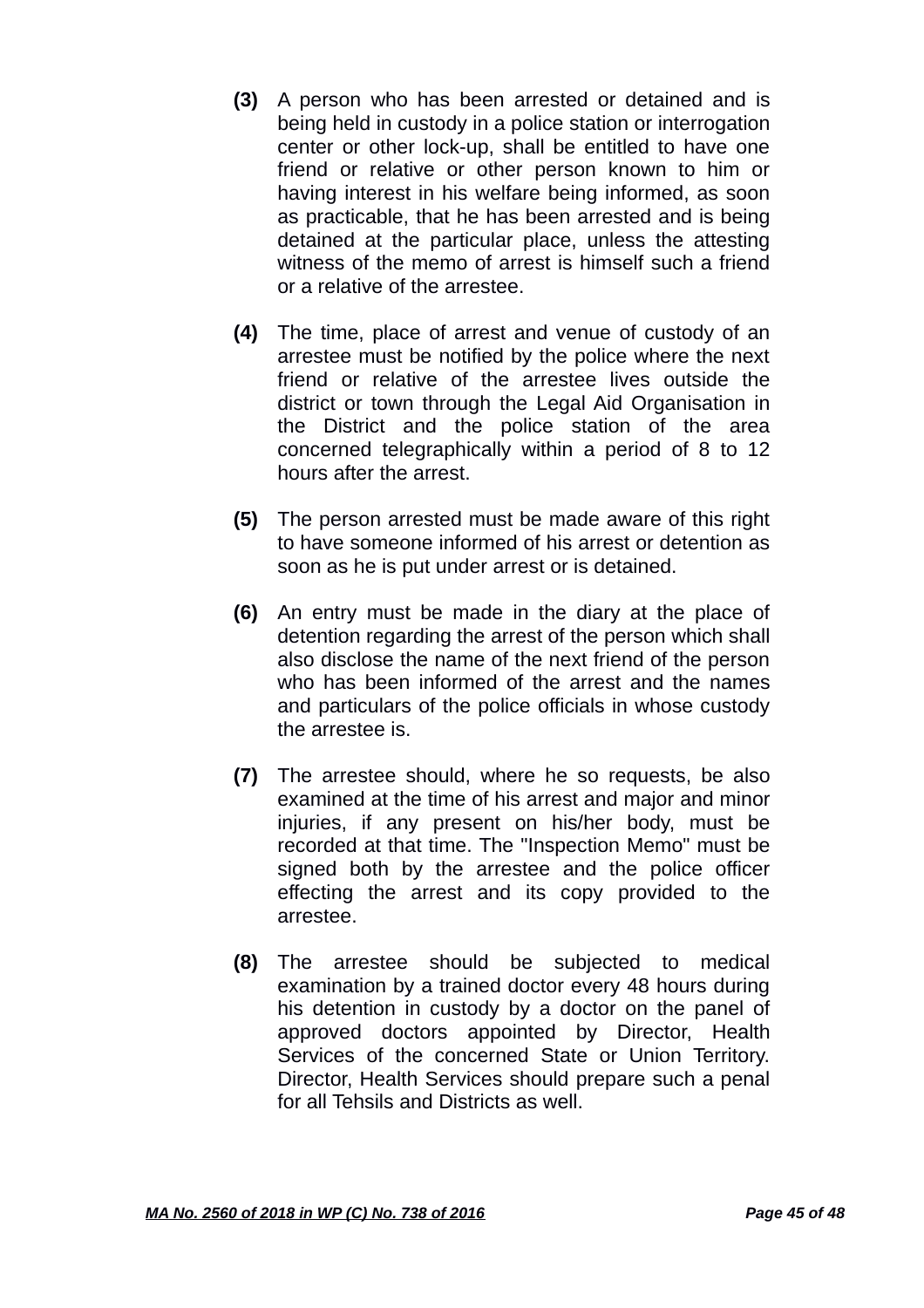- **(9)** Copies of all the documents including the memo of arrest, referred to above, should be sent to the illaqa Magistrate for his record.
- **(10)** The arrestee may be permitted to meet his lawyer during interrogation, though not throughout the interrogation.
- **(11)** A police control room should be provided at all district and state headquarters, where information regarding the arrest and the place of custody of the arrestee shall be communicated by the officer causing the arrest, within 12 hours of effecting the arrest and at the police control room it should be displayed on a conspicuous notice board."
- 38. The law in this regard is also laid down in Sections 330 and 331 of the IPC which relate to 'voluntarily causing hurt to extort confession or to compel restoration of property' and 'voluntarily causing grievous hurt to extort confession or to compel restoration of property' respectively.
- 39. In terms of the aforesaid edicts, legal jurisprudence has developed for providing compensation for the unconstitutional deprivation of fundamental right to life and liberty as a public remedy in addition to claims in private law for damages by tortuous acts of public servants. In *D.K. Basu* (supra) the public law remedy for award of compensation was elucidated as arising from indefeasible rights guaranteed under Article 21 and justified on the ground that the purpose of public law is not only to civilise public power but also to ensure that the citizens live under a legal system where their rights *MA No. 2560 of 2018 in WP (C) No. 738 of 2016 Page 46 of 48*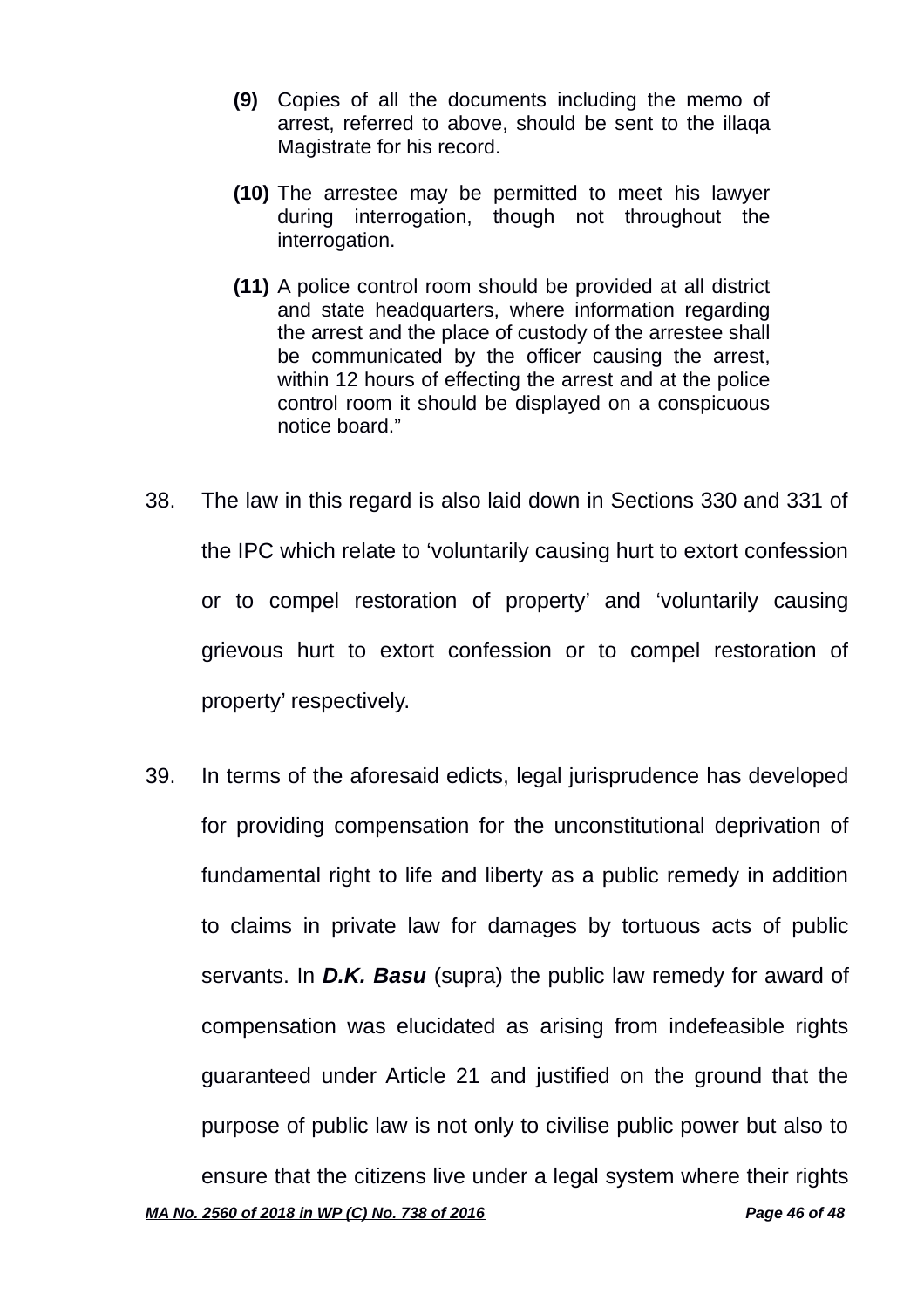and interests are protected and preserved. For the grant of compensation, therefore, proceedings under Article 32 or 226 of the Constitution are entertained when violation of the fundamental rights granted under Article 21 is established. In such cases, claims of a citizen are tried on the principle of strict liability where defence of sovereignty may not be available. In *S. Nambi Narayanan* v. *Siby Mathews and Others[50](#page-46-0)* where criminal proceedings were initiated against Nambi Narayanan but it was found that the prosecution story was a sham, compensation of Rs. 50 lakhs was awarded for the anxiety suffered and maltreatment meted out to him.

<span id="page-46-1"></span><span id="page-46-0"></span>40. We have no hesitation in observing that notwithstanding the aforesaid directions in *D.K. Basu* (supra) and the principles of law laid down in *Prithipal Singh and Others* v. *State of Punjab and Another[51](#page-46-1)* and *S. Nambi Narayanan* (supra), this Court can, in an appropriate matter and on the basis of pleadings and factual matrix before it, issue appropriate guidelines/directions to elucidate, add and improve upon the directions issued in *D.K. Basu* (supra) and other cases when conditions stated in paragraph 27 supra are satisfied. However, this is not what is urged and prayed by the applicant. The contention of the applicant is that this Court must